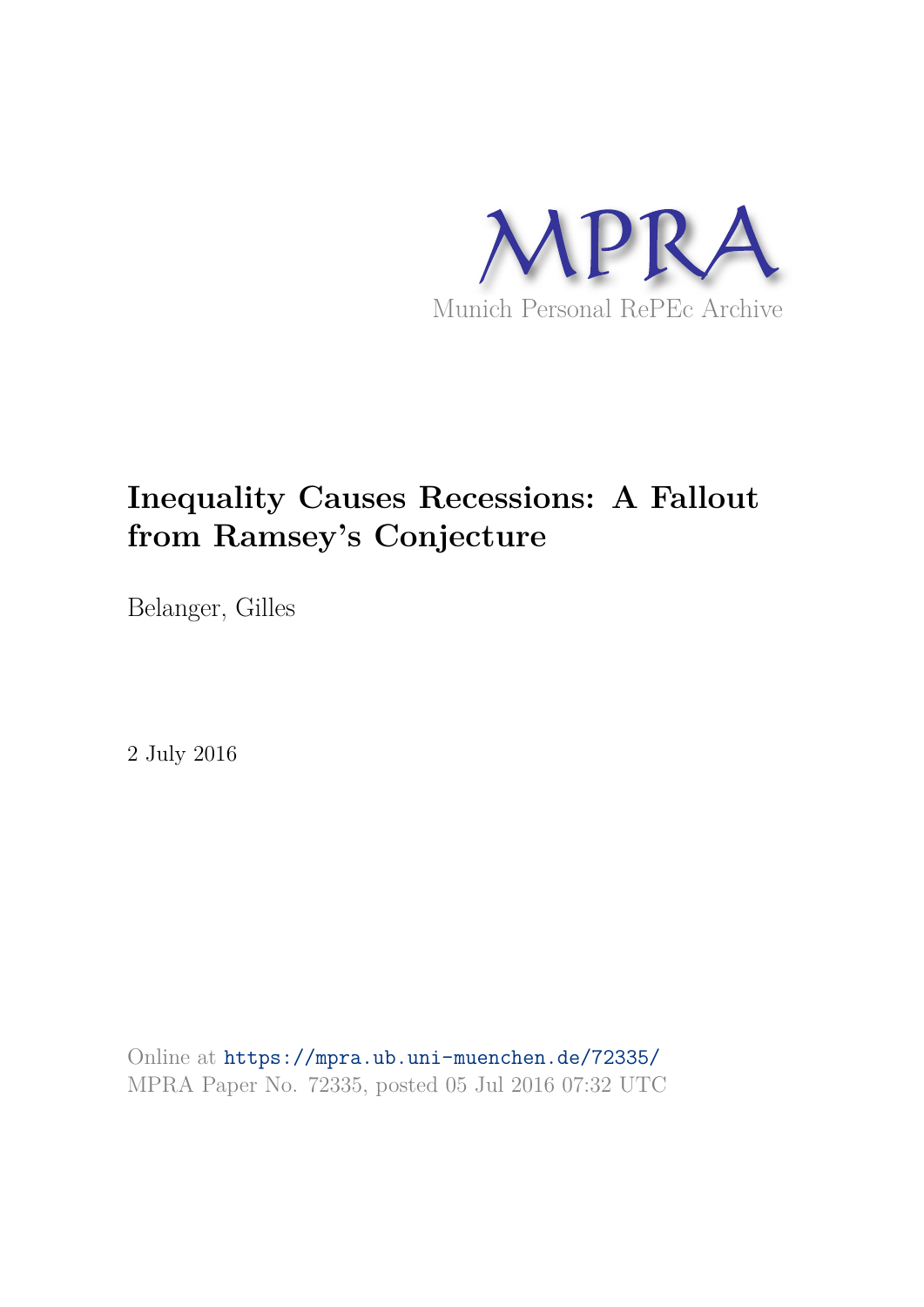# Inequality Causes Recessions: A Fallout from Ramsey's Conjecture

Gilles Bélanger<sup>∗</sup>

July 4, 2016

#### Abstract

Ramsey's conjecture implies that a market economy tends toward a politically impossible form of extreme inequality (with "the thrifty enjoying bliss and the improvident at the subsistence level"). Because political actions are not systematic, but arbitrary or random, the combination of market and political forces leads to instability, sometimes full-fledged crisis. I show how the mechanisms of debt relief, redistribution and the uncertainty related to them could boil down to a discount rate shock for an aggregate representative agent. Furthermore, to make this shock possible into a simple Real Business Cycle (RBC) model, I propose a two-capital setup, which provides an improved solution to the interest-rate-inelasticity issue than the usual investment adjustment costs. Finally, I show the model's generality by adding wage rigidity and inflation. Considering the simplicity of the general equilibrium model, results provide rich narratives for recessions.

JEL: E32, E37, E22, (E21, E24).

Keywords: Inequality, Credit crises, business cycles, discount factor heterogeneity.

<sup>\*</sup>Ministère des Finances du Québec; 12, rue Saint-Louis, Québec (Québec) Canada, G1R 5L3; e-mail: gilles.belanger@finances.gouv.qc.ca.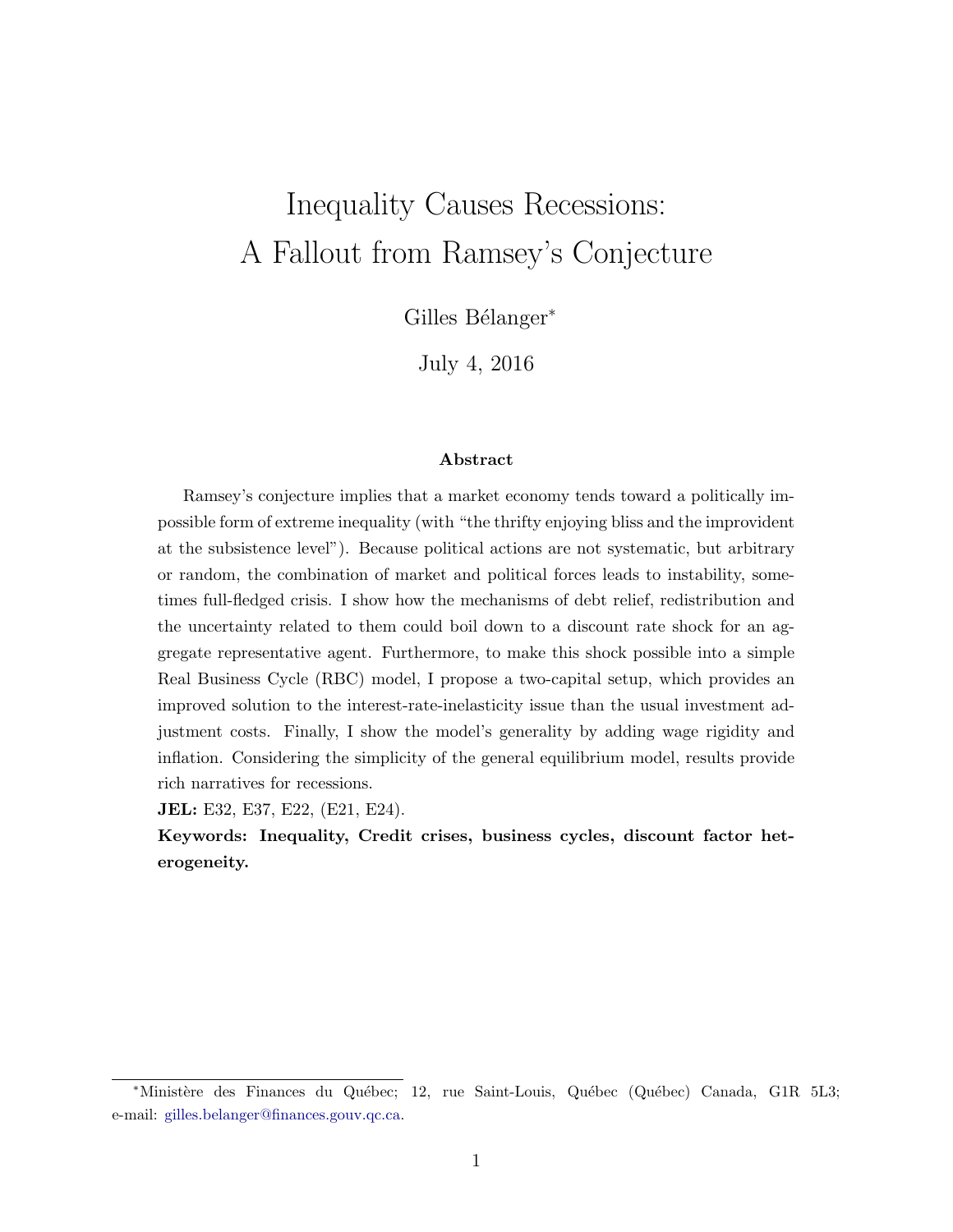# 1 Introduction

There will be a revolution long before that appends! That was my reaction to Ramsey (1928) and the premise of this research.<sup>1</sup> This paper investigates credit crises as a consequence of this conflict between the free market and power of numbers. It yields a model of business cycles by using debt to model the effects of Ramsey's conjecture and a random debt-relief variable for the power of numbers. The contribution of this paper is twofold: It provides an intuitive interpretation of discount factor shocks, which I discuss next, and a parsimonious, yet realistic, model for downturns driven by these shocks, which I discuss after.

That the most patient agents end up owning everything is now textbook, and there are implications.<sup>2</sup> First, differences in time preferences are politically unattractive as they breed inequality past the effects and functions of talent, hard work or filling a particular need at the right time. Second, number is power, and as the multitudes sink into poverty, they will use this power to regain lost resources (they may say lost dignity). Therefore, the free market equilibrium from Ramsey's conjecture conflicts with political forces and short of a balance between the two, the economy moves from crisis to crisis.

Many papers tackle credit crunches, but the contribution of this paper is parsimony.<sup>3</sup> Parsimony results from reducing the problem to a discount factor shock within the confines of a representative agent model. The discount factor is a stationary random variable by virtue of the government canceling the inevitable trend on the aggregate discount factor that come from Ramsey's conjecture. Such discount factor yields a discount factor shock. Gollier and Zeckhauser (2005) showed the aggregate discount factor contains a drift that results from the more patient agents increasing their share of aggregate consumption. I correct for this

<sup>1</sup>Becker (1980) has a classic treatment of Ramsey's conjecture.

<sup>2</sup>There is a long literature on the effects of discount factor distribution on wealth distribution. A good representative is Krusell and Smith (1998), who use partially uninsurable idiosyncratic risks and dying agents to reach a steady state and bound the discount factor. Nardi (2015) and Krueger, Mitman and Perri (2016) discuss the literature.

 $3$ van Treeck (2014) and more recently Krueger, Mitman and Perri (2016) review the literature on the link between inequality, credit and financial crises.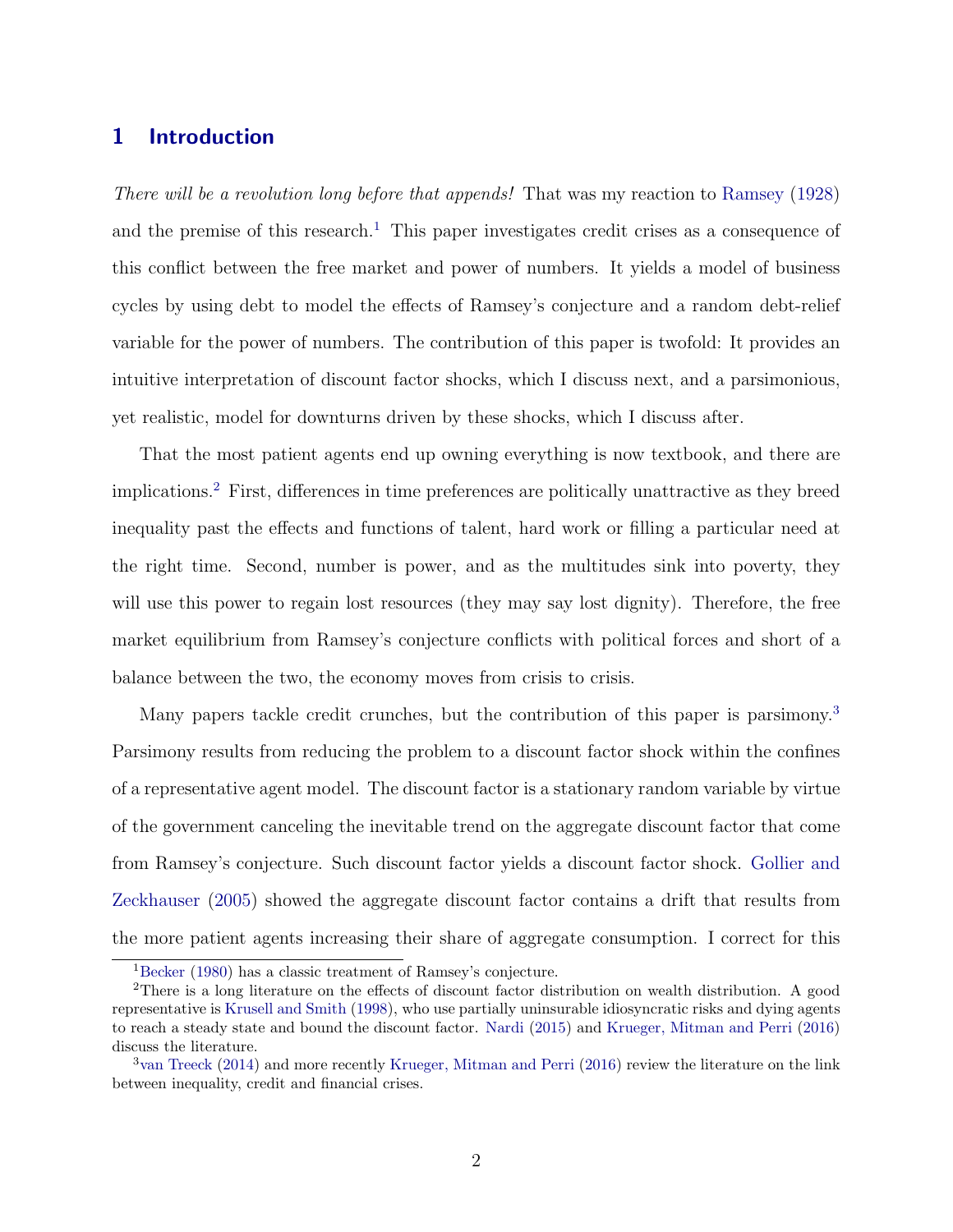drift with a random variable that represents the government debt-relief actions and threats of them to relieve inequality. Individual discount factors do not change, mind you, but it is an aggregate phenomenon. Figure 2 in Subsection 2.1.1 illustrates an intuitive description of the process with debt relief. For its part, the threat of debt relief acts more like a Minsky moment by freezing the debt market.

Note that wealth inequality differs from revenue inequality given the intense side effects from government alleviating a revenue inequality that may represent economically useful activities. Also, inequality is a complicated issue that may also result from market concentration, reduced unionization or other factors. This paper hinges on the inevitability of increasing inequality with a lax government, so Ramsey's conjecture is sufficient for my purpose. Treating the aggregate discount factor as a residue sidesteps these factors in the same way the TFP sidesteps the issues relating to the causes of productivity changes.

Next, I insert the discount factor in an RBC with two types of capital. The empirical relation between interest rates and capital has plagued the profession for a hundred years.<sup>4</sup> I avoid the issue by posing that some capital spending is imposed on the firm. One type of capital, I call structures, has low depreciation and is maintained exogenously at higher levels than may be optimal. The other, I call machinery, has high depreciation. The two-capital framework enables the model to behave intuitively when facing discount factor shocks, mostly by solving the issue relating to the marginal product of capital being rigid in the basic model.

The issue justifies capital or investment adjustment costs in DSGE models, but the twocapital framework may be more intuitive. First, it explains how some capital does not react to changes in interest rates. Second, high depreciating capital leads to intuitive responses to discount rate or credit shocks because the ratio of production to capital is then small enough to increase the volatility of the marginal product of capital. Third, this one ad hoc assumption replaces three. I use the two-capital setup instead of posing investment adjustment costs (of the change in investment spending), habit formation and Calvo prices.

<sup>&</sup>lt;sup>4</sup>See Caballero (1999) for a survey.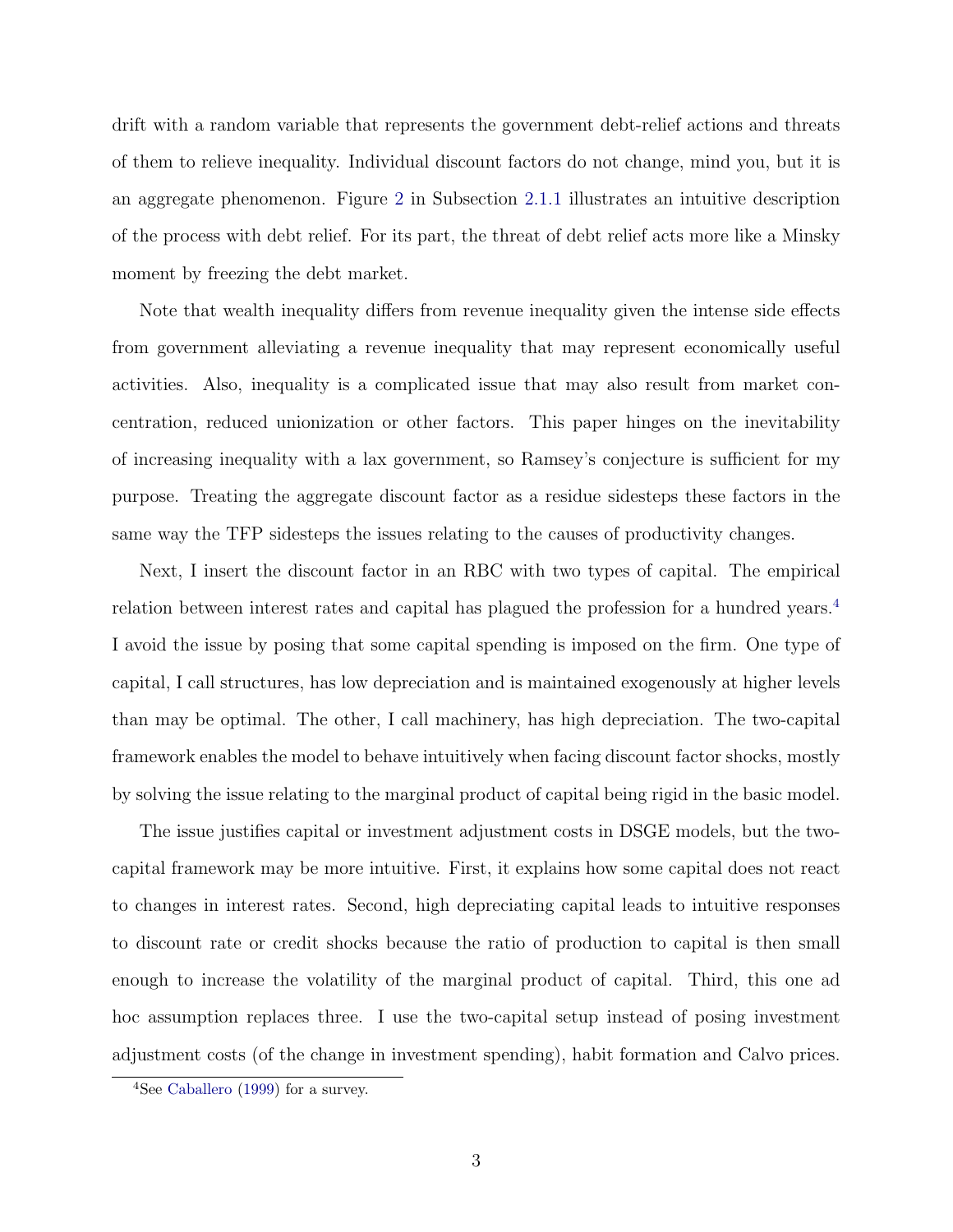Figure 1: First year impact of shocks on interest rate and log-production



Note: A negative credit shock is associated with a rise in interest rates, while a negative productivity shock is associated with a drop in interest rates. The intersection represents the steady state and the effects of the shocks are the first year effect from the log-linearized model.

As a bonus, changes in investments are restricted enough to push consumption in the same direction, thus consumption is procyclical when facing discount factor shocks. The wealth effect on consumption does not dominate the intertemporal substitution effect, but agents substitute consumption for leisure. It yields a mechanism that is observationally equivalent to the paradox of thrift.

The production function yields a downward sloping demand curve for capital while we usualy think of savings as upward sloping in interest rates as there are in the model. Credit shocks better explains the association of recession with tight credit than would a productivity shock. To see this, refer to Figure 1 that uses impulse response functions (IRFs) from productivity and discount factor shocks in the model to draw a pseudo supply and demand graph. The slopes of the curve are intuitive, negative for a preference shock (demand shock) and positive for a productivity shock (supply shock).<sup>5</sup> We can see how attractive a recession

<sup>5</sup>Look at a Coob-Douglas for intuition. By isolating out capital per worker, from the production function and the marginal product of capital, we have, using standard notation,  $\ln(Y/L) = \ln(A) - (\alpha/(1-\alpha))(\ln(r+\alpha))$  $δ$ ) – ln(α). The equation states that unless there is a drop in productivity or capital destruction, neither of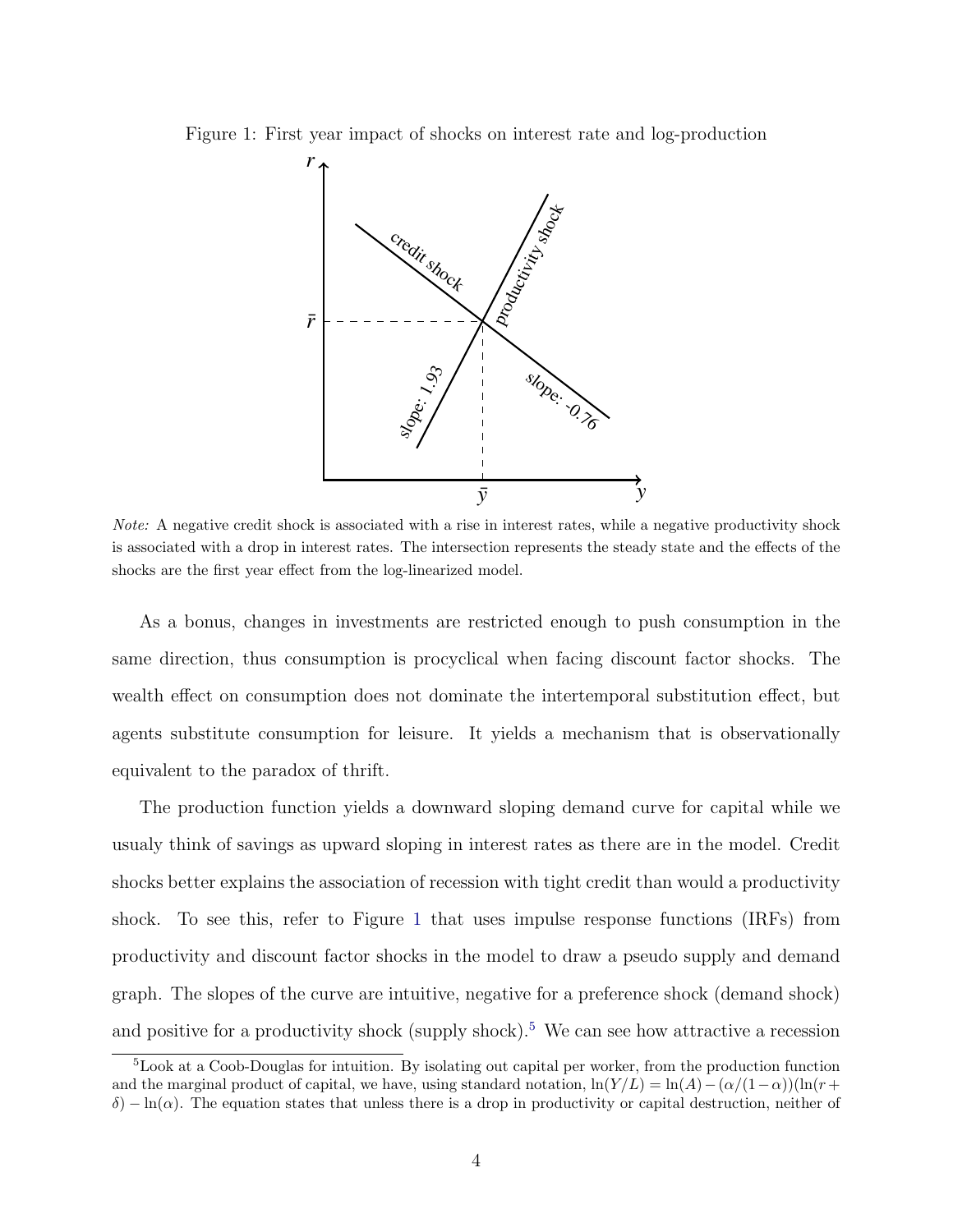from a discount rate shock is: the technology is intact, no capital was destroyed and the labor pool is still there, yet the economy is crashing. Such intuitive result necessitated high depreciation which other specification did not provide.<sup>6</sup> So if forcing firms to spend more on capital ends up pushing an issue aside, doing so is necessary to advance the discussion.

Finaly, Section 3 presents extensions to the model. The first extension accounts for wage rigidity by using prospective contracts as in Taylor (1979), but without the lags. The contracts generate persistence in average wages without affecting marginal wages. Since errors in predictions only lead to wealth transfers, they only affect the discount factor shocks' meaning, not the value of any variable in the model. Average wage is only an auxiliary variable that can be analyzed ex-post. The contracts are intuitive for a model that, unlike New Keynesian models, does not need wage rigidity to help the recession mechanism.

The second extension accounts for inflation by using the interest-rate-rigidity model. The model from Bélanger (2015) makes inflation dependent on the credit market. The initial justifications for the model comes from the number of stylized facts about inflation the model accounts for, but for our purpose, its low footprint and credit-condition driven inflation are the main justifications. Indeed, under an inflation-targeting central bank, results are robust to whether or not this model is included in the larger model. The inflation model yields only small differences from shocks compared to an inflation-less model. Furthermore, since recessions are not caused by demand here, but by credit constraint, it makes sense to use a model of inflation where deflation comes from a credit crunch, not lack of demand.

In fact, one strange aspect of this paper's model is how it advocates some form of non-Keynesian Keynesianism. Debt relief attenuates recessions, not government spending, but debt relief is a major side effect of government spending if it disproportionately helps the struggling class. In addition, as demand and tight credit are inversely proportional, both approaches predict deflation and inflation at about the same moments. In the end, the

which is evident in most recession, the recession must come with an increase in the cost of credit.

<sup>&</sup>lt;sup>6</sup>Ireland (2004) discusses the tendency of estimated depreciation to be too high, which justifies its calibration in models. Furthemore, we can see from Long and Plosser (1983) how intuitive the results can get when we pose full depreciation.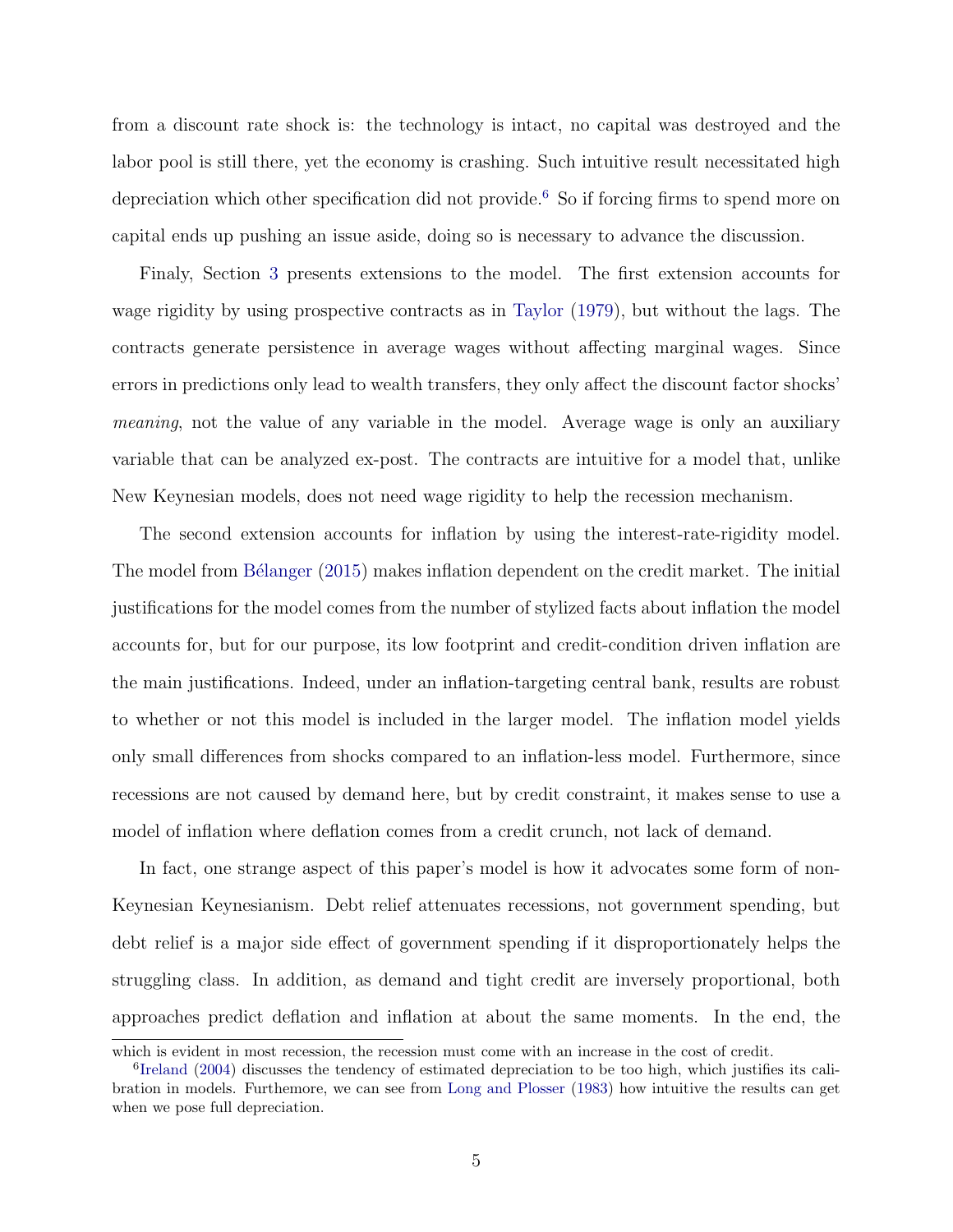model suggests that Keynes may have been right about everything... everything except for the reasons why he was right.

#### 1.1 Historical evidence

Like Latin America going from failed land reform to failed land reform, or the Roman Plebes seceding to force debt cancellation, or the biblical Jubilee, the issue of debt relief has been a source of various crises since the earliest of recorded times. There is a periodicity to the issue. Land reforms, Plebs revolting on account of debt were almost cyclical events, so was the Jubilee by definition.

Think about what triggered the Great Depression. There is talk of the Smoot-Hawley tariff, but the size of the tariff and of the external sector only accounted for a small part of U.S. GDP. On the other hand, there was the German referendum on renouncing the whole of reparation debt coincident with the crash.<sup>7</sup> Because Allies owed about as much to the United States as German owed to the Allies, it was pretty much a debt Germans owed to the United States. And this time, sizes fit the story as reparation debt equalled 32 percent of the American GDP, or 25 percent if the Young Plan passed.<sup>8</sup> The threat of debt relief does sound like a good trigger for the Great Depression. Roosevelt getting off the Gold Standard, which erased a lot a debts, sounds like a good candidate for the cause of the recovery.

Can we analyze the Great Recession through the same lens? Housing threatens to push millions of Americans to put the keys of their house in the mailbox. Consumers and financial institutions are over-leveraged. George W. Bush is about to be replaced with someone likely to be less oligarchic.

<sup>7</sup>The dates: Black Thursday, October 24th; Black Monday, October 28th; Black Tuesday, October 29th; German nationalist amass enough signatures to force a referendum after a two-week campaign, October 29th; fall of Briand's government in France threatening the Young Plan on reparations, October 23th.

<sup>8</sup>The Young Plan, very much in the news at that time, proposed to reduce reparations to 112 billion gold marks (26.3 billion dollars) from 132 billion gold marks (33 billion dollars). The 1929 U.S. GDP was 103.6 billion dollars.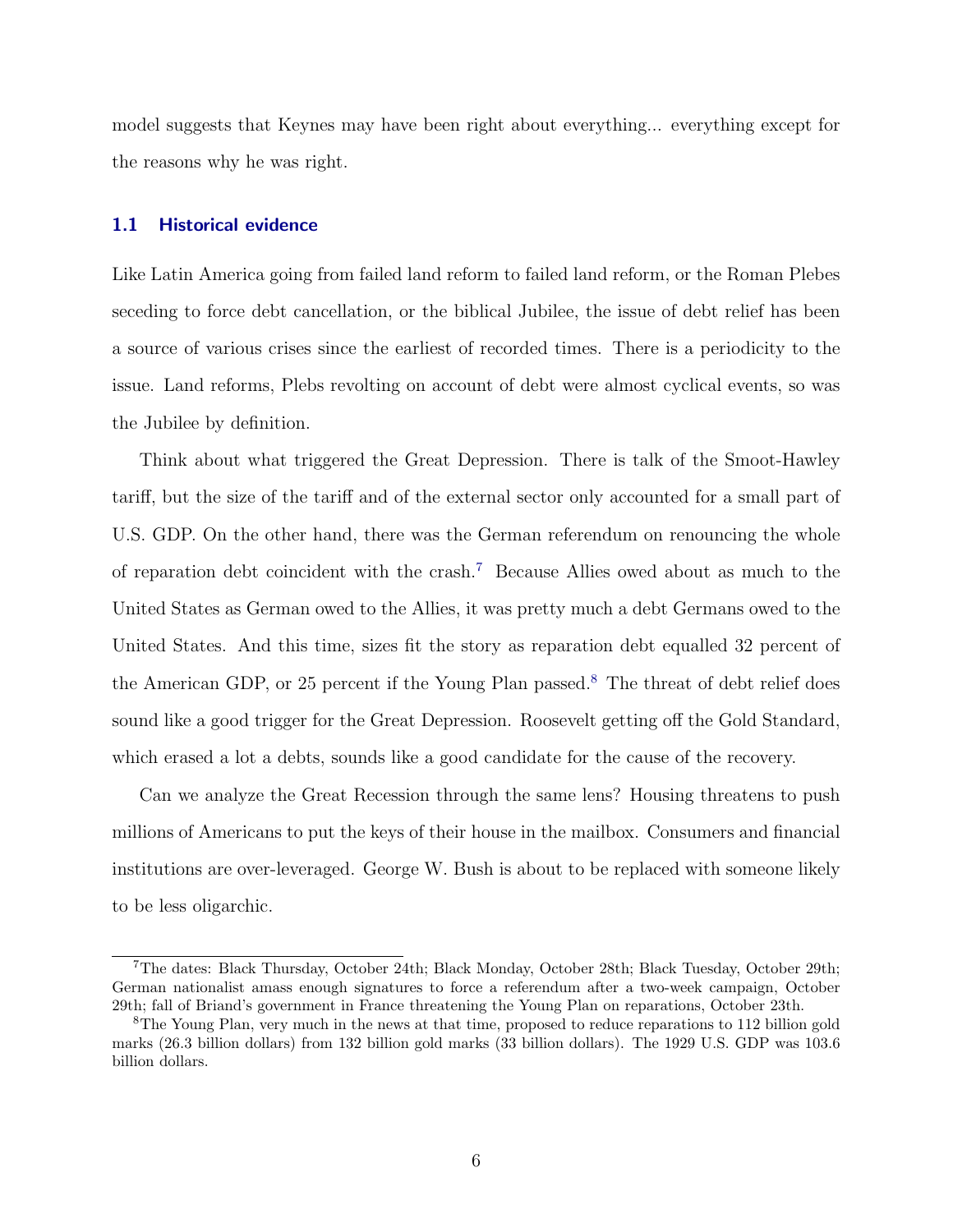# 2 Model

The first subsection treats the consumer and discusses the intuition behind the discount rate shock. The second subsection treats the producer and discusses the two-capital setup. In a way, the model really starts at Subsection 2.1.3. If you are already convinced about the discount factor, you can skip to that subsection.

## 2.1 Consumers

When agents display heterogeneous discount factors, the representative agent displays a discount factor that increases with time.<sup>9</sup> This result derives from more-patient agents taking a bigger share of consumption at each period.

Pose that from time to time, the government enacts debt relief. The timing and size of debt relief are random, but restricted by a long-term political goal expressed as a steady state value of  $\beta$  for the discount factor of the representative agent. A steady state shares of consumption is embedded in the steady state value of  $\beta$ , and arises from an inequality level the government, or society, is comfortable with. $^{10}$ 

Furthermore, the randomness of government actions completely drowns the deterministic movements of the aggregate discount factor Randomness coincides with counteracting the natural movements of the aggregate discount factor that arise from Ramsey's conjecture.

#### 2.1.1 Illustration

The probability of government intervention at each period is  $\theta$ . Using an example from Gollier and Zeckhauser (2005), with  $\mu = 0.05$ , the mean rate of impatience in the population,  $\gamma = 2$ , relative risk aversion and  $\eta = 1$ , a distribution parameter, the decreasing  $\beta(t)$ ,

$$
\beta(t) = \frac{\mu \gamma^{-1} + t}{\mu \gamma^{-1} + t + \eta + \gamma},
$$

<sup>&</sup>lt;sup>9</sup>See Gollier and Zeckhauser (2005) for examples.

 $10D$ ebt relief can take many forms other than actual debt relief. It can be redistribution programs that de facto reduce debt for the poorest people, spending programs that profits poor people more than rich people, or actions that create unexpected inflation.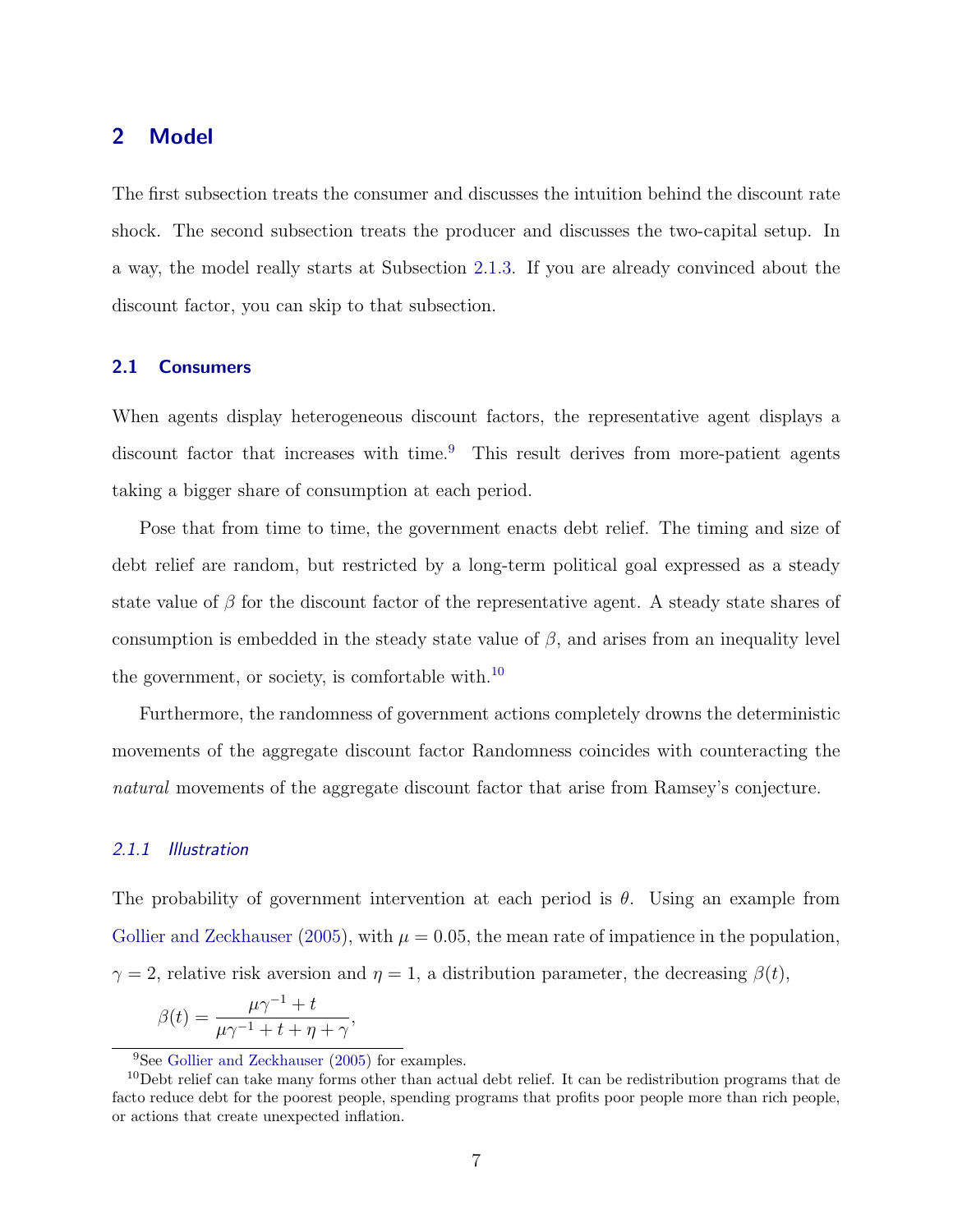Figure 2: Discount rate



Note: The curve represents the discount rate according to the CRRA case in Gollier and Zeckhauser (2005) with a  $0.2$  probability of resetting.

becomes

$$
\mathbf{E}_{t-1}[\beta(t)] = (1 - \theta) \frac{\mu \gamma^{-1} + t}{\mu \gamma^{-1} + t + \eta + \gamma} + \theta \nu(t).
$$

for  $\nu(t)$  which represents the size effect of the debt relief. In other words, the government enacts debt relief such that the long-term effects lead to a steady state of  $\beta$ . For  $E_{t-1}[\beta(t)] =$  $\beta$ , we have

$$
\nu(t) = \frac{\beta}{\theta} - \frac{(1-\theta)(\mu\gamma^{-1} + t)}{\theta(\mu\gamma^{-1} + t + \eta + \gamma)}.
$$

Figure 2 illustrates the example. However, government intervention would more be noisy given the rarity of let's-do-debt-relief-now moments, but instead a series of ad hoc actions taking all sorts of forms. Still, the figure illustrates well what happens. Here, discount rate shocks, leading to recessions, come back every now and then, but the longer the government lets the problem fester, the bigger they are. In this case, the rate decreases always in the same manner, but one can easily imagine times where regulations, or lack thereof, accelerates the inequality generating process making big recessions not a function of time, but of both time and regulations.

Unfortunately, modeling the process behind the aggregate discount rate is too difficult an undertaking. I leave this to future research though I have little hope. An empirical approach is best with the discount factor treated as a residue, like in the case for technology shocks.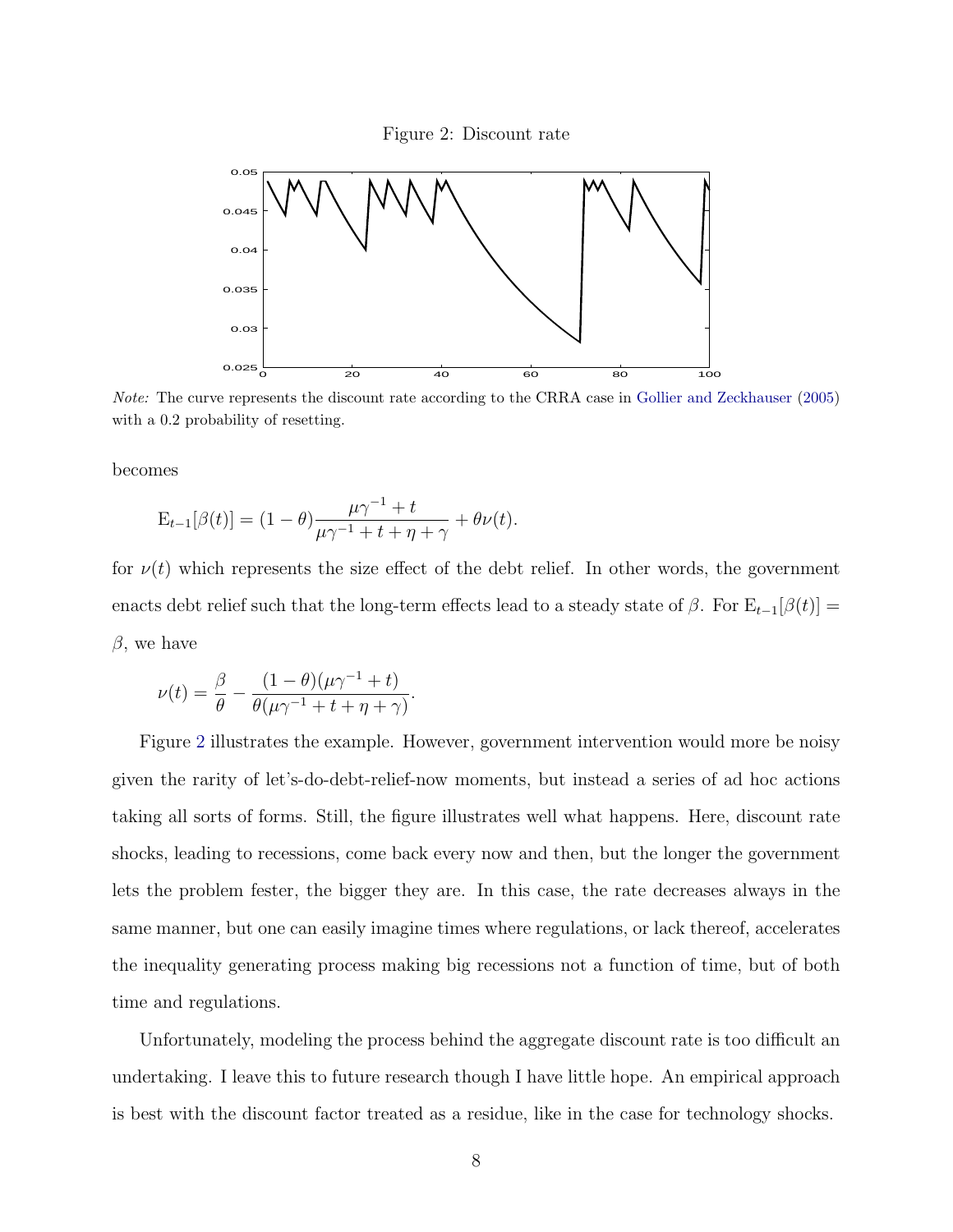## 2.1.2 The individual consumer

Here, we look at another effect of debt relief: the threat of debt relief. Pose an individual consumer j with the following utility function,

$$
\sum_{s=0}^{\infty} \beta_j^s u(C_{j,t+s}, L_{j,t+s}),
$$

where C and L represents consumption and labor, and  $\beta$ , the discount factor, and under the budget constraint,

$$
B_{j,t} + X_{j,t} + C_{j,t} - W_t L_{j,t} + \Upsilon_t R_t B_{j,t-1} = 0,
$$

where B are bonds and  $\Upsilon$  accounts for the probability and size of debt relief. As a result, the probability affects the Euler equation,

$$
\mathbf{E}_{t}\left[\beta_{j}\Upsilon_{t+1}\frac{u_{c}(C_{j,t+1}, L_{j,t+1})}{u_{c}(C_{j,t}, L_{j,t})}R_{t+1}\right],
$$

creating the equivalent of a discount factor shock that affects every consumer symmetrically.

#### 2.1.3 The representative consumer

Having discussed how debt relief, or the threat thereof, affects the aggregate discount factor, we will now simply pose the shock as is customary for productivity.

The representative consumer has a King-Plosser-Rebelo utility function in its most general form. The generality stems from robustness concerns as this form makes it easy to test the model's reaction to the different specialized forms of this utility function. Hence, the utility function is

$$
\sum_{s=0}^{\infty} \beta^s e^{b_{t+s}} \frac{(C_{t+s}v(L^*-L_{t+s}))^{1-\rho}-1}{1-\rho},
$$

where C and L represents consumption and labor. Time t discount factor,  $\beta e^{b_t}$ , consist of the steady state discount factor augmented by the shock term  $b_t$ . Debt relief will affect the economy through  $b_t$ . Function v is defined as

$$
v(L^* - L_t) = \exp\left(\frac{(L^* - L_t)^{1 - \frac{1}{\eta}} - 1}{1 - \frac{1}{\eta}}\right).
$$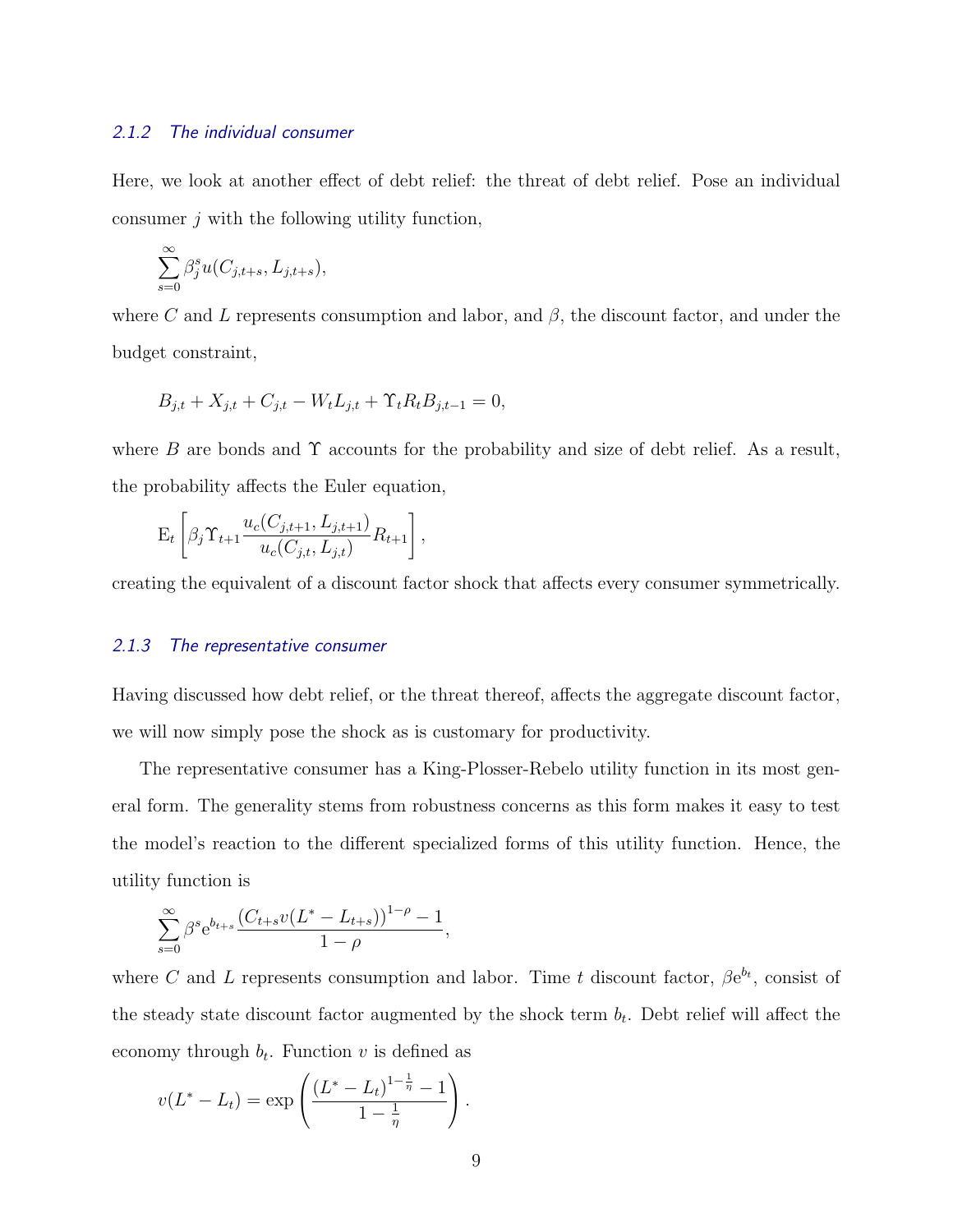Note that there is no scale parameter as it did not influence the results.

From optimization, we have the Euler equation,

$$
E_t \left[ \beta \exp\{b_{t+1}\} \left( \frac{C_{t+1}}{C_t} \right)^{-\rho} \left( \frac{v(L^* - L_{t+1})}{v(L^* - L_t)} \right)^{1-\rho} R_{t+1} \right],
$$

where  $b_t$  is the discount factor shock, and wages are

$$
W_t = C_t (L^* - L_t)^{-\frac{1}{\eta}}.
$$

#### 2.2 Production

On top of the equations of Subsection 2.1.3, the production side in this subsection supplements the model.

I use the two-capital setup because the basic RBC does not yield predictable movements of interest rates to a preference shock. The goal of this assumption is to reduce the dimensionality of the model by replacing the many assumptions in Christiano, Eichenbaum and Evans (2005) type models with one. Investment or capital adjustment costs, sometimes with variable capital utilization, were initially used to correct the interest-rate-inelasticity issue. Investment or capital adjustment costs create a strong kink on real interest rates in the opposite direction at the first period. That needed habit formation in the consumer and Calvo prices to smooth things out. Yes, Cobb-Douglas is the problem, but habit formation with investment adjustment costs and other bells and whistles, may not be the best the solution.

Pose that firms over-invest in structures to satisfy regulations, like building codes, security codes and so on, and societal imperatives, like pretty furniture and whatnot. By treating the spending as a forced fix cost, we mimic the behavior seen in the economy. Long-term projects are not responsive to changes in interest rates, and this assumption yields that behavior, albeit in an artificial way.<sup>11</sup>

Goods consists of consumption and two types of investments produced with a Cobb-

<sup>&</sup>lt;sup>11</sup>See Caballero (1999) for a survey.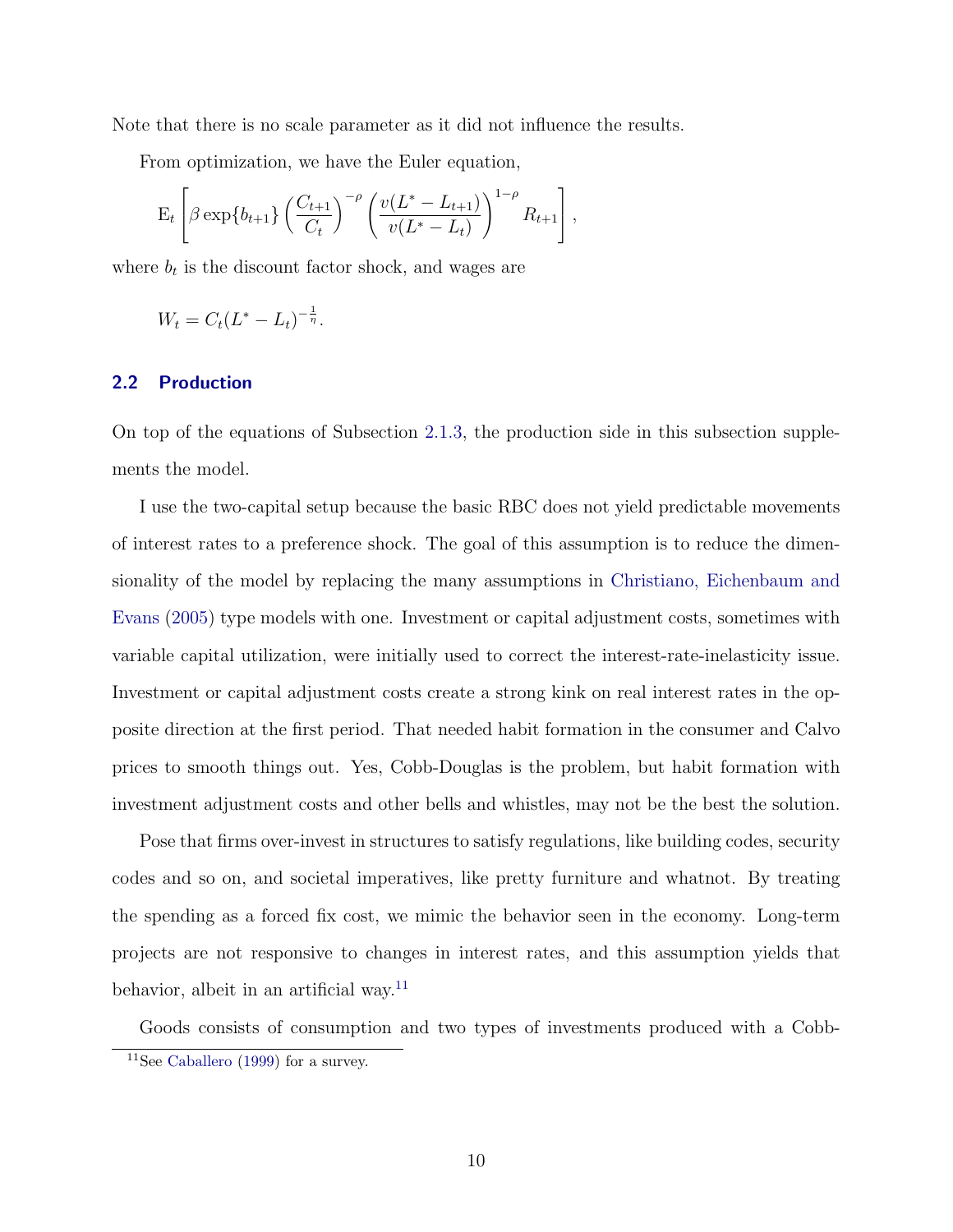Douglas production function, while each capital accumulates additively,

$$
Y_t = M_{t-1}^{\gamma \alpha} S^{(1-\gamma)\alpha} (A_t L_t)^{1-\alpha},
$$
  
\n
$$
M_t = (1 - \delta_m) M_{t-1} + X_t - \delta_s S,
$$
  
\n
$$
Y_t = C_t + X_t,
$$

where  $Y$  represents total production,  $C$ , consumption,  $X$ , investments,  $S$ , structures,  $M$ machinery,  $A$ , labor augmenting technology and  $L$ , labor. Structures,  $S$ , are maintained at their steady state level at all time by investing  $\delta_s S$  to keep them from depreciating. The rest of the investments,  $X_t - \delta_s S$ , goes into machinery.<sup>12</sup> In addition, we can retrieve total capital by defining variable K, as  $K_t = M_t + S$ .

We can now derive the first order conditions on the producer side which yield wages and real interest rates,

$$
W_t = (1 - \alpha) \frac{Y_t}{L_t},
$$

and

$$
R_t = \gamma \alpha \frac{Y_t}{M_t} + 1 - \delta_m.
$$

<sup>&</sup>lt;sup>12</sup>Incidentally, we could write  $Y_t = M_{t-1}^{\gamma \alpha} S^{(1-\gamma)\alpha} (A_t L_t)^{1-\alpha}$  if  $S_t \geq S$  and  $Y_t = 0$  if  $S_t < S$  to make  $S_t$  a choice.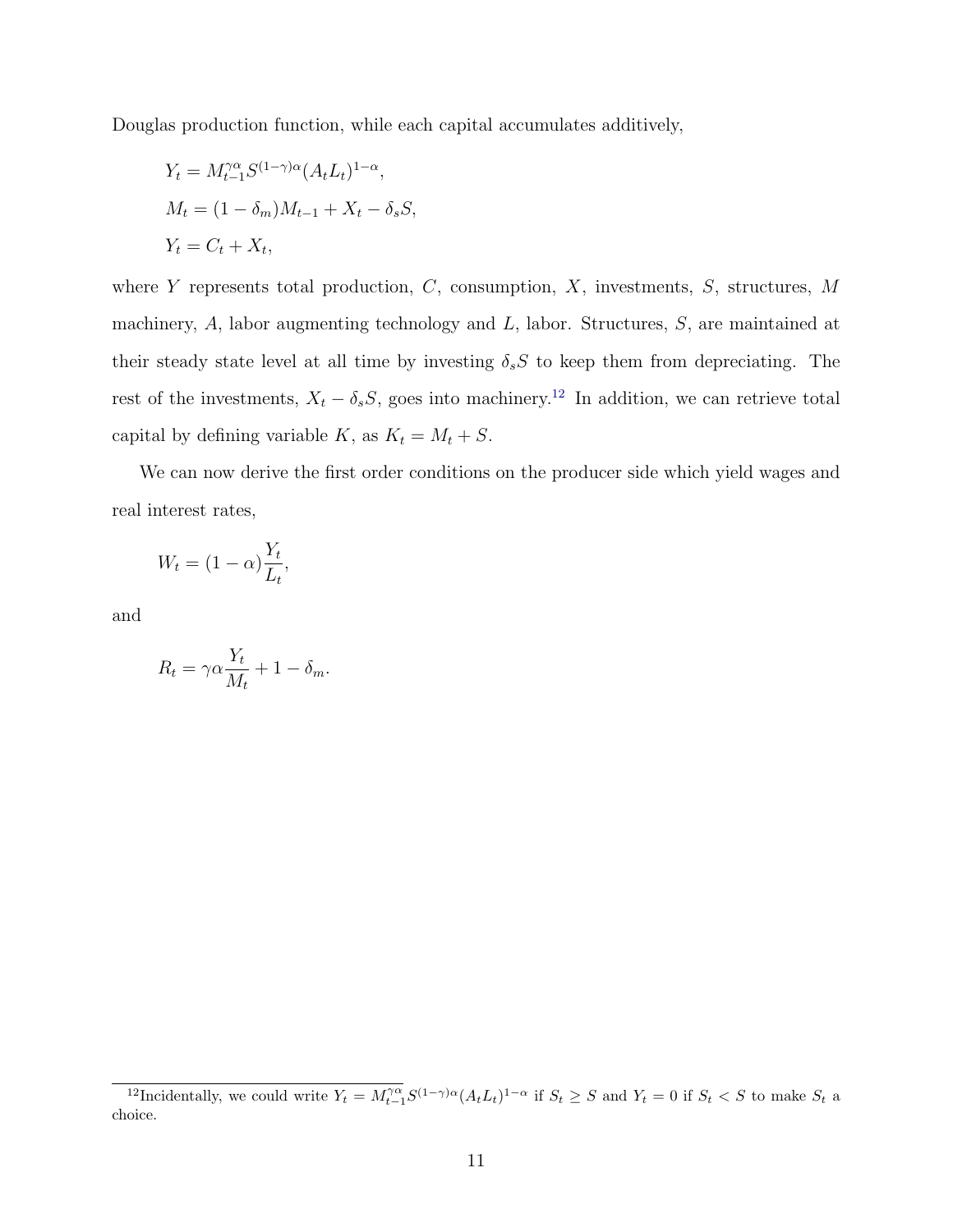# 3 Extensions

I chose these extensions because they have a low footprint on the model as they barely alter the results. The first yields an average wage that is different from the marginal wage. The second yields the nominal interest rate and inflation.

#### 3.1 Extension 1: the labor market

The subsection argues that wage rigidity ought not to affect marginal behavior because new employees receive the market's marginal cost. Haefke, Sonntag, and Rens (2013) empirically support the argument, and find strong aggregate wage rigidity, but much flexibility in the wages of new workers. Gains or losses incurred by employers and employees coming from of wrong predictions during contract negotiations are simple rents or dead-weight losses that do not alter the macroeconomy by much. They are akin to simple wealth transfers between employers and employees, which only changes the interpretation of the discount factor. The discount factor is computed as a auxiliary statistic, so the model is otherwise left unchanged. An RBC model without it would yield the same results, but for the labor share and the average wage.

The Appendix compares such contracts with Calvo type staggered wage contracts. Subsection 5.2 comments on the principal results, while the Appendix presents them in full.

In the predetermined wage model, agents negotiate forward-looking wage contracts. Exponentially decreasing weights describe the proportion of contracts at time t that were negotiated at time  $t - s$ . Decisions stem from marginal cost and utility. The usual maximization yields marginal wages such that the market-clearing price equals supply (marginal utility) and demand (marginal product),

$$
W_t^* = f_{n,t} = -\frac{u_{n,t}}{u_{c,t}}.
$$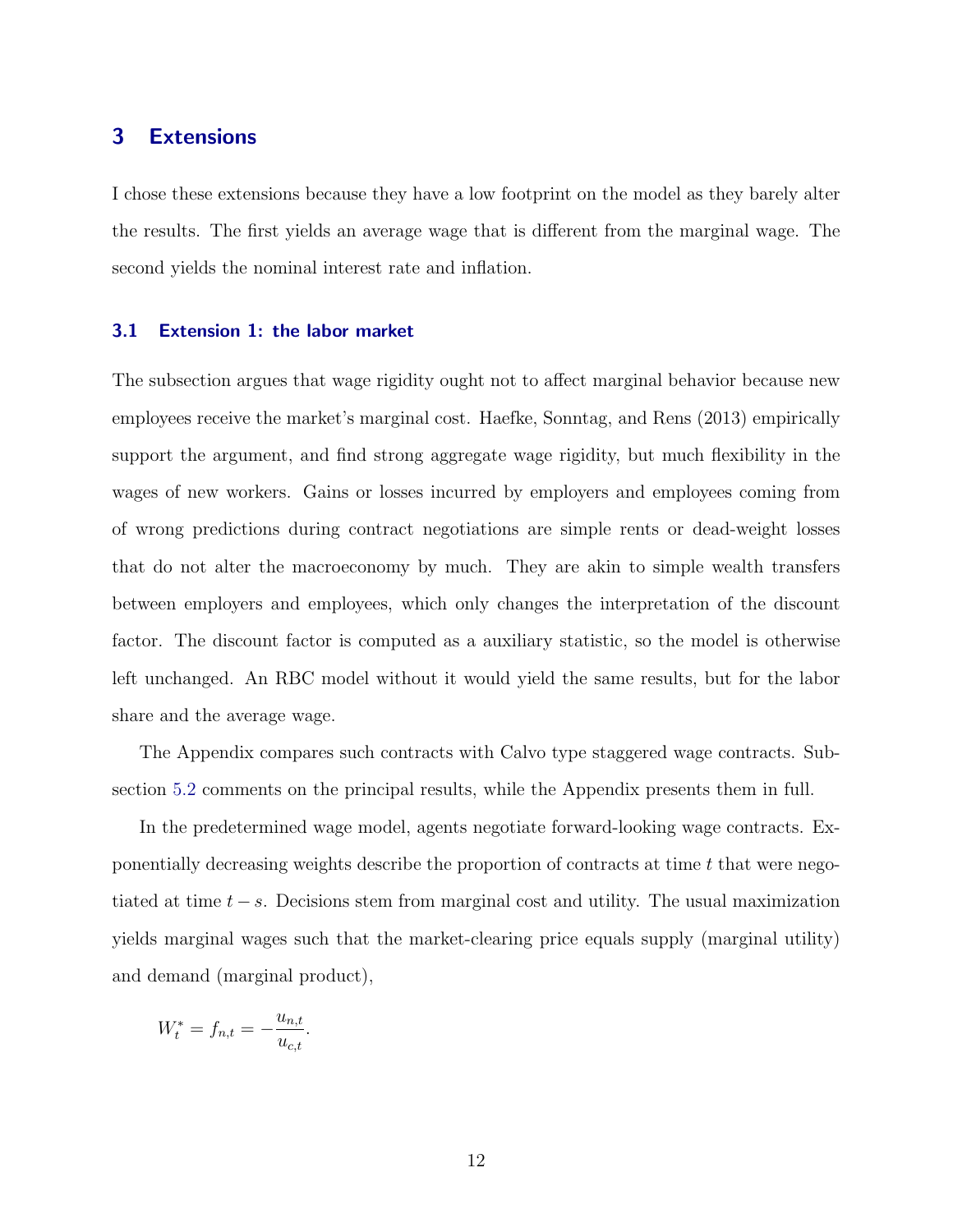As for mean wages, they come from

$$
W_t = \frac{1 - \omega}{1 - \omega^{\Omega + 1}} \left( W_t^* + \sum_{i=1}^{\Omega} \omega^i \mathbf{E}_{t-i} \left[ W_t^* \right] \right), \tag{1}
$$

where  $\omega \in [0,1)$  and  $\Omega \in \mathbb{N}^+$ . For computational purposes, the length of time the contracts can go,  $\Omega$ , is finite. Otherwise, the contracts have an exponential form akin to those of the Calvo setup.

Wage rigidity can explain persistence in wages as well as the actual existence of longterm contracts. But wage rigidity in our model does not need to create the kind of collateral damages new Keynesians need.

As mentioned before, since Taylor wages are not transfer neutral, they affect the aggregate discount factor. Thankfully, this endogeneity is irrelevant because the Taylor contract model is a satellite model in that it does not feedback into the larger model and because the discount factor is a residue. In other words, whatever happens with average wages will be correlated with the aggregate discount factor, but that will not matter.

For these wealth transfers to have real effects outside the discount factor, they would have to be through a bankruptcy channel from weaker firms when employers pay higher than equilibrium average wages. The effects of wage rigidity may combine, during a recession, with the effects of credit frictions. Both these effects put together, a labor and a financial accelerator, can better explain how small shocks can have large effects than any of them alone. This is quite outside the scope of this paper, though.

#### 3.2 Extension 2: the financial market

The model uses the "Interest Rate Rigidity" model of inflation. Bélanger (2015) showed that in a world where recessions are associated with tight credit, interest rate rigidity is sufficient to explain a series of stylized facts about inflation. As for models with discount factor shocks, but within the New Keynesian framework, reader should read Smets and Wouters (2003), or more recent variants.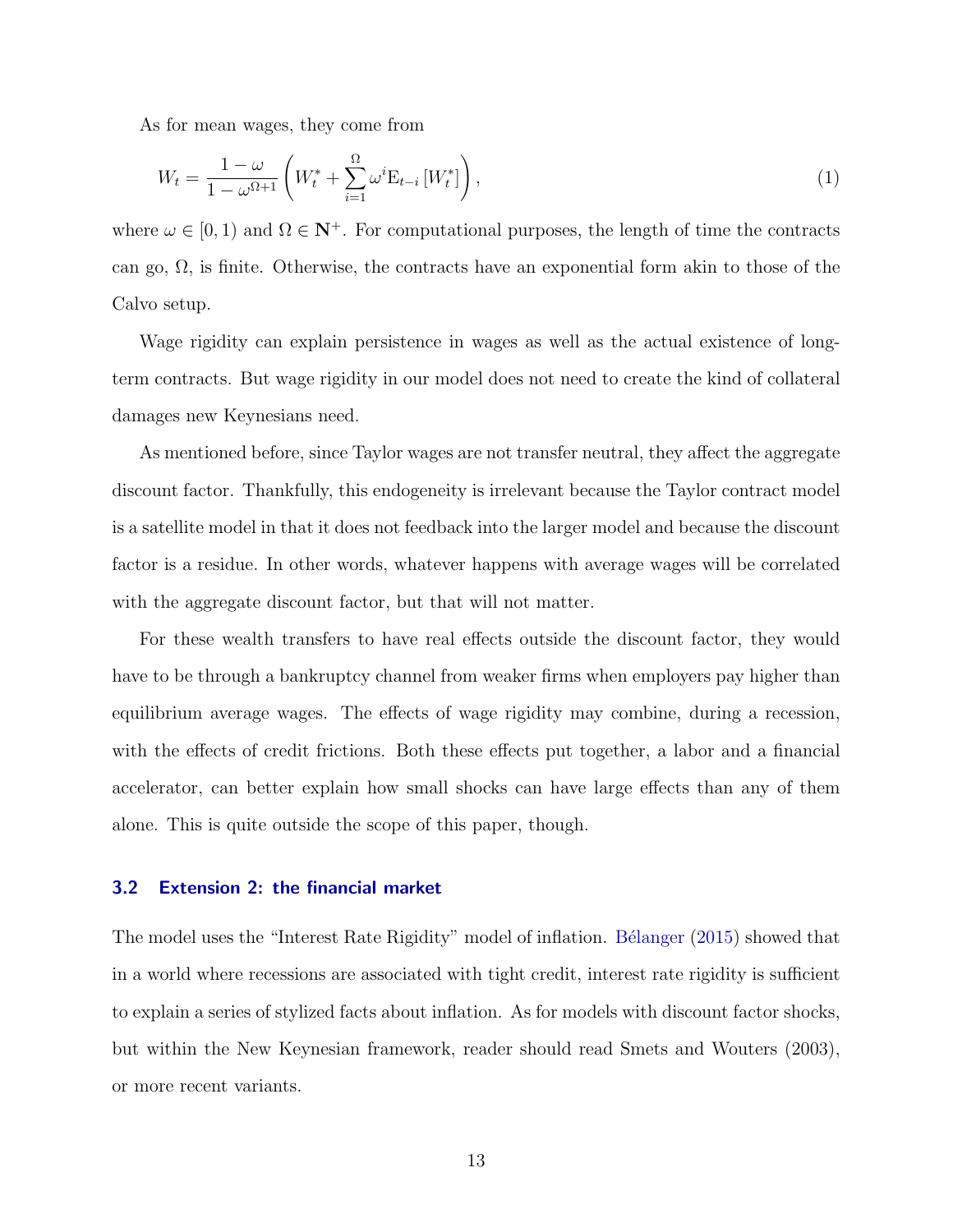Interest rate rigidity is well documented.<sup>13</sup> It affects one market, whereas price rigidity affects a multitude of them. Markets that suffer from price rigidity may see its effects compensated by flexible price markets taking advantage of gains so created, and so nullifying rigidity in the aggregate. This will not happen in the market for interest rate. But it seems so obvious that the central bank sets nominal interest rates that we do not think about what they have to do to get the interest rate they want. They need to do market operations or threaten to do them, hence affecting real interest rates not nominal ones directly. With this model, we pose that the central bank directly affects only real rates even though they target the nominal ones.

In addition, this model of inflation only changes the results of a real model by mildly reducing the effect of shocks on real interest rates, then on real variables. The real version of the model shares the same properties, if not the same scale, thus keeping the propagation channels for real variables intact.

This is how the model works. The financial market adds two additional agents, a central bank and a private bank. The private bank sets nominal interest rates while the central bank influence real interest rates, pursuant to its inflation target. Switching from a sole private bank to a number of private banks acting in perfect competition leads to the same results.

First, the model uses the ex-post definition of real interest rates (in log form, so  $r = log(R)$ ) where  $R$  is the rate plus one),

$$
r_t = i_{t-1} - \pi_t. \tag{2}
$$

The use of the ex-post Fisher equation supposes that the model pins down inflation by pinning down real interest rates. Pinning down real interest rates is done by using a production function homogeneous in capital and labor, like the production functions macroeconomists use anyway. The producers see the ex-post real interest rate from what they get after they

<sup>13</sup>There are two aspects of interest rate rigidity. Kobayashi (2008) discusses interest rate pass-through, which points to incomplete pass-through from the central bank's key rate to market rates. de Bondt, Mojon and Valla (2005) discuss bank rate rigidity, which points to incomplete pass-through from market rates to lending rates. In a macroeconomic context, most studies combine interest rate and price rigidity. See Teranishi (2015) for a recent example.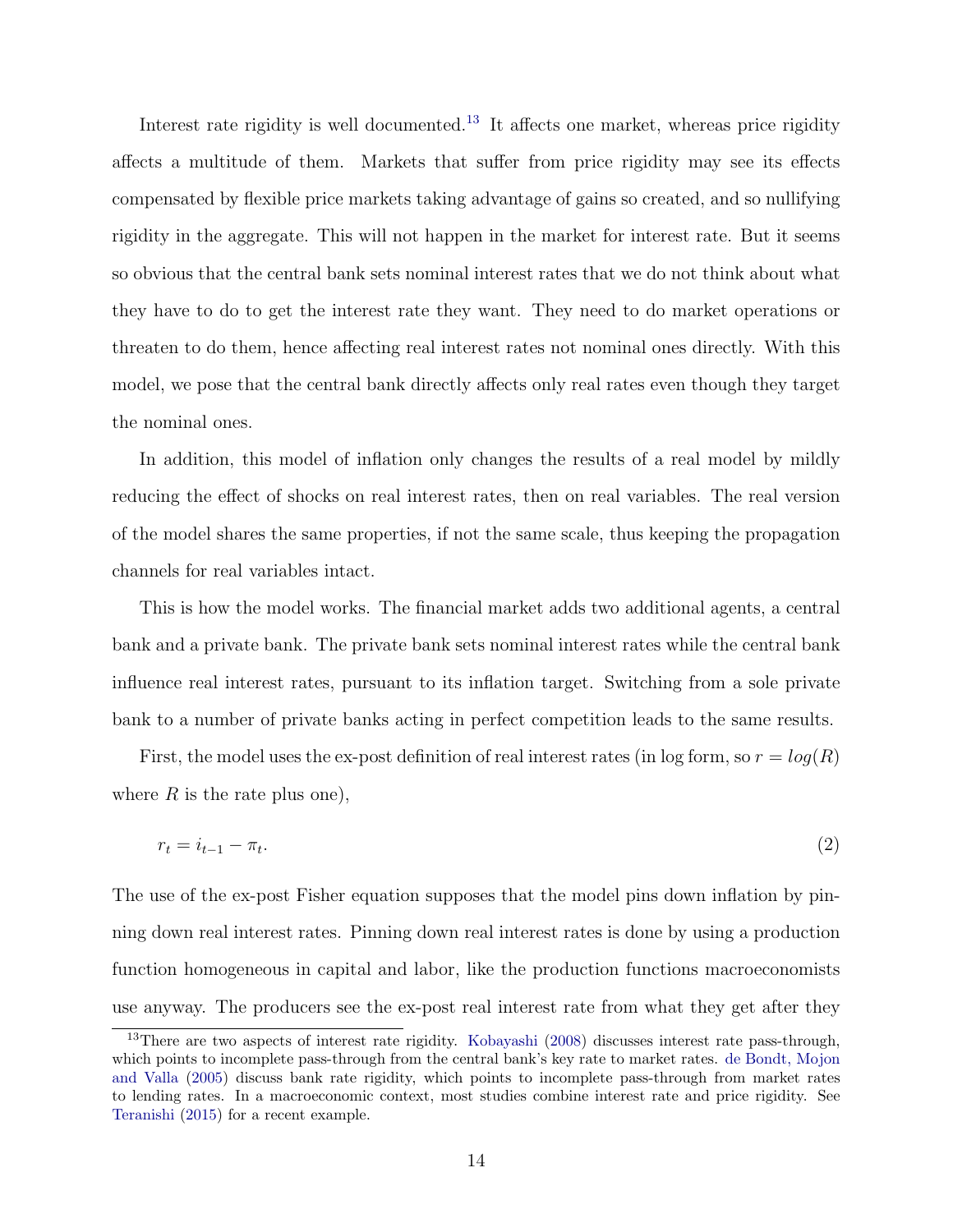paid wages. The ex-ante one comes from their expectations of the ex-post ones. They price according to the inflation and expected inflation they know because, as usual, we suppose they know the full model.

Second, a central bank uses a Taylor Rule, but for real interest rates,

$$
r_t = r_t^* + \mu \left(\pi_t - \pi_t^*\right),\tag{3}
$$

where  $r^*$  comes from the model. Writing the Taylor rule in real terms avoids second order issues in the optimization.

Third, a private bank sets nominal interest rates under quadratic adjustment costs to nominal interest rates (Rotemberg pricing in nominal rates) and quadratic costs to real rates distortion,

$$
\min_{i_t} \left\{ \mathcal{E}_t \left[ \sum_{s=0}^{\infty} \beta^s \left( \left( r_{t+1+s} - r_{t+1+s}^* \right)^2 + \theta \left( i_{t+s} - i_{t-1+s} \right)^2 \right) \right] \right\}.
$$

Optimization by the private bank leads to the following evolution equation for nominal interest rates (the proof is in Bélanger  $(2015)$ ),

$$
\Delta i_t = \beta \mathcal{E}_t \Delta i_{t+1} + \frac{1}{\theta} \left( \frac{\mu}{1+\mu} \right)^2 \left( \mathcal{E}_t \left[ r_{t+1}^* + \pi_{t+1}^* \right] - i_t \right). \tag{4}
$$

As shown in Subsection 5.3, removing the financial module from the model does not influence results much. It has a low footprint. Consequently, though it is a nominal rigidity model (in interest rates), it participates in the New Classical tradition with its small impact on an RBC model. Furthermore, monetary policy in the model only dampens variables reaction from its dampening of the real interest rate's reaction, which answers a common critique of DSGE model by making the channels of propagation easy to follow.

### 3.2.1 Inserting the model as a financial wedge

The distortion created by the central bank appears as a financial wedge inside the Euler equation. The marginal return to capital equation is unmodified, while the Euler equation becomes

$$
\mathbf{E}_{t}\left[\beta \exp\{b_{t+1}\}\left(\frac{C_{t+1}}{C_{t}}\right)^{-\rho}\left(\frac{v(L^{*}-L_{t+1})}{v(L^{*}-L_{t})}\right)^{1-\rho}R_{t+1}^{*}\right].
$$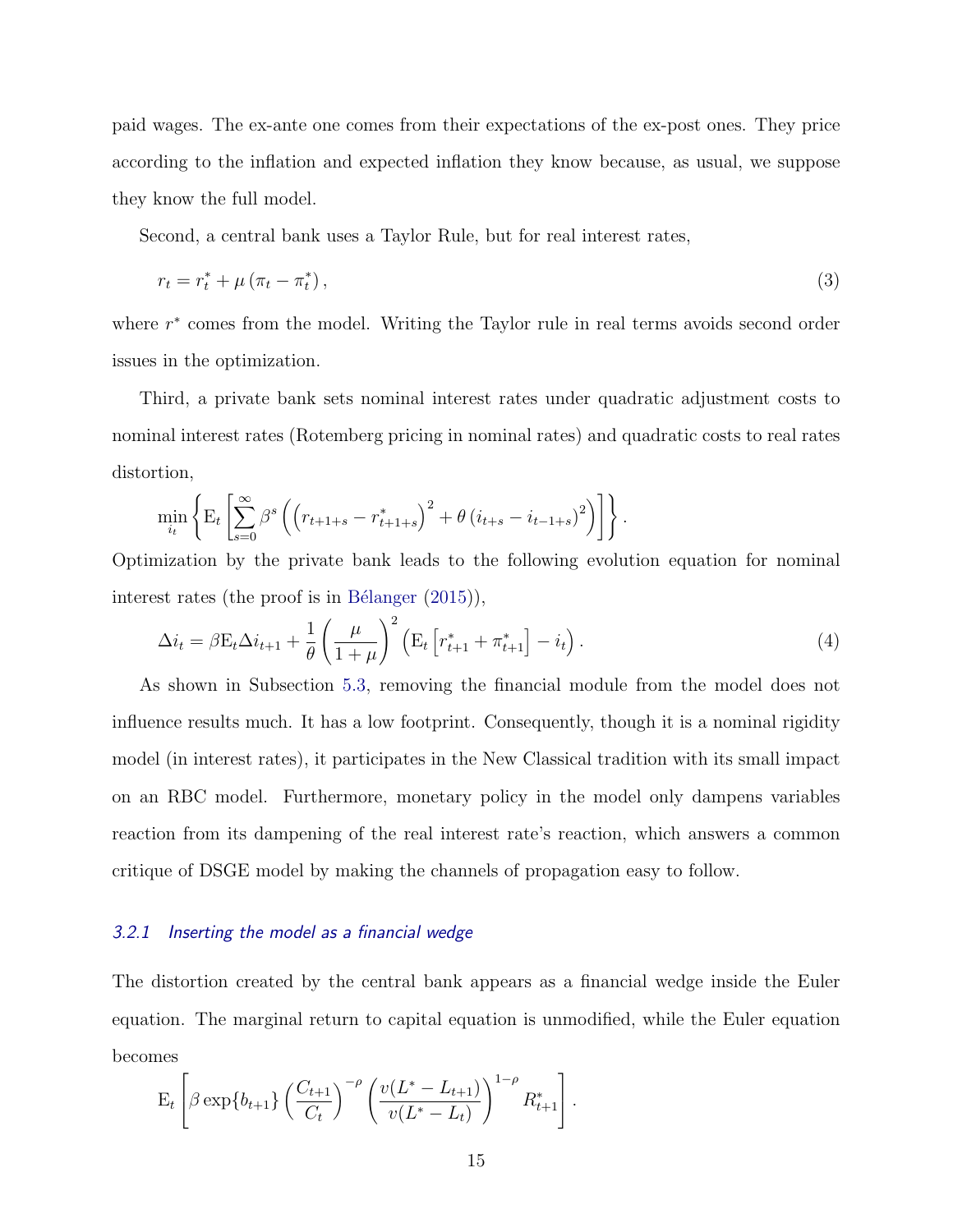| Category     | Description                      | Symbol        | Value |
|--------------|----------------------------------|---------------|-------|
| Preference   | Discount factor                  |               | 0.995 |
| Preference   | Relative risk aversion           | ρ             | 3     |
| Preference   | Frisch elasticity                | η             | 0.5   |
| Production   | Share of capital in Cobb-Douglas | $\alpha$      | 0.35  |
| Production   | Aggregate depreciation           | δ             | 0.025 |
| Production   | Machinery depreciation           | $\delta_m$    | 0.25  |
| Production   | Capital type share               | $\gamma$      | 0.5   |
| Taylor wages | Wage decay                       | $\omega$      | 0.8   |
| Taylor wages | Wage decay periods               | Ω.            | 16    |
| Monetary     | Steady state inflation target    | $\bar{\pi}^*$ | 0.005 |
| Monetary     | Steady state real interest rate  | $\bar{r}^*$   | 0.005 |
| Monetary     | Monetary policy tightness        | $\mu$         | 0.5   |
| Monetary     | Adjustment cost                  | Η             |       |

Table 1: Parameter values

# 4 Findings

This section presents results from the full model, including the two extensions. Except for average wages, nominal interest rates and inflation, differences between the model with and without the extensions are no bigger than small measurement errors.

Table 1 presents the parameter values used in simulations. They are all conventional except for machinery depreciation, which comes from NIPA numbers. Note that the depreciation parameter for structure is

$$
\delta_s = \frac{(\beta^{-1} - 1 + \delta)(1 - \gamma)}{1 - \frac{\gamma(\beta^{-1} - 1 + \delta)}{\beta^{-1} - 1 + \delta_m}} - \beta^{-1} + 1 \ \simeq 0.01,
$$

which is close to NIPA numbers for structures.

You will find full results in the Appendix. In the Appendix, Figures A1 to A6 show the responses from each shock. They also figure as the pale lines on Figures A9 to A17, which compare the model with alternative specifications and present all shock variations in one page each.

Overall, the model suggests that cycles come from discount rate shocks while growth is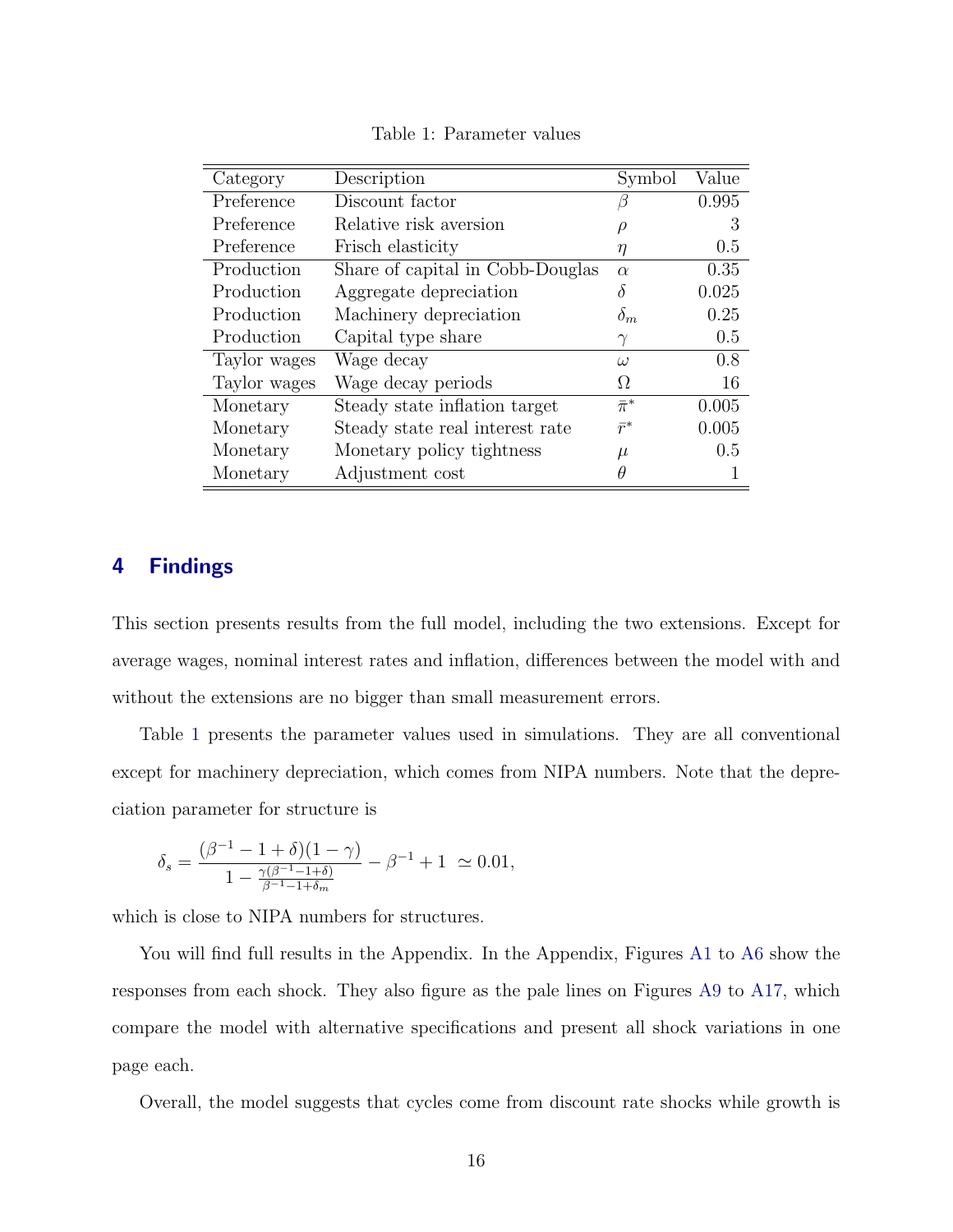

#### Figure 3: Surprise discount rate shock

*Note:* the vertical axes represent production  $(y_t)$ , consumption  $(c_t)$ , investments  $(x_t)$ , inflation  $(\pi_t)$ , ex-post real interest  $(r_t)$ , nominal interest  $(i_{t-1})$ , labor  $(l_t)$ , average wages  $(w_t^*)$  and marginal wages  $(w_t)$  in percent deviation (or percentage point deviation for rates) from control state; the horizontal axes indicate quarters to or from the shock. Graphs on the left show responses to temporary shocks ( $\rho = 0.75$ ), on the right to permanent shocks ( $\rho = 0.9999$ ).

a productivity phenomenon.

#### 4.1 Discount rate shocks

With the discount rate shocks on Figure 3, we see consumption increasing in the first period, but then dropping just as investments and production do. Inflation drops simultaneously with consumption. The drop in consumption with this type of shock is a feature of the twocapital setup as it comes from investment not dropping enough so consumption, being the difference between production and investment, has to drop too. Agents must decrease labor by more than otherwise to substitute consumption for leisure. By forcing agents to take on more leisure instead of increasing consumption, the two-capital setup makes a discountfactor recession look more like a regular recession than it would in other models. It also provides a justification for the paradox of thrift.

So labor drops by more with the two-capital setup. Because of that, and because we use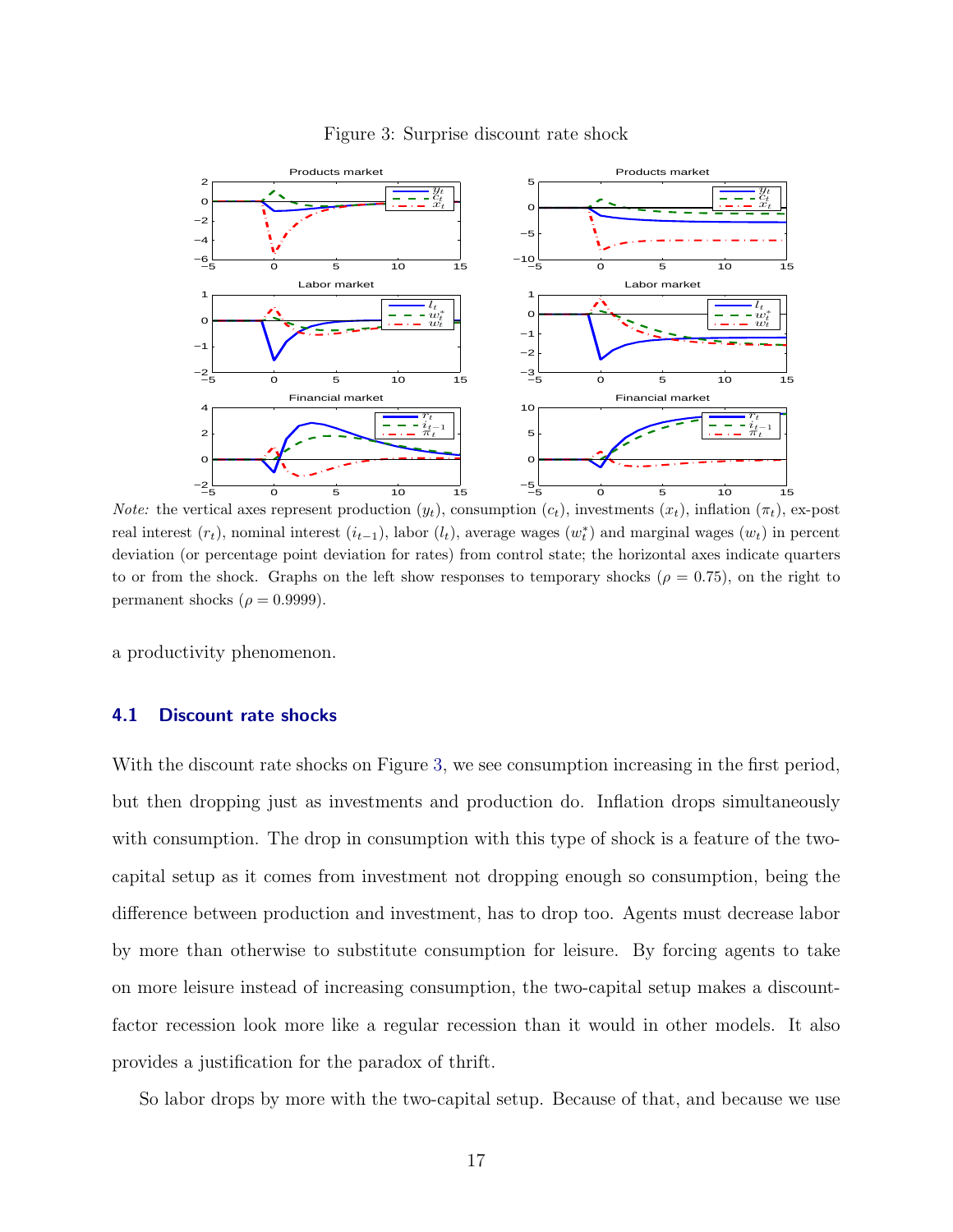

Figure 4: Cross-correlations with GDP with discount rate shocks only

Note: the vertical correlation of the model (dashed line) and the Hodric-Prescott filtered data (full line) with a 95 percent confidence interval (shaded); the horizontal axes indicate quarters.

discount factor shocks for recessions, there was no need for high Frisch elasticity, which here stands at 0.5. The issue of Frisch elasticity has been a thorn of RBC's side since Kydland and Prescott (1982) put the elasticity at infinity. It justified some early attempts at separating the external and internal margins as in Hansen (1985). But there is no need for that here.

Figure 4 illustrates further by showing the cross-correlation between different variables and production.<sup>14</sup> It shows the timing weaknesses, as consumption, inflation and real interest rates react too late while labor reacts too early. In both cases, these weaknesses could be reduced by toying with the timing parameters, but the problem would still be there and less visible for our purpose. Furthermore, inflation and wages are too procyclical and real interest rates are too anticyclical. This means the Taylor wages does not do enough to solve wage issues, and the interest-rate-rigidity model should move to a ex-ante version (which is in the works).

<sup>&</sup>lt;sup>14</sup>The data comes from the FRED database at the St-Louis Federal Reserve. Production is real GDP, GDPMC1, consumption, PCECC96, investment is private investment, GPDIC1, average wage is the labor share applied to real GDP per worker, GDPMC1\*(A4102C1Q027SBEA/GDP)/PAYEMS, labor is the number of worker, PAYEMS, inflation is the growth of the GDP deflator, GDP/GDPMC1, and real interest rates is the ex-post quarterly real return of BAA graded long-term bonds, BAA.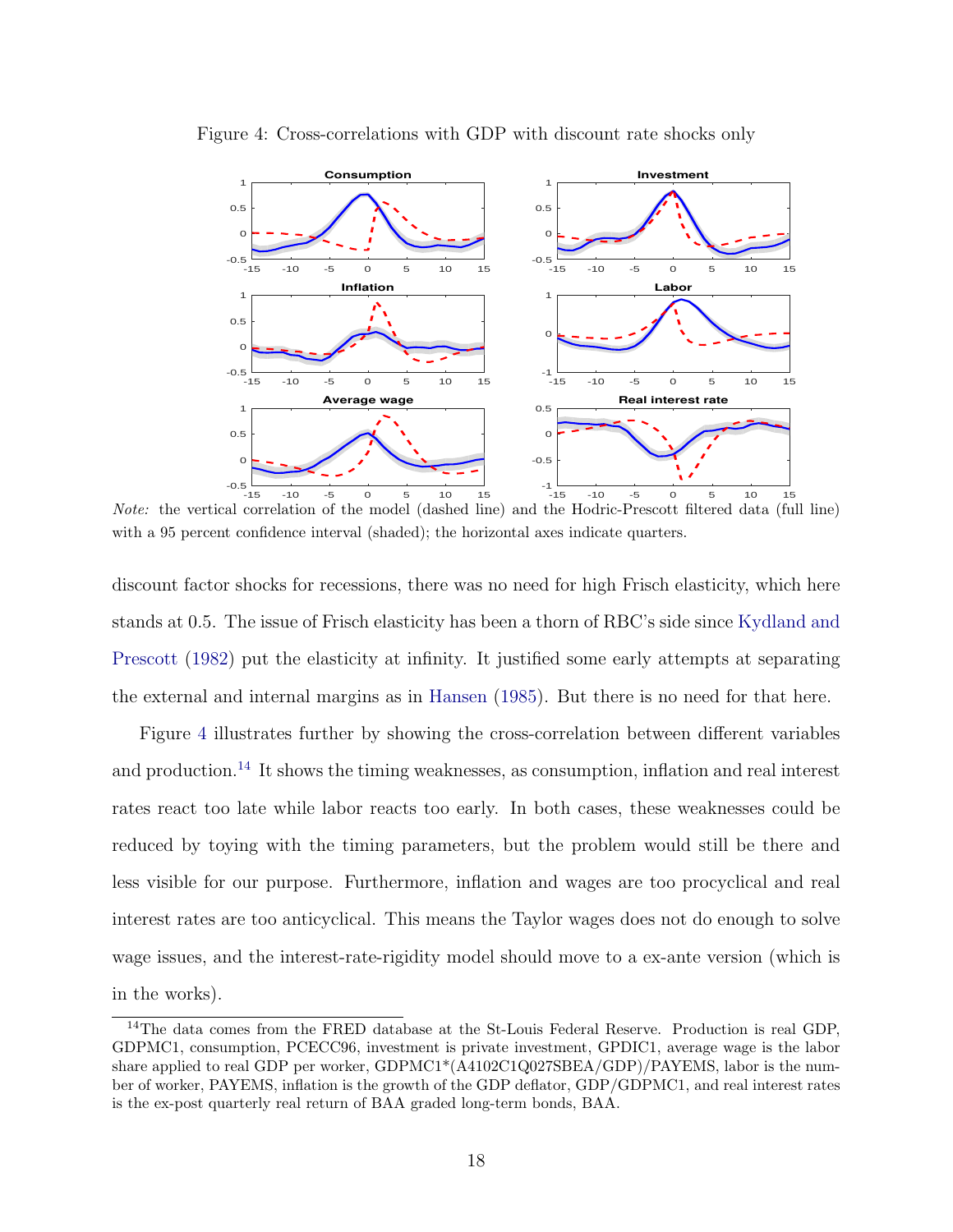

#### Figure 5: Surprise productivity shock

*Note:* the vertical axes represent production  $(y_t)$ , consumption  $(c_t)$ , investments  $(x_t)$ , inflation  $(\pi_t)$ , ex-post real interest  $(r_t)$ , nominal interest  $(i_{t-1})$ , labor  $(l_t)$ , average wages  $(w_t^*)$  and marginal wages  $(w_t)$  in percent deviation (or percentage point deviation for rates) from control state; the horizontal axes indicate quarters to or from the shock. Graphs on the left show responses to temporary shocks ( $\rho = 0.75$ ), on the right to permanent shocks ( $\rho = 0.9999$ ).

Figure A8, in the Appendix presents the auto-correlation. I used the auto-correlation results to calibrate the shock's persistence, at 0.75, and standard error, at 0.005, so they match the data closely except for consumption and labor that are not persistent enough.

#### 4.2 Productivity shocks

The effects of a productivity shock, in Figure 5, on inflation are mixed for a surprise temporary shock, positive for a surprise permanent shock, though deflationary for anticipated shocks. The deflationary effects fit the too many dollars chasing too few goods narrative, though with a detour from real interest rates. Other responses are as they are in most models.

Note that the long-term effect of a permanent shock is different for production, consumption and investment because the shock broke the long-term relation between production and capital in structures that I set in the steady state. Had structures adjusted accordingly, the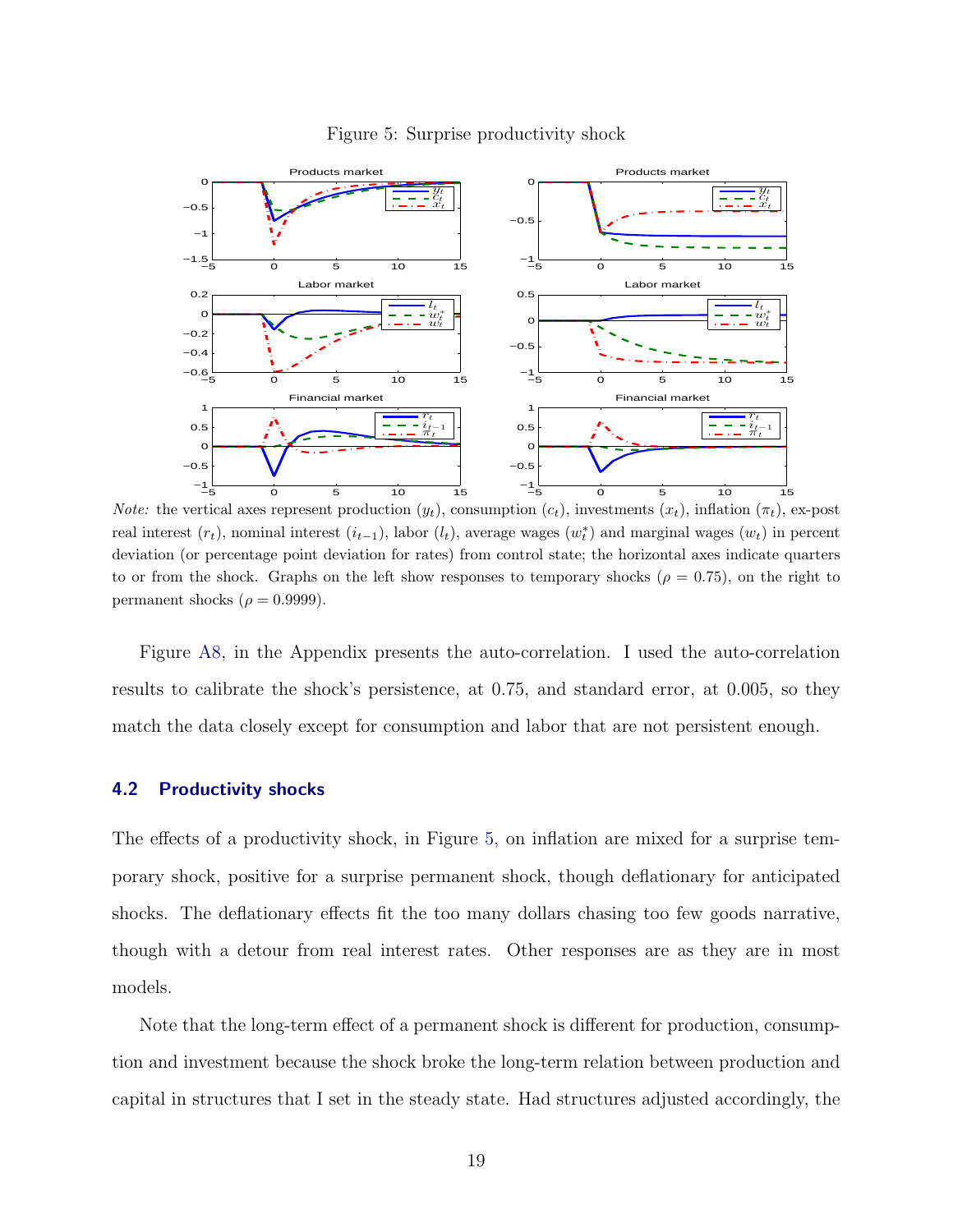

#### Figure 6: Surprise inflation target shock

*Note:* the vertical axes represent production  $(y_t)$ , consumption  $(c_t)$ , investments  $(x_t)$ , inflation  $(\pi_t)$ , ex-post real interest  $(r_t)$ , nominal interest  $(i_{t-1})$ , labor  $(l_t)$ , average wages  $(w_t^*)$  and marginal wages  $(w_t)$  in percent deviation (or percentage point deviation for rates) from control state; the horizontal axes indicate quarters to or from the shock. Graphs on the left show responses to temporary shocks ( $\rho = 0.75$ ), on the right to permanent shocks ( $\rho = 0.9999$ ).

percentage effect on production, consumption and investment would have been the same.

#### 4.3 Inflation target shocks

The inflation target shock, in Figure 6, shows that the central banks wanting deflation will cost the economy in the short run. A permanent shock will have no real effect in the long run, but for changes in the level of inflation and nominal interest rates.

#### 4.4 The secular decrease in real interest rates

There was a secular decrease in interest rates in the last few decades that fit with the secular increase in inequality witnessed in the same period. The phenomenon should be expressed as a permanent discount rate shock as in Figure 3. Unfortunately, the model fails to deliver the increased consumption share coincident in that period. The predicted increase in wages the model predicts may be explained by CEO pay, but consumption is a clear failure from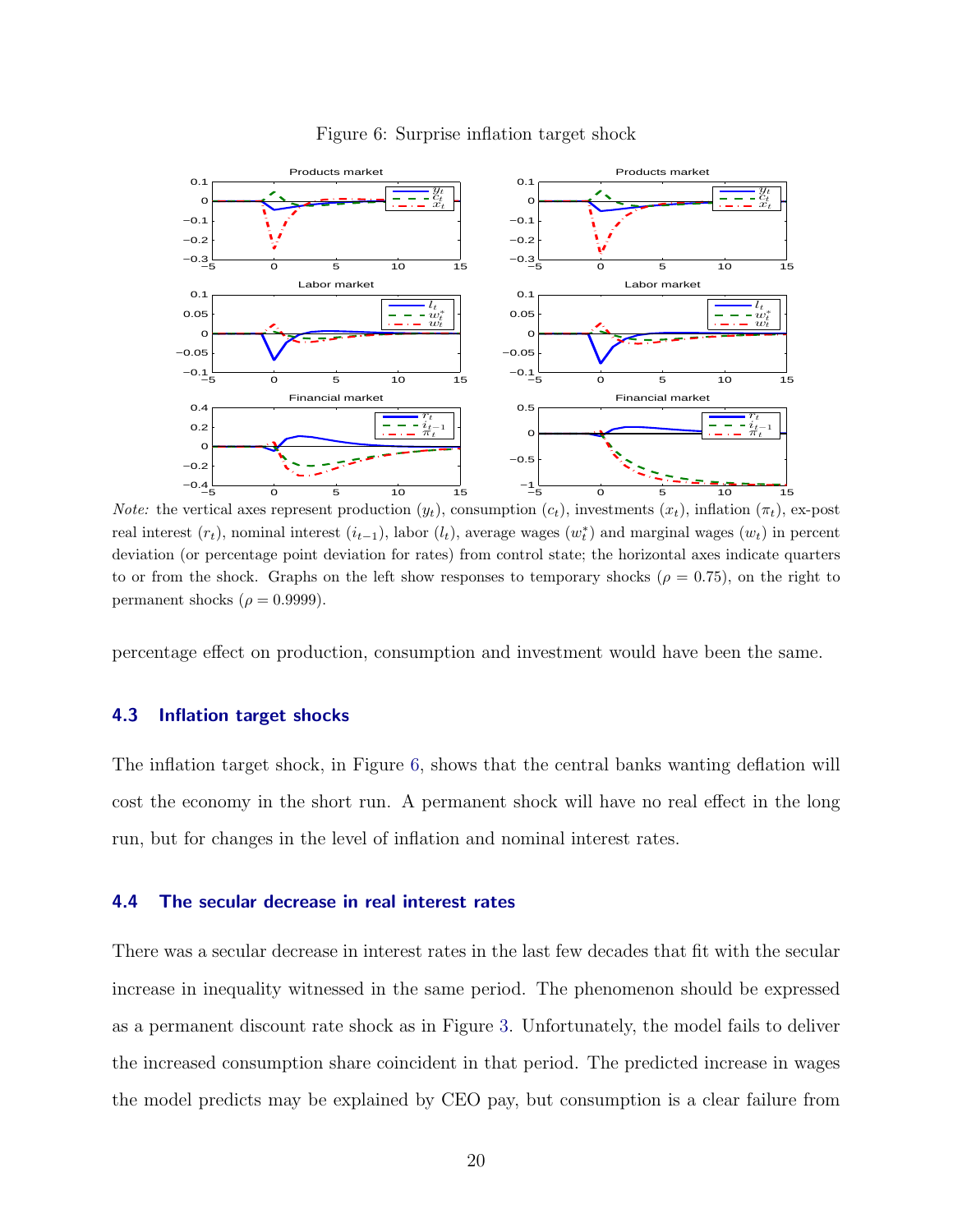

Figure 7: Temporary surprise discount rate shock with investment adjustment costs

Note: the vertical axes represent the model with investment adjustment costs and habit formation (full line) and the original model with the two-capital setup (dashed line) in percent deviation (or percentage point deviation for rates) from control state; the horizontal axes indicate quarters to or from the shock.

the model.

The share of consumption would have increased if I had made structures elastic to the interest rate in the long run as is the case in reality anyway. This is mostly a technical, though difficult, issue that I leave for future research. An ageing population, which is not part of the model, may also have played a part.

## 5 Alternative specifications

The section presents some robustness results. Subsection 5.1 compares the two-capital setup with investment adjustment costs and habit formation. Subsection 5.2 compares Taylor wages with Calvo wages. Subsection 5.3 presents the results without the inflation model.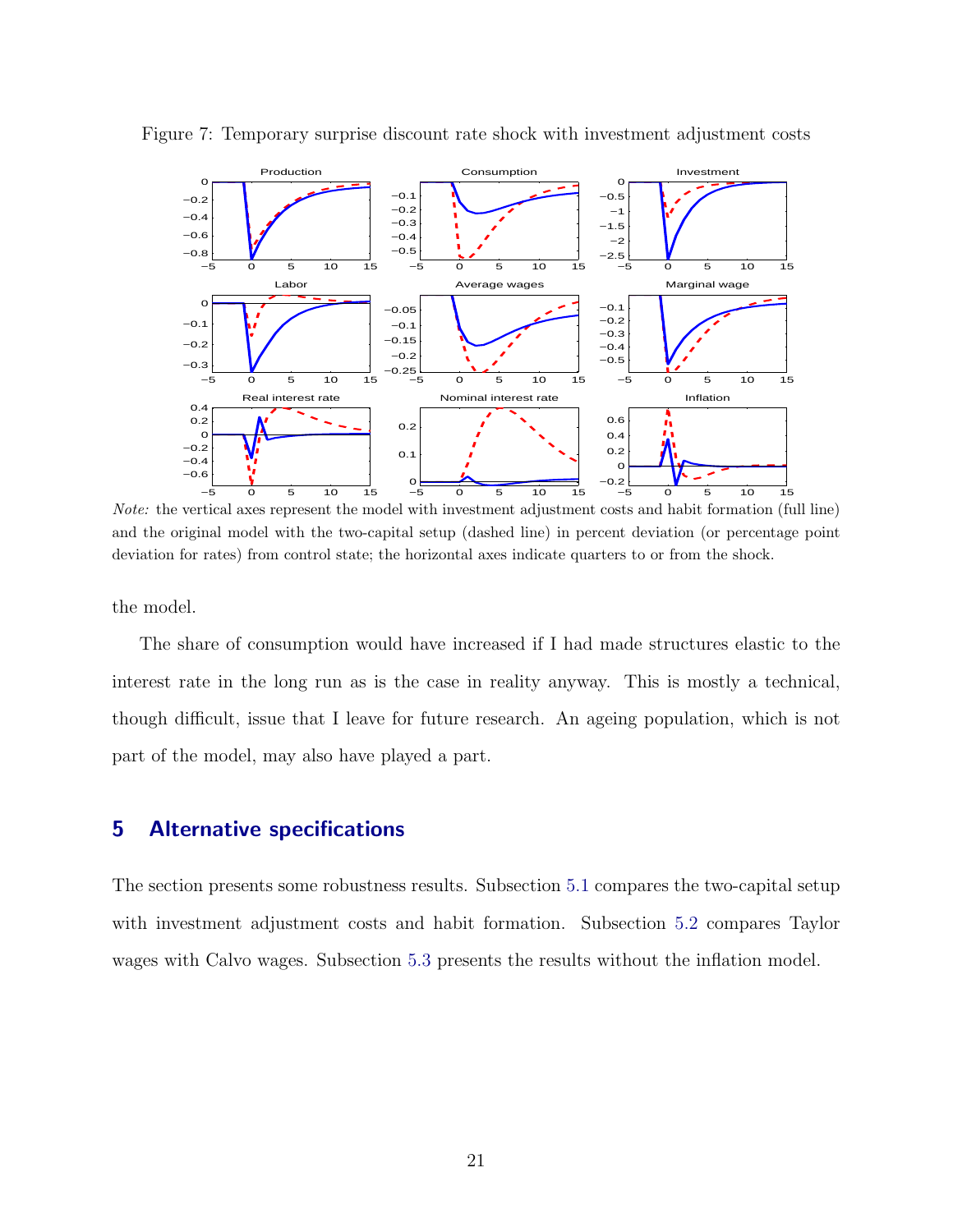

Figure 8: Temporary surprise productivity shock with investment adjustment costs

Note: the vertical axes represent the model with investment adjustment costs and habit formation (full line) and the original model with the two-capital setup (dashed line) in percent deviation (or percentage point deviation for rates) from control state; the horizontal axes indicate quarters to or from the shock.

#### 5.1 Investment adjustment costs

Instead of the two-capital setup, we use one where capital accumulates according to

$$
K_t = (1 - \delta)K_{t-1} + \left(1 - \frac{\chi}{2} \left(\frac{X_t}{X_{t-1}} - \mu\right)^2\right)X_t,
$$

where  $\chi = 5$ .

Using investment adjustment costs without habit formation is unfair as they are meant to be together. Hence, the utility function has an external habit added to it,

$$
\sum_{i=0}^{\infty} \beta^i e^{b_{t+i}} \frac{\left( (C_{t+i} - v\overline{C}_{t-1+i}) v (L^* - L_{t+i}) \right)^{1-\rho} - 1}{1-\rho},
$$

where  $v = 0.65$ .

Replacing the two-capital setup with investment adjustment costs wreak havoc on financial variables. These will swing back and forth with any shocks. In fact, the responses on real interest rates often look like the EKG of a dying patient. The reason stems from the lack of a Phillips curve.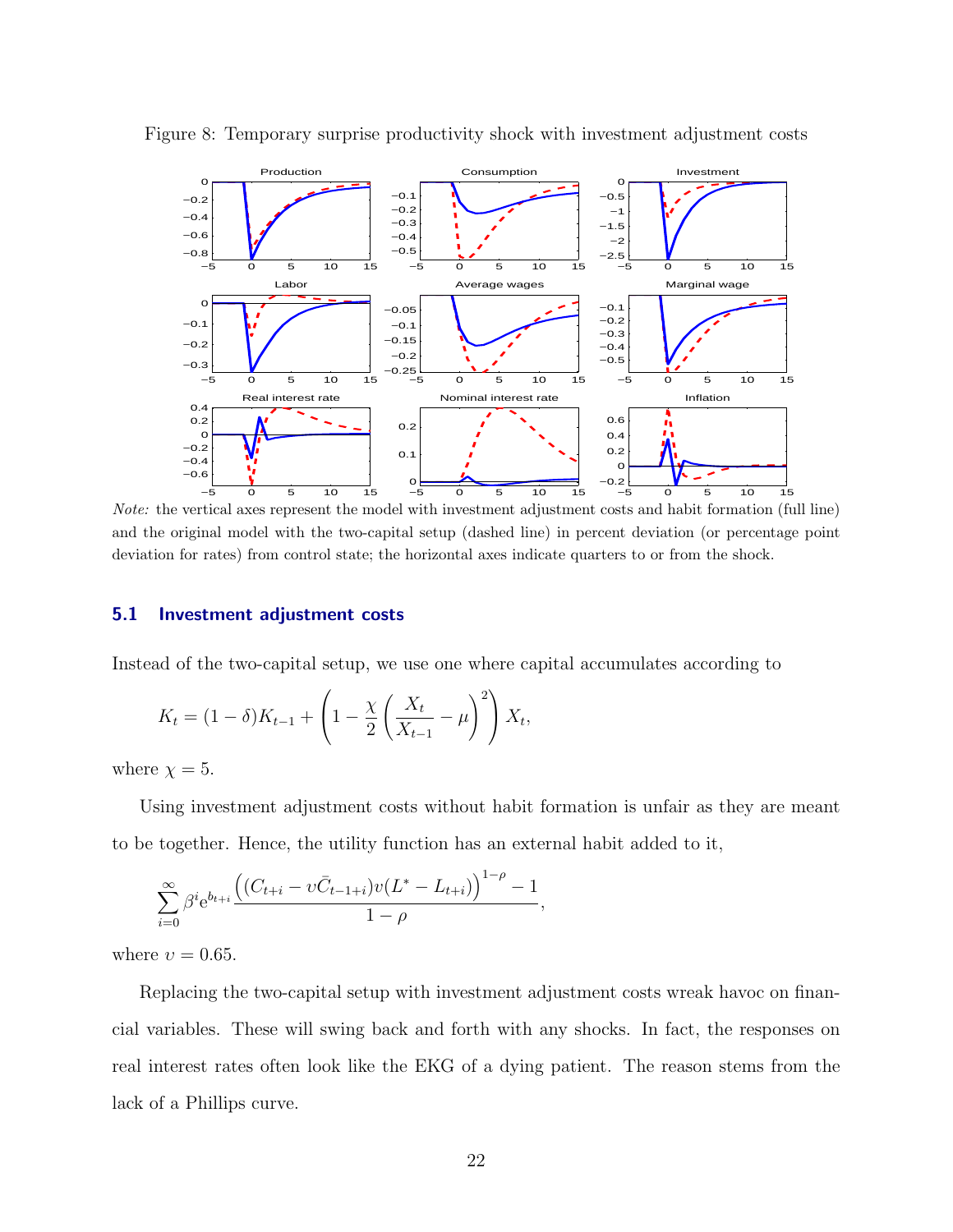

Figure 9: Temporary surprise discount rate shock with Calvo wages

Note: the vertical axes represent the model with Calvo wages (full line) and the original model with Taylor wages (dashed line) in percent deviation (or percentage point deviation for rates) from control state; the horizontal axes indicate quarters to or from the shock.

The initial effects of a discount rate shock, in Figure 7 on investments are so strong that even with habit formation, consumption and wages increase with a recession. In Figure 8, the productivity shock displays the same problem with financial variables.

## 5.2 Calvo wage contracts

Calvo wage contracts are now textbook, so there is no need to discuss them at length. Calvo type staggered wage contracts yield the following equation,

$$
\widehat{W}_t = \frac{1}{1+\beta} \widehat{W}_{t-1} + \frac{\beta}{1+\beta} \mathcal{E}_t \widehat{W}_{t+1} + \frac{\xi}{1+\beta} \pi_{t-1} - \frac{1+\xi\beta}{1+\beta} \pi_t + \frac{\beta}{1+\beta} \mathcal{E}_t \pi_{t+1} \n+ \frac{1-\kappa\beta}{1+\beta} \frac{1-\kappa}{\kappa} \left( \widehat{W}_t^m - \widehat{W}_t \right),
$$
\n(5)

where  $\hat{w}$  and  $\hat{\pi}$  represent the deviations of wage and inflation from their steady state,  $\kappa =$ 0.7, the share of workers who can reset their wages at each period, and  $\xi$ , the elasticity parameter that disappears with log-linearization. I take the discount factor as fix because wage distribution is not affected by debts, though in a surprising result, using the variable aggregate does not alter the response even when this discount factor is shocked.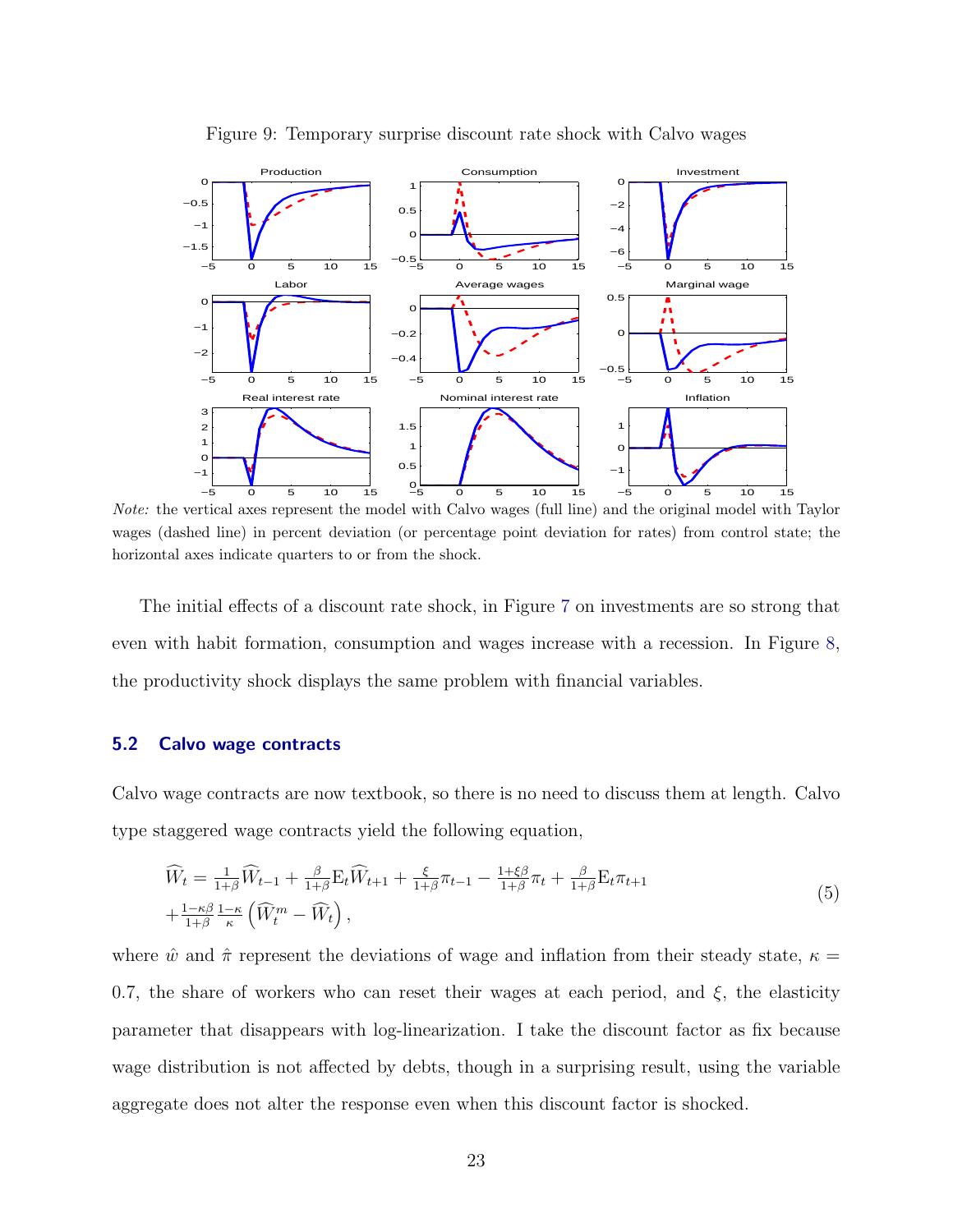

Figure 10: Temporary surprise productivity shock with Calvo wages

Note: the vertical axes represent the model with Calvo wages (full line) and the original model with Taylor wages (dashed line) in percent deviation (or percentage point deviation for rates) from control state; the horizontal axes indicate quarters to or from the shock.

With Calvo contracts, average and marginal wages are the same. The results show that Calvo wages do not add much to the narrative, but just mess up the response functions and blur the channels.

For example, with the surprise discount rate shock of Figure 9, response functions are very close. Only marginal wage responses change, which does not matter because marginal wage is not an observed variable.

We see a second difference with the productivity shocks of Figure 10. Calvo wages reduce the effects of shocks by maybe a quarter and a third in the short run, but also change the response of labor. Labor moves from a mixed response to the shocks to a positive response.

With inflation target shocks, shown in the Appendix, both have small effect on real variables, but Calvo wages make variables swing back and forth.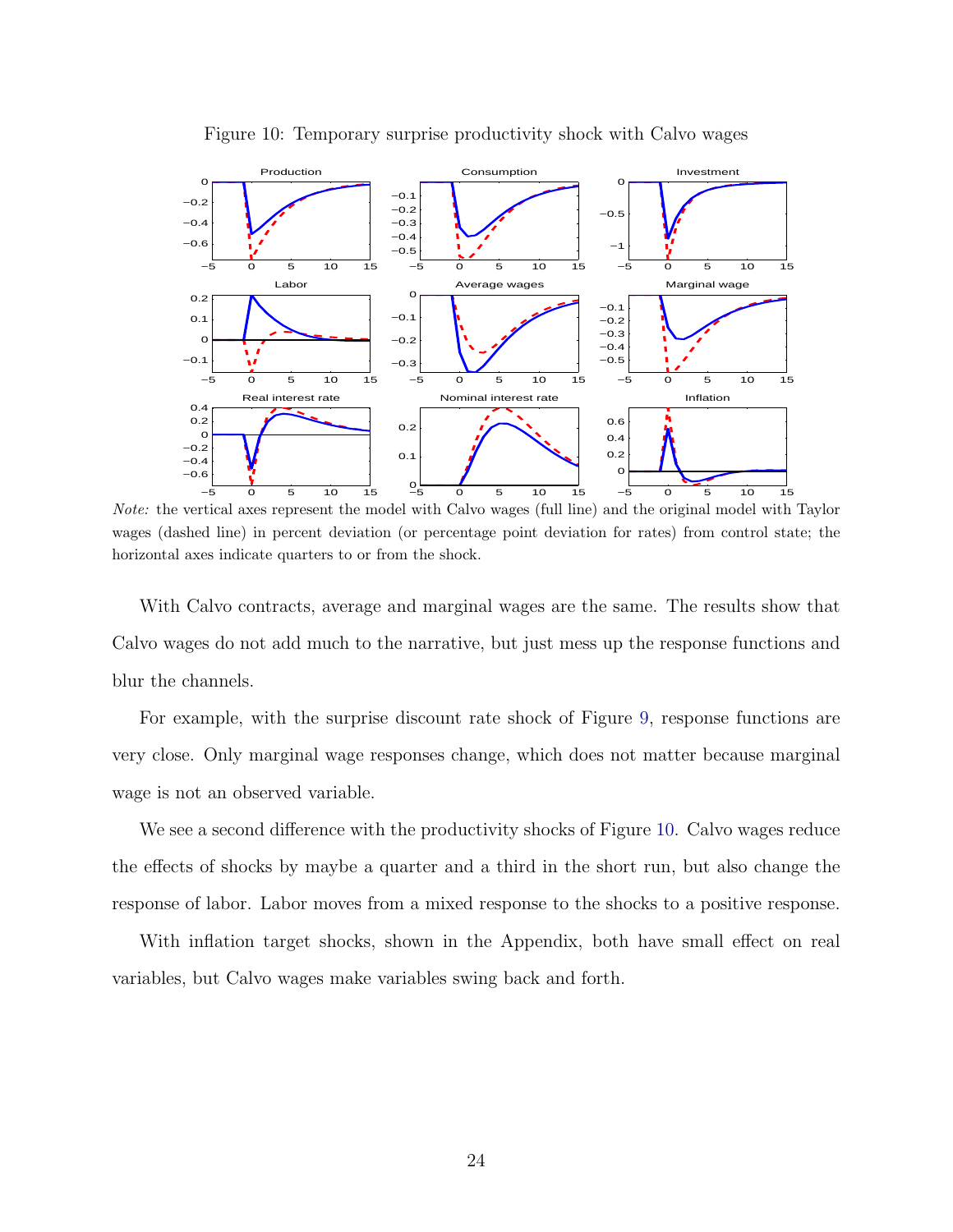

Figure 11: Temporary surprise discount rate shock without monetary model

*Note:* the vertical axes represent the model without monetary policy ( $\phi = 0$ , full line) and the original model  $(\phi = 0.5,$  dashed line) in percent deviation (or percentage point deviation for rate) from control state; the horizontal axes indicate quarters to or from the shock.

### 5.3 No monetary policy

Posing  $\phi = 0$  is equivalent in this model to building a strictly real model; it sets nominal interest rates so as not to move. The financial part of the model does not affect the results because with nominal interest rates constant, the financial part does not feedback into the rest of the model.

Results show the difference between the model with and without monetary policy is small. For example, in the case of the goods market and the labor market, the differences amount to less than a measurement error. Results confirm the conclusion from Bélanger (2015) that inflation targeting reduces volatility compared to having no monetary policy, but the gains are quite small.

Because the difference with interest rate rigidity is small, interest rate rigidity is a great way to have inflation in an otherwise real model while keeping the results of the real model just as tractable.

Figure 11 displays a discount rate shock, but all shocks give similar response functions as shown in the Appendix.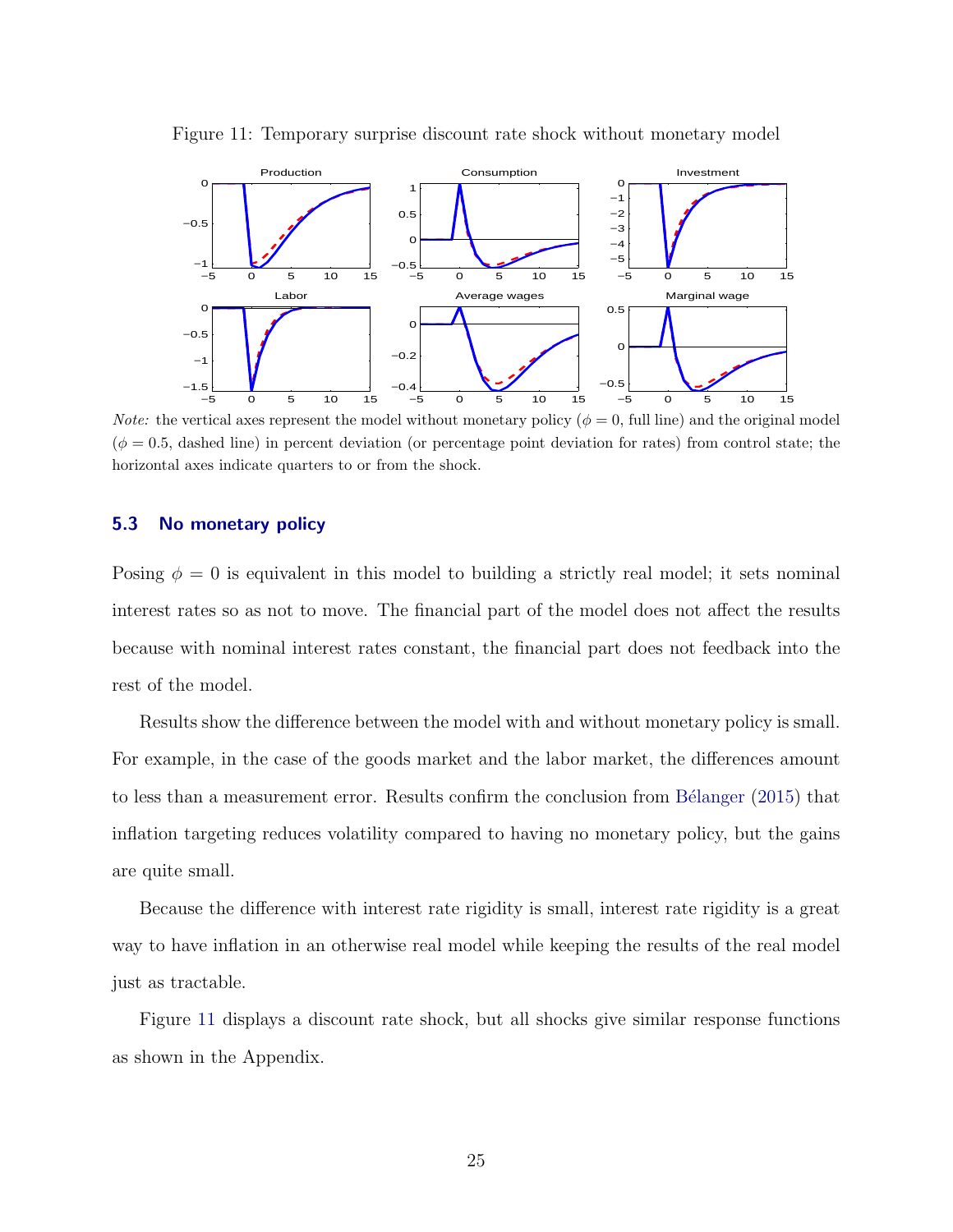# 6 Conclusion

To promote this disposition to exchange lands, which they have to spare and we want, for necessaries, which we have to spare and they want, we shall push our trading uses, and be glad to see the good and influential individuals among them run in debt, because we observe that when these debts get beyond what the individuals can pay, they become willing to lop them off by a cession of lands. (Jefferson (2000))

As that quote from President Jefferson suggests, the relation between debts and inequality has a long history. The dire prediction from Ramsey's conjecture makes the reality of a slow walk to extreme inequality that more potent.

The paper does not argue that inequality causes crises directly. Crises result from government actions or threats of actions against inequality. Nevertheless, people's reaction to inequality may be inevitable and crises provoking, so governments ought to bear that in mind.

The paper has two contributions: an intuitive interpretation of discount factor shocks as the primary source of recessions, and a technical way of avoiding the interest-rate-inelasticity issue without using too many ad hoc assumptions. The main weaknesses stem from the recentness of the approach. First, the two-capital setup does not permit elasticity in the long run, which is a stylized fact. Because the way we model capital embeds resell value, there was no way I saw to restrict the movements of investment to only secular changes in interest rates. This is left for future research. Second, as this is theoretical paper, I did not take the model to the data beyond comparing cross-correlations between the model and the data. Third, it would be worth investigating increasing industrial concentration instead of Ramsey's conjecture as a mechanism for the secular increases in inequality. The model would be the same, with the threat of debt relief the central argument for the discount rate shock. The advantage would come from better data as industrial concentration is easier to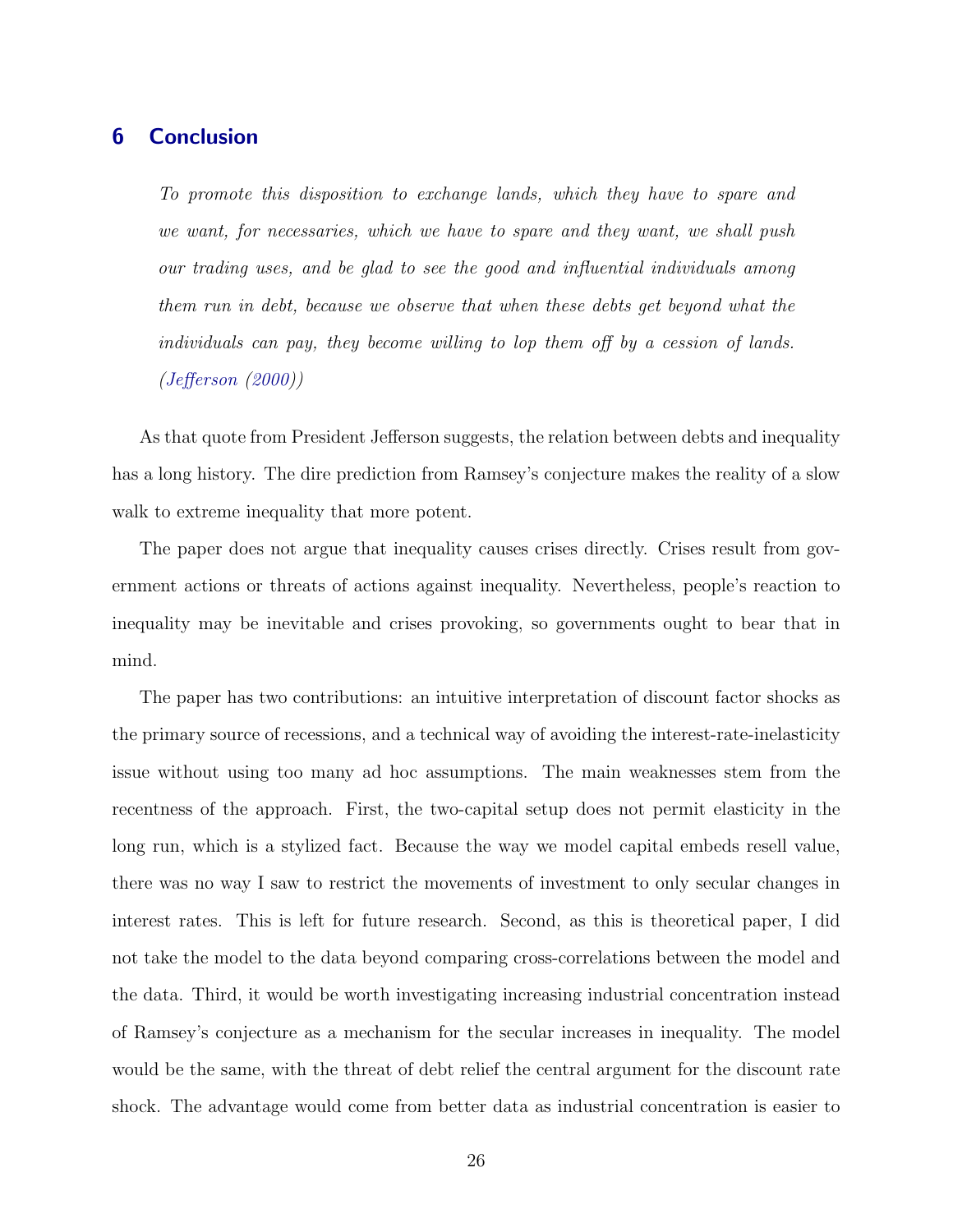measure than heterogeneity in discount factors.

The same way IS-LM serves to think about the more complicated New Keynesian models, there is one way to think about the approach or to approximate the model. That is to think about the costs that businesses support. Since interest rate payments constitute important business costs, we can explain the theory to a layman using business costs. Heck, we could say the price for businesses to buy oil triggered the seventies recessions. Though this proves an exaggeration, the narrative is attractive. To that end, Figure 1, which comes from the model, serves as a useful, though pseudo, supply and demand graph.

# **References**

- Becker, Robert A. (1980) "On the Long-Run Steady State in a Simple Dynamic Model of Equilibrium with Heterogeneous Households," The Quarterly Journal of Economics, 95(2), pp. 375–382, URL http://dx.doi.org/10.2307/1885506.
- Bélanger, Gilles (2015) "Interest Rate Rigidity and the Fisher Equation," Available at SSRN, URL http://dx.doi.org/10.2139/ssrn.2444280.
- Caballero, Ricardo J. (1999) "Aggregate investment," in Handbook of Macroeconomics, eds. J. B. Taylor and M. Woodford, volume 1 of Handbook of Macroeconomics, chapter 12, pp. 813–862, Elsevier, URL http://dx.doi.org/10.1016/S1574-0048(99)10020-X.
- Christiano, Lawrence J., Martin Eichenbaum and Charles L. Evans (2005) "Nominal Rigidities and the Dynamic Effects of a Shock to Monetary Policy," Journal of Political Economy, 113(1), pp. 1–45, URL http://dx.doi.org/10.1086/426038.
- de Bondt, Gabe, Benoît Mojon and Natacha Valla (2005) "Term structure and the sluggishness of retail bank interest rates in euro area countries," Working Paper Series, 518, pp. 1–49, URL http://www.ecb.europa.eu/pub/pdf/scpwps/ecbwp518.pdf.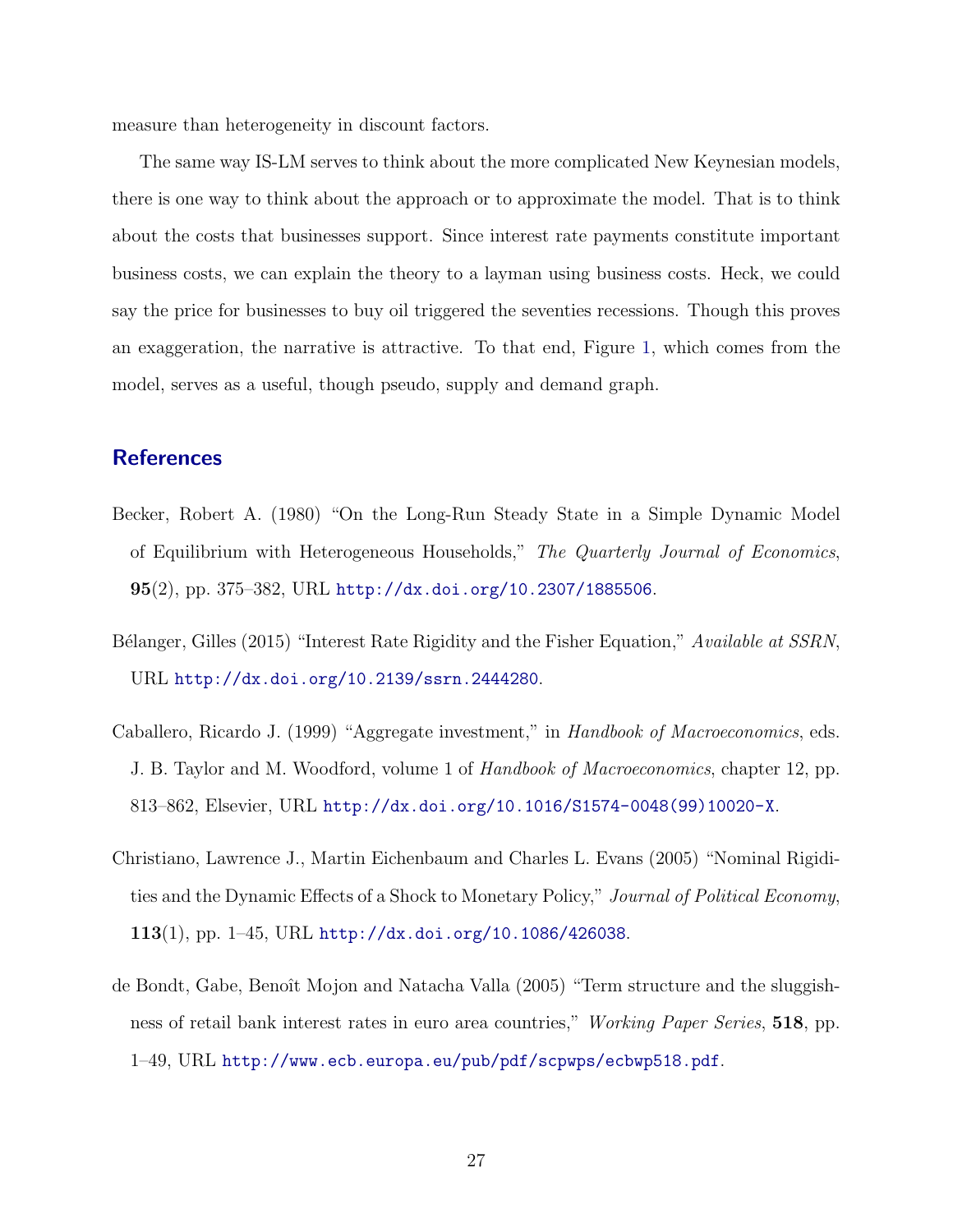- Gollier, Christian and Richard Zeckhauser (2005) "Aggregation of Heterogeneous Time Preferences," Journal of Political Economy, 113(4), pp. 878-896, URL http://dx.doi.org/ 10.1086/430853.
- Hansen, Gary D. (1985) "Indivisible labor and the business cycle," *Journal of Mone*tary Economics, 16(3), pp. 309–327, URL http://dx.doi.org/10.1016/0304-3932(85) 90039-X.
- Ireland, Peter N. (2004) "A method for taking models to the data," *Journal of Eco*nomic Dynamics and Control,  $28(6)$ , pp. 1205–1226, URL http://dx.doi.org/10.1016/ S0165-1889(03)00080-0.
- Jefferson, Thomas (2000) "President Jefferson letter to Willian Henry Harrison, February 27, 1803," in Documents of United States Indian policy, ed. Francis Paul Prucha, p. 22, University of Nebraska Press.
- Kobayashi, Teruyoshi (2008) "Incomplete Interest Rate Pass-Through and Optimal Monetary Policy," International Journal of Central Banking, 4(3), pp. 77–118, URL http: //www.ijcb.org/journal/ijcb08q3a4.pdf.
- Krueger, Dirk, Kurt Mitman and Fabrizio Perri (2016) "Macroeconomics and Household Heterogeneity," Working Paper 22319, National Bureau of Economic Research, URL http: //dx.doi.org/10.3386/w22319.
- Krusell, Per and Anthony A. Jr. Smith (1998) "Income and Wealth Heterogeneity in the Macroeconomy," Journal of Political Economy,  $106(5)$ , pp. 867–896, URL http://dx. doi.org/10.1086/250034.
- Kydland, Finn E. and Edward C. Prescott (1982) "Time to Build and Aggregate Fluctuations," *Econometrica*,  $50(6)$ , pp. 1345–70, URL http://dx.doi.org/10.2307/1913386.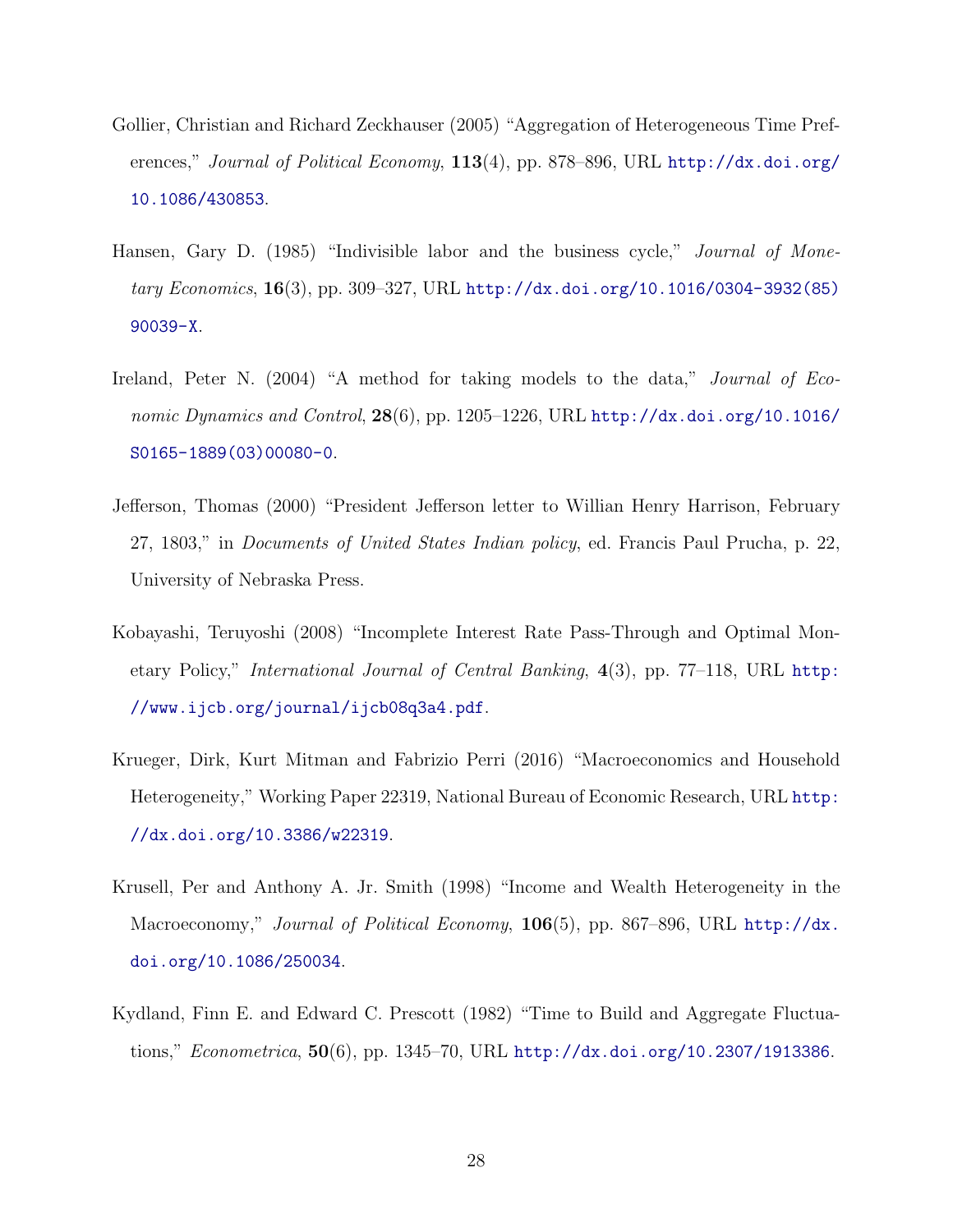- Long, Jr, John B. and Charles I. Plosser (1983) "Real Business Cycles," Journal of Political Economy,  $91(1)$ , pp. 39–69, URL http://dx.doi.org/10.1086/261128.
- Nardi, Mariacristina De (2015) "Quantitative Models of Wealth Inequality: A Survey," NBER Working Papers 21106, National Bureau of Economic Research, Inc, URL http: //dx.doi.org/10.3386/w21106.
- Ramsey, Frank P. (1928) "A Mathematical Theory of Saving," The Economic Journal, 38(152), pp. 543–559, URL http://dx.doi.org/10.2307/2224098.
- Taylor, John B. (1979) "Staggered Wage Setting in a Macro Model," American Economic  $Review, 69(2), pp. 108-13, URL <http://www.jstor.org/stable/1801626>.$
- Teranishi, Yuki (2015) "Smoothed Interest Rate Setting by Central Banks and Staggered Loan Contracts," The Economic Journal, 125, pp. 162–183, URL http://dx.doi.org/ 10.1111/ecoj.12092.
- van Treeck, Till (2014) "Did Inequlity Cause The U.S. Financial Crisis?" Journal of Economic Surveys,  $28(3)$ , pp. 421–448, URL http://dx.doi.org/10.1111/joes.12028.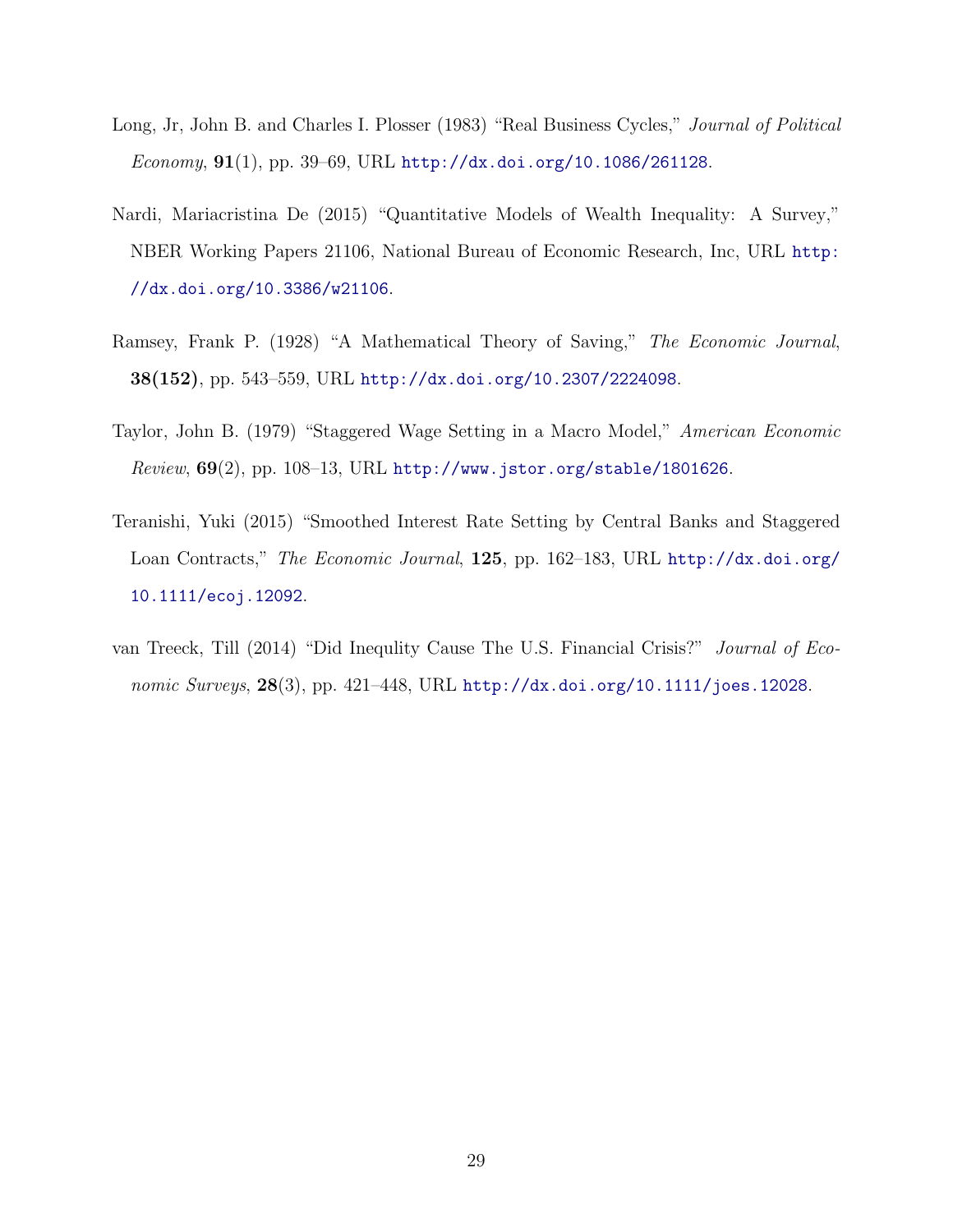# A Appendix

## A.1 Steady state

The shocks have a steady state of zero. Financial variables have a steady state in log form of  $\pi = \pi^*, r = r^* = -\log(\beta)$  and  $i = r + \pi$ . Since the model is quarterly, these variables each have a display version for the figures that is multiplied by four. The other variables are as follow:

$$
L^{1/\eta-1} = \frac{\psi(1-\nu)(1-\delta_m\gamma\alpha(1/\beta-1+\delta_m)^{-1}-\delta_s\sigma)}{(1/\nu-1)^{1/\eta}(1-\alpha)},
$$
  
\n
$$
Y = (\gamma\alpha(1/\beta-1+\delta_m)^{-1})^{\frac{\gamma\alpha}{1-\alpha}}\sigma^{\frac{(1-\gamma)\alpha}{1-\alpha}}L,
$$
  
\n
$$
X = \left(\frac{\delta_m\gamma\alpha}{1/\beta-1+\delta_m}+\delta_s\sigma\right)Y,
$$
  
\n
$$
C = \left(1 - \frac{\delta_m\gamma\alpha}{1/\beta-1+\delta_m} - \delta_s\sigma\right)Y,
$$
  
\n
$$
W = (1-\alpha)\frac{Y}{L},
$$
  
\n
$$
M = \frac{\gamma\alpha}{1/\beta-1+\delta_m}Y,
$$
  
\n
$$
K = M + \sigma Y,
$$

## A.2 Figures

The following pages offer additional results. Figure A1 to Figure A6 present additional shocks from Section 4, while Figure A9 to Figure A17 present additional shocks from Section 5.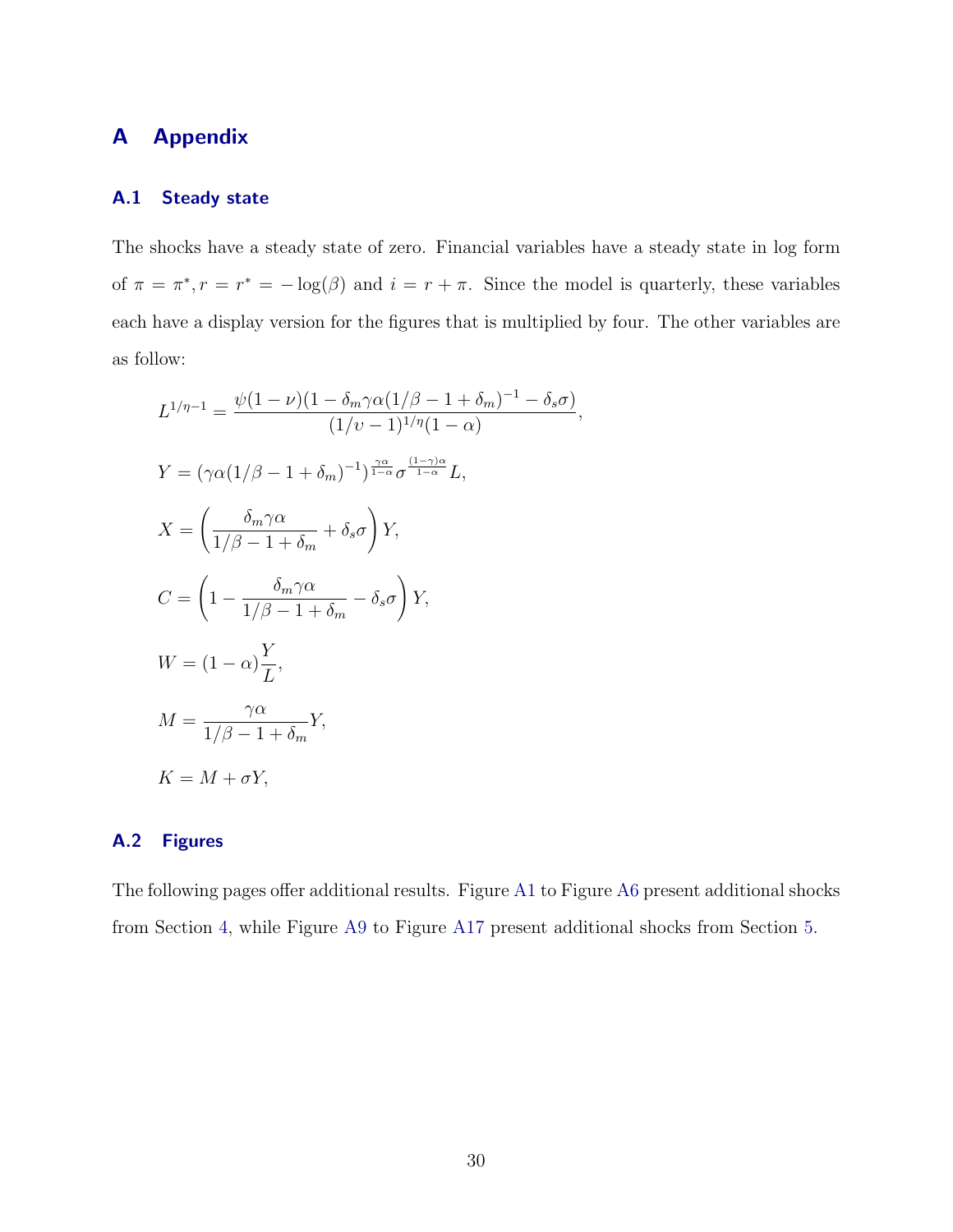

Figure A1: Surprise discount rate shock

Note: the vertical axes represent production  $(y_t)$ , consumption  $(c_t)$ , investments  $(x_t)$ , inflation  $(\pi_t)$ , ex-post real interest  $(r_t)$ , nominal interest  $(i_{t-1})$ , labor  $(l_t)$ , average wages  $(w_t^*)$  and marginal wages  $(w_t)$  in percent deviation (or percentage point deviation for rates) from control state; the horizontal axes indicate quarters to or from the shock. Graphs on the left show responses to temporary shocks ( $\rho = 0.75$ ), on the right to permanent shocks ( $\rho = 0.9999$ ).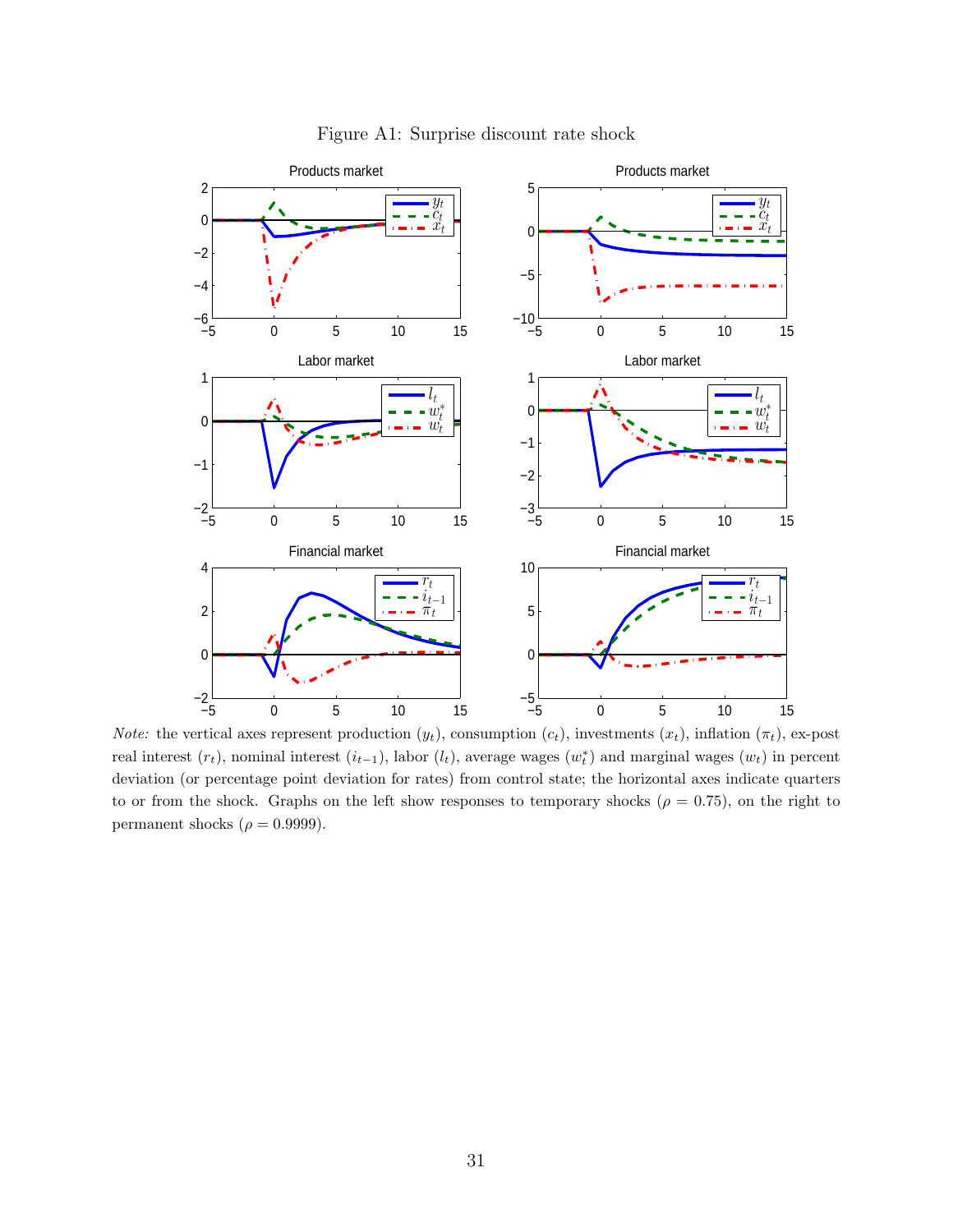

Figure A2: Surprise productivity shock

Note: the vertical axes represent production  $(y_t)$ , consumption  $(c_t)$ , investments  $(x_t)$ , inflation  $(\pi_t)$ , ex-post real interest  $(r_t)$ , nominal interest  $(i_{t-1})$ , labor  $(l_t)$ , average wages  $(w_t^*)$  and marginal wages  $(w_t)$  in percent deviation (or percentage point deviation for rates) from control state; the horizontal axes indicate quarters to or from the shock. Graphs on the left show responses to temporary shocks ( $\rho = 0.75$ ), on the right to permanent shocks ( $\rho = 0.9999$ ).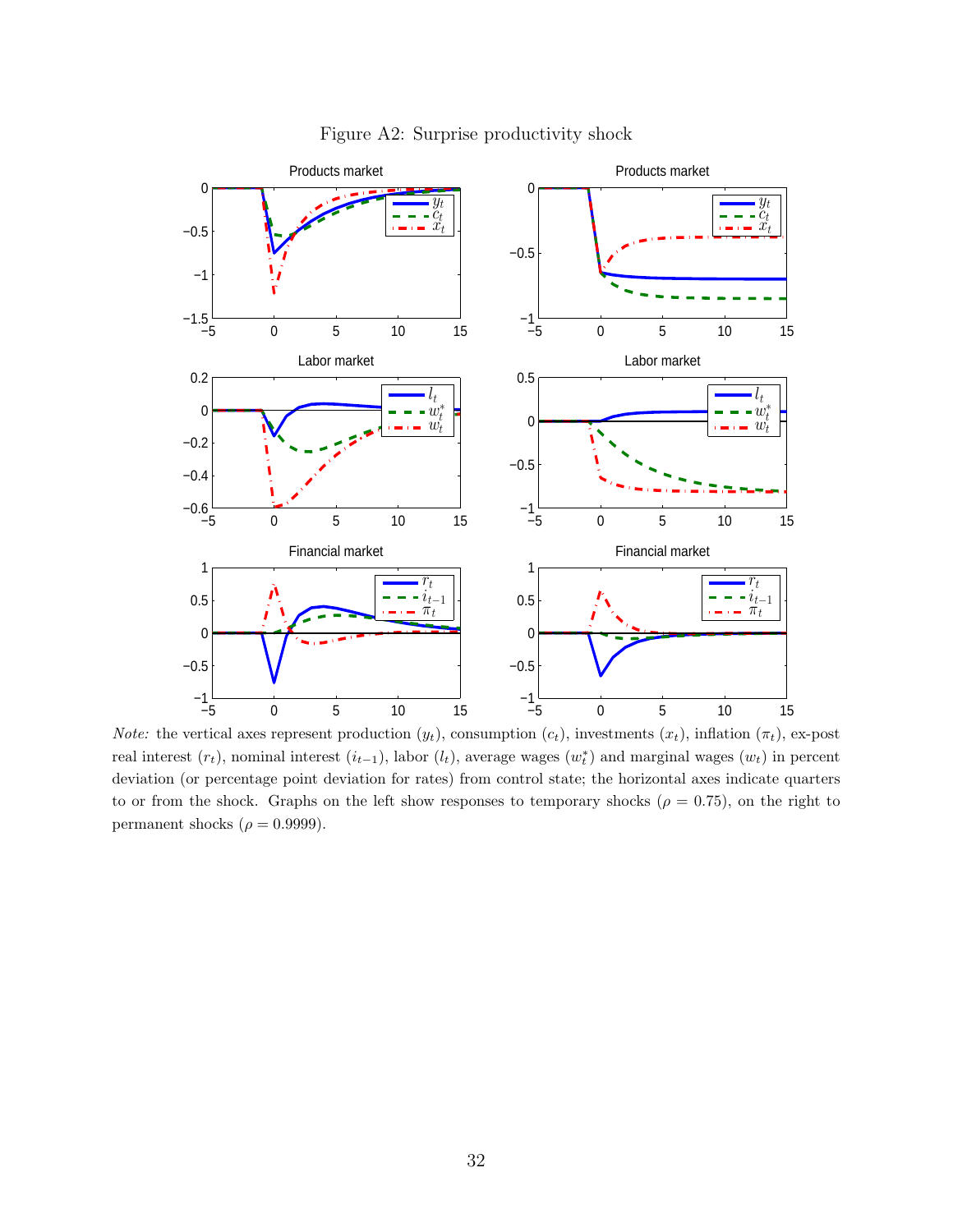

Figure A3: Surprise inflation target shock

Note: the vertical axes represent production  $(y_t)$ , consumption  $(c_t)$ , investments  $(x_t)$ , inflation  $(\pi_t)$ , ex-post real interest  $(r_t)$ , nominal interest  $(i_{t-1})$ , labor  $(l_t)$ , average wages  $(w_t^*)$  and marginal wages  $(w_t)$  in percent deviation (or percentage point deviation for rates) from control state; the horizontal axes indicate quarters to or from the shock. Graphs on the left show responses to temporary shocks ( $\rho = 0.75$ ), on the right to permanent shocks ( $\rho = 0.9999$ ).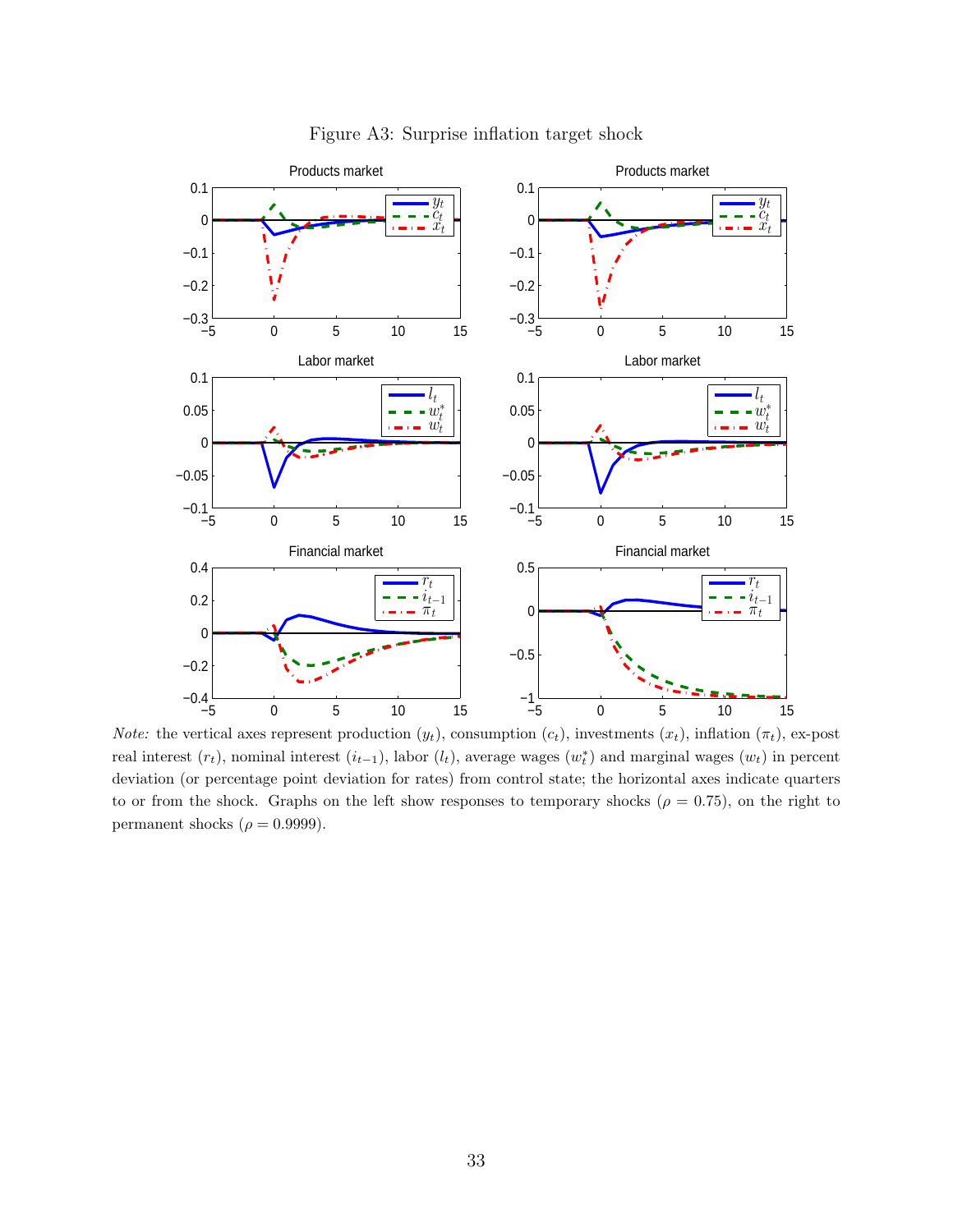

## Figure A4: Anticipated discount rate shock

Note: the vertical axes represent production  $(y_t)$ , consumption  $(c_t)$ , investments  $(x_t)$ , inflation  $(\pi_t)$ , ex-post real interest  $(r_t)$ , nominal interest  $(i_{t-1})$ , labor  $(l_t)$ , average wages  $(w_t^*)$  and marginal wages  $(w_t)$  in percent deviation (or percentage point deviation for rates) from control state; the horizontal axes indicate quarters to or from the shock. Graphs on the left show responses to temporary shocks ( $\rho = 0.75$ ), on the right to permanent shocks ( $\rho = 0.9999$ ).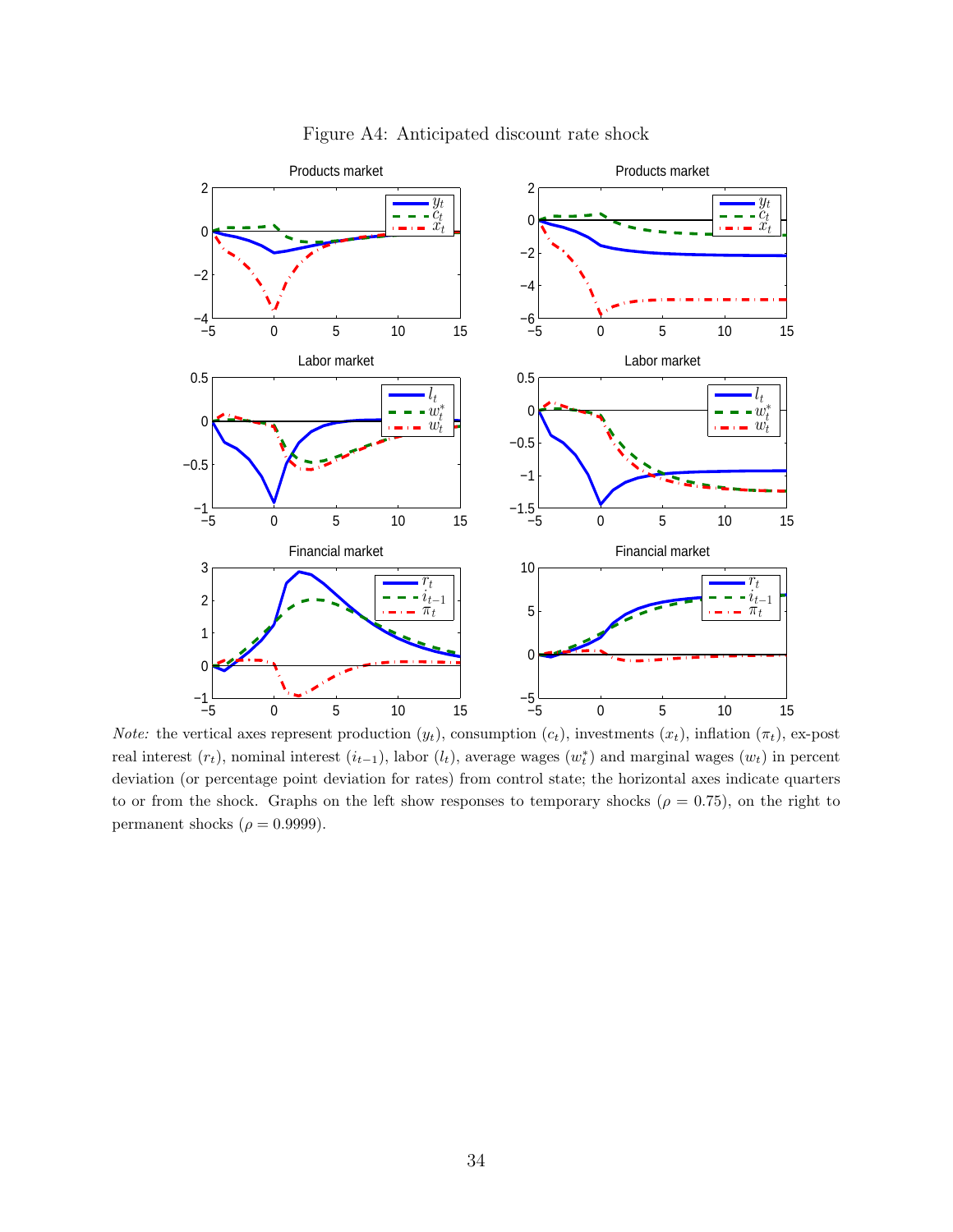

Figure A5: Anticipated productivity shock

Note: the vertical axes represent production  $(y_t)$ , consumption  $(c_t)$ , investments  $(x_t)$ , inflation  $(\pi_t)$ , ex-post real interest  $(r_t)$ , nominal interest  $(i_{t-1})$ , labor  $(l_t)$ , average wages  $(w_t^*)$  and marginal wages  $(w_t)$  in percent deviation (or percentage point deviation for rates) from control state; the horizontal axes indicate quarters to or from the shock. Graphs on the left show responses to temporary shocks ( $\rho = 0.75$ ), on the right to permanent shocks ( $\rho = 0.9999$ ).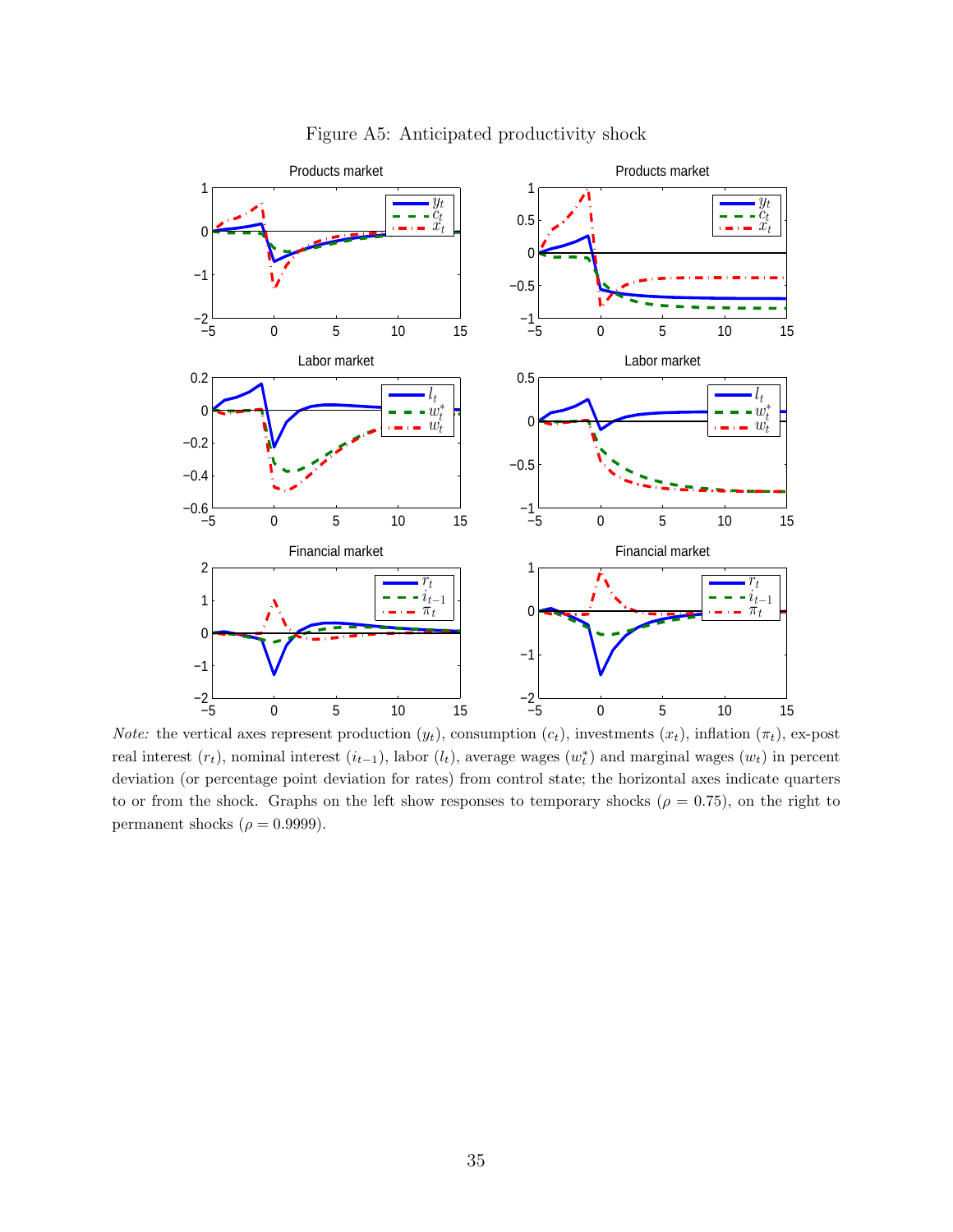

Figure A6: Anticipated inflation target shock

Note: the vertical axes represent production  $(y_t)$ , consumption  $(c_t)$ , investments  $(x_t)$ , inflation  $(\pi_t)$ , ex-post real interest  $(r_t)$ , nominal interest  $(i_{t-1})$ , labor  $(l_t)$ , average wages  $(w_t^*)$  and marginal wages  $(w_t)$  in percent deviation (or percentage point deviation for rates) from control state; the horizontal axes indicate quarters to or from the shock. Graphs on the left show responses to temporary shocks ( $\rho = 0.75$ ), on the right to permanent shocks ( $\rho = 0.9999$ ).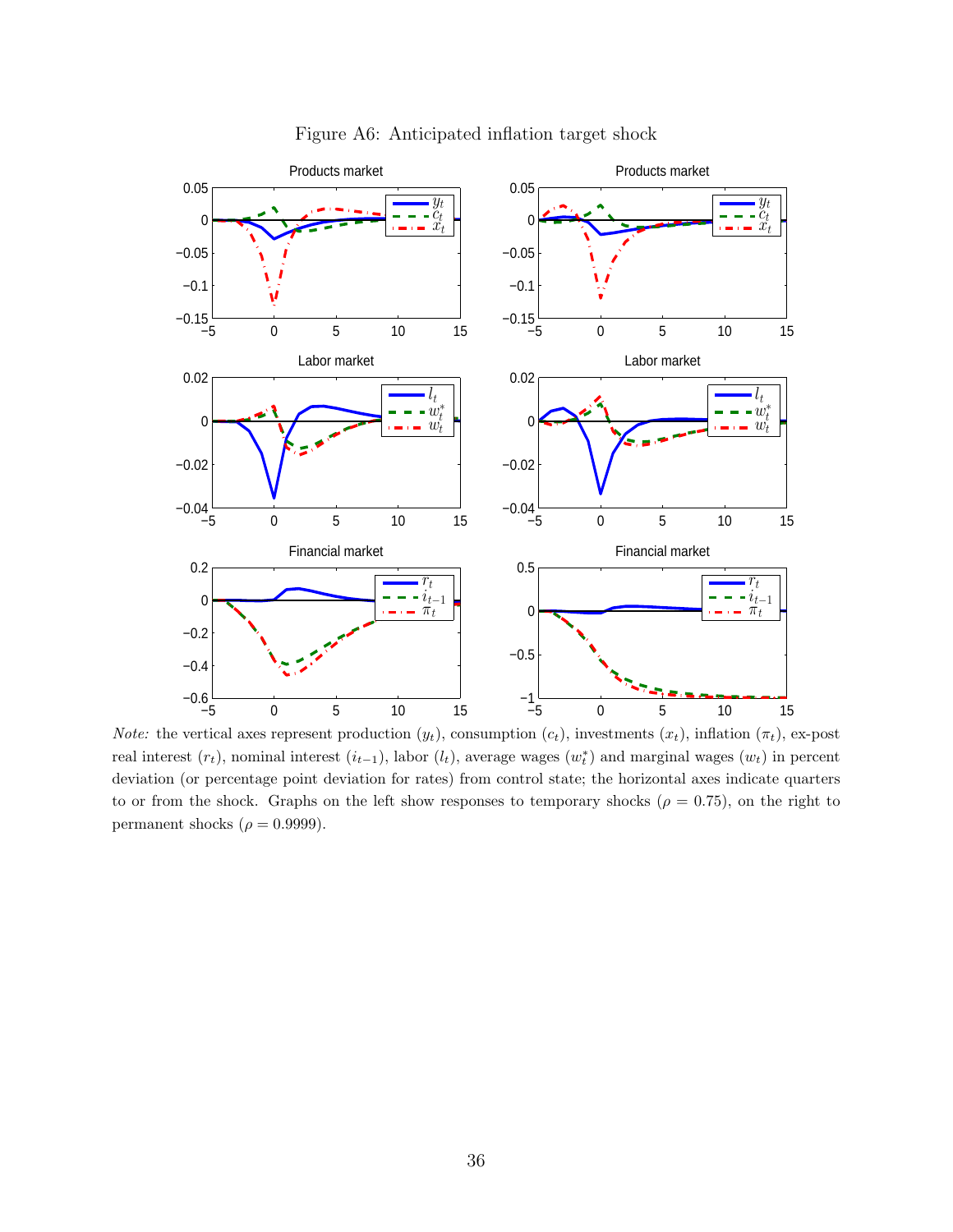

Figure A7: Cross-correlations with GDP with discount rate shocks only

Note: the vertical correlation of the model (dashed line) and the Hodric-Prescott filtered data (full line) with a 95 percent confidence interval (shaded); the horizontal axes indicate quarters.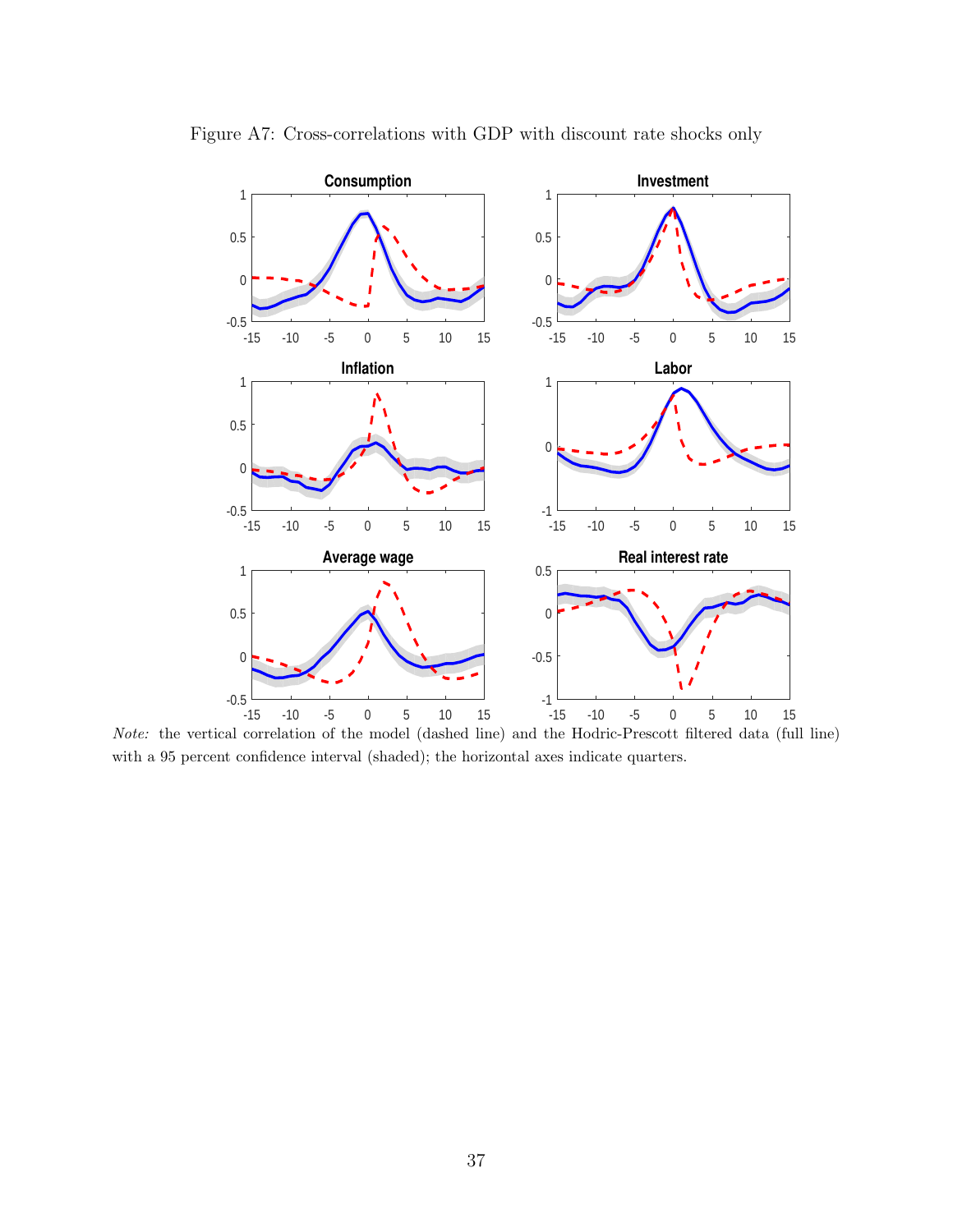

Figure A8: Auto-correlations with discount rate shocks only

Note: the vertical correlation of the model (dashed line) and the Hodric-Prescott filtered data (full line) with a 95 percent confidence interval (shaded); the horizontal axes indicate quarters.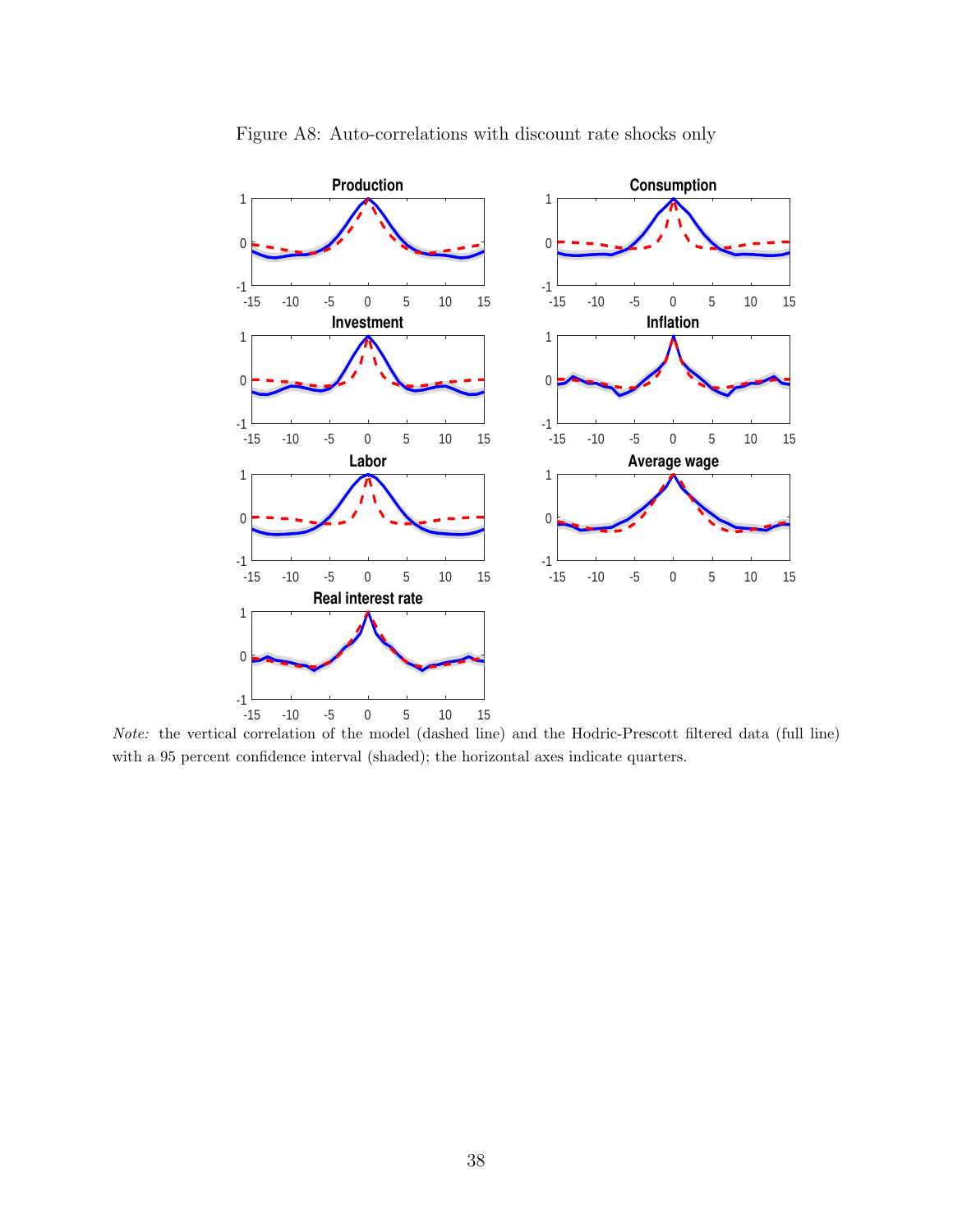

Figure A9: Discount rate shocks with investment adjustment costs

Note: the vertical axes represent the model with investment adjustment cost (dark red line) and the original model with the two-capital setup (light blue line) in percent deviation (or percentage point deviation for rates) from control state; the horizontal axes indicate quarters to or from the shock.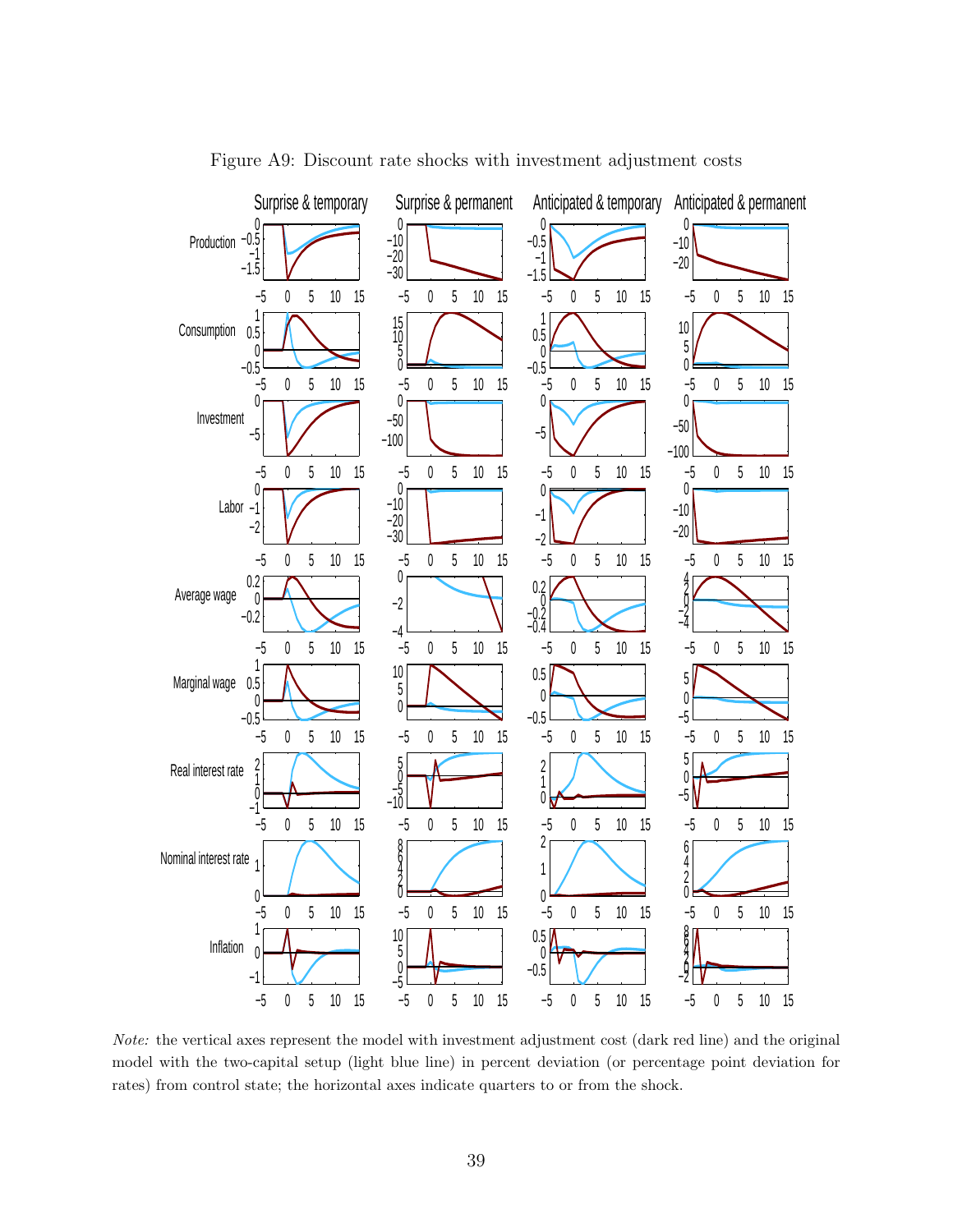

Figure A10: Productivity shocks with investment adjustment costs

Note: the vertical axes represent the model with investment adjustment cost (dark red line) and the original model with the two-capital setup (light blue line) in percent deviation (or percentage point deviation for rates) from control state; the horizontal axes indicate quarters to or from the shock.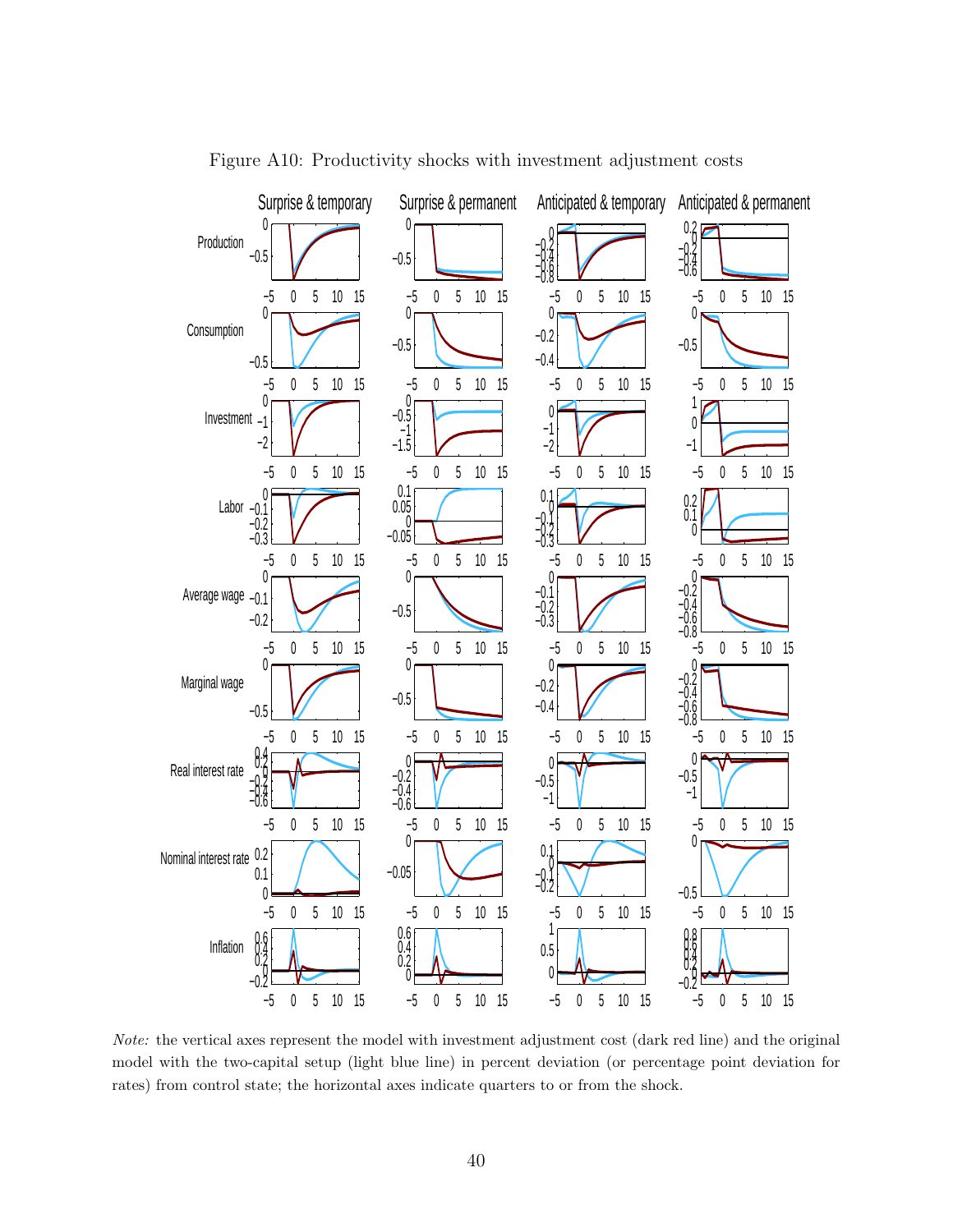

Figure A11: Inflation target shocks with investment adjustment costs

Note: the vertical axes represent the model with investment adjustment cost (dark red line) and the original model with the two-capital setup (light blue line) in percent deviation (or percentage point deviation for rates) from control state; the horizontal axes indicate quarters to or from the shock.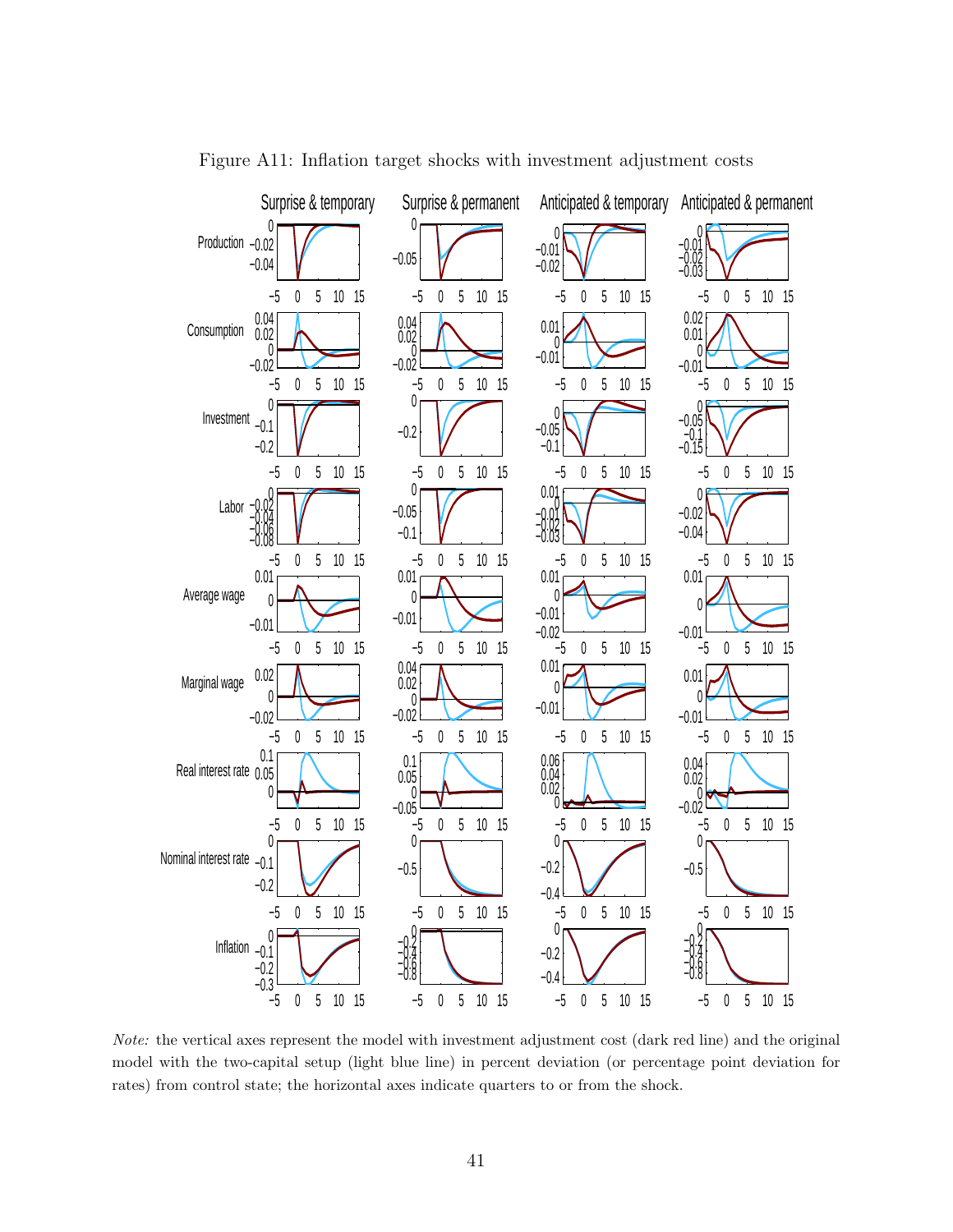

Figure A12: Discount rate shocks with Calvo wage contracts

Note: the vertical axes represent the model with Calvo wages (dark red line) and the original model with Taylor wages (light blue line) in percent deviation (or percentage point deviation for rates) from control state; the horizontal axes indicate quarters to or from the shock.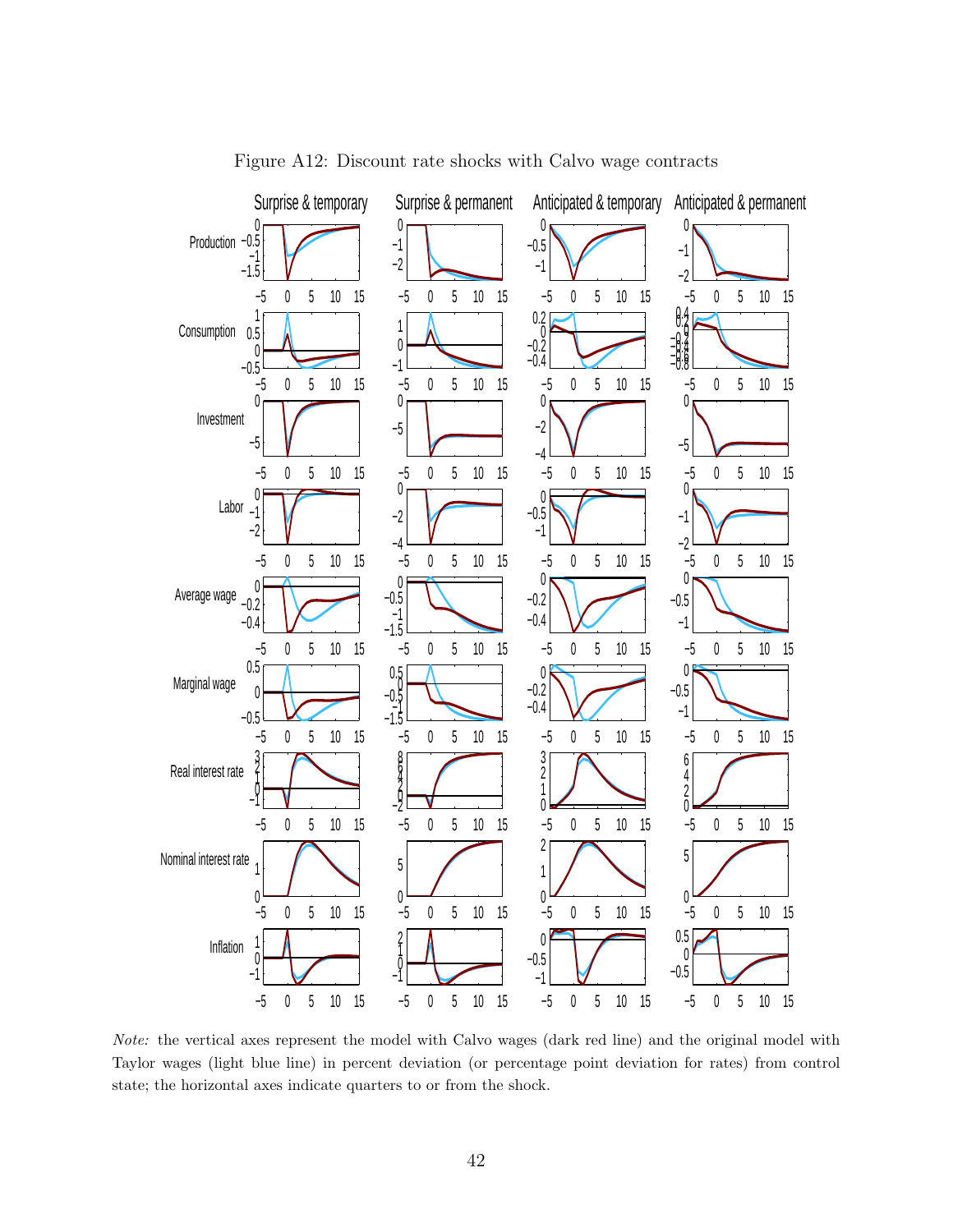

Figure A13: Productivity shocks with Calvo wage contracts

Note: the vertical axes represent the model with Calvo wages (dark red line) and the original model with Taylor wages (light blue line) in percent deviation (or percentage point deviation for rates) from control state; the horizontal axes indicate quarters to or from the shock.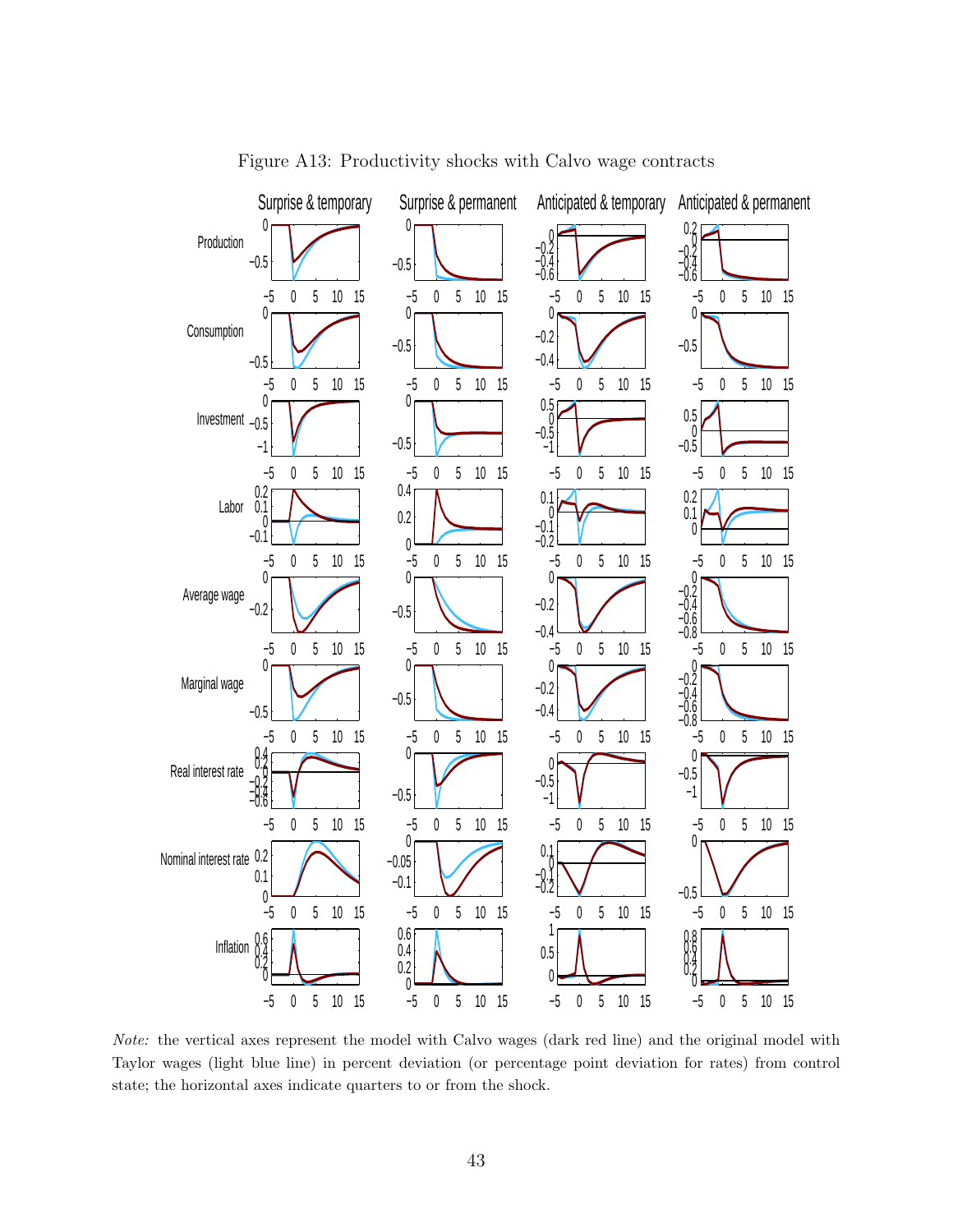

Figure A14: Inflation target shocks with Calvo wage contracts

Note: the vertical axes represent the model with Calvo wages (dark red line) and the original model with Taylor wages (light blue line) in percent deviation (or percentage point deviation for rates) from control state; the horizontal axes indicate quarters to or from the shock.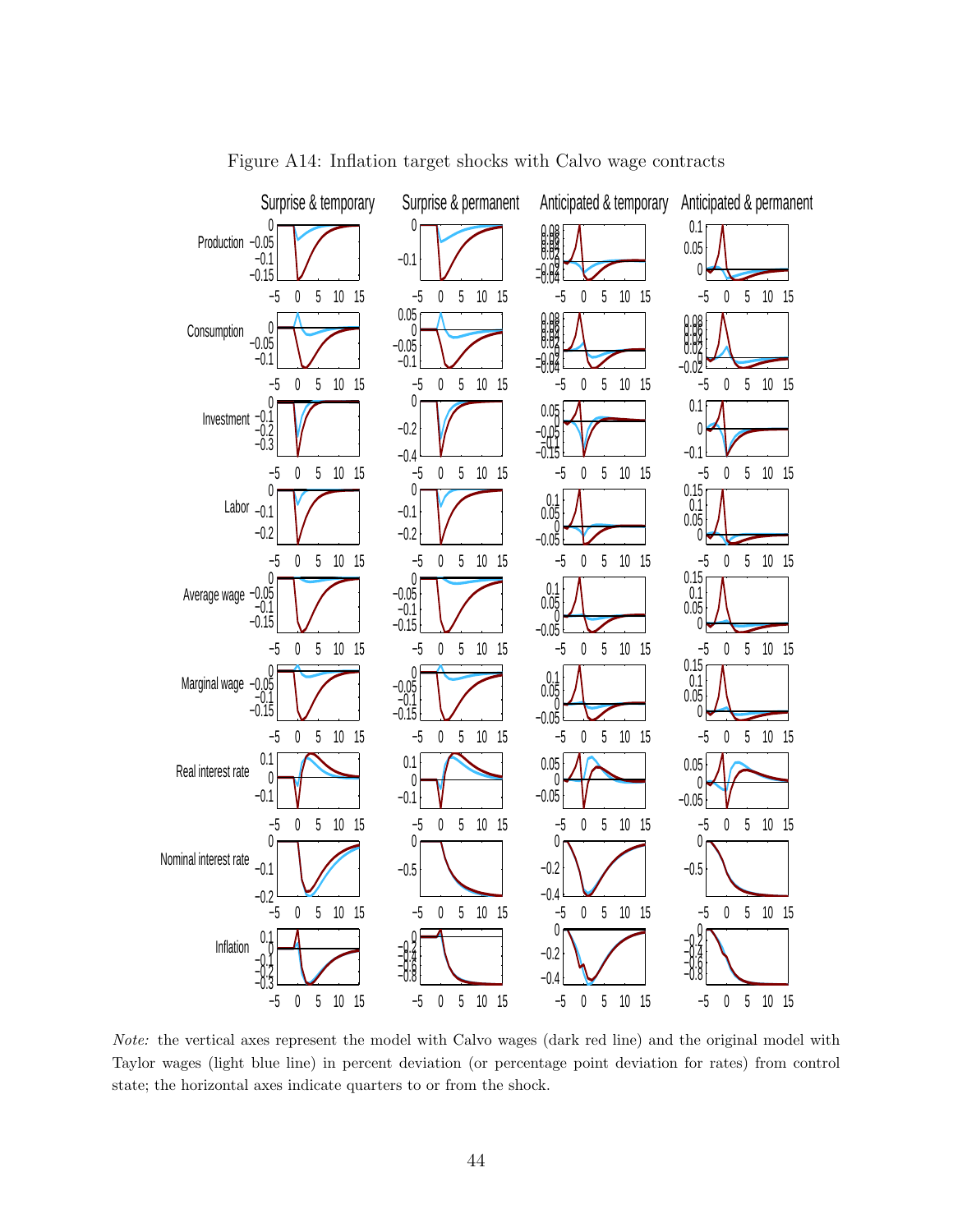

Figure A15: Discount rate shocks without monetary policy

*Note:* the vertical axes represent the model without monetary policy  $(\phi = 0, \text{ dark red line})$  and the original model (light blue line) in percent deviation (or percentage point deviation for rates) from control state; the horizontal axes indicate quarters to or from the shock.

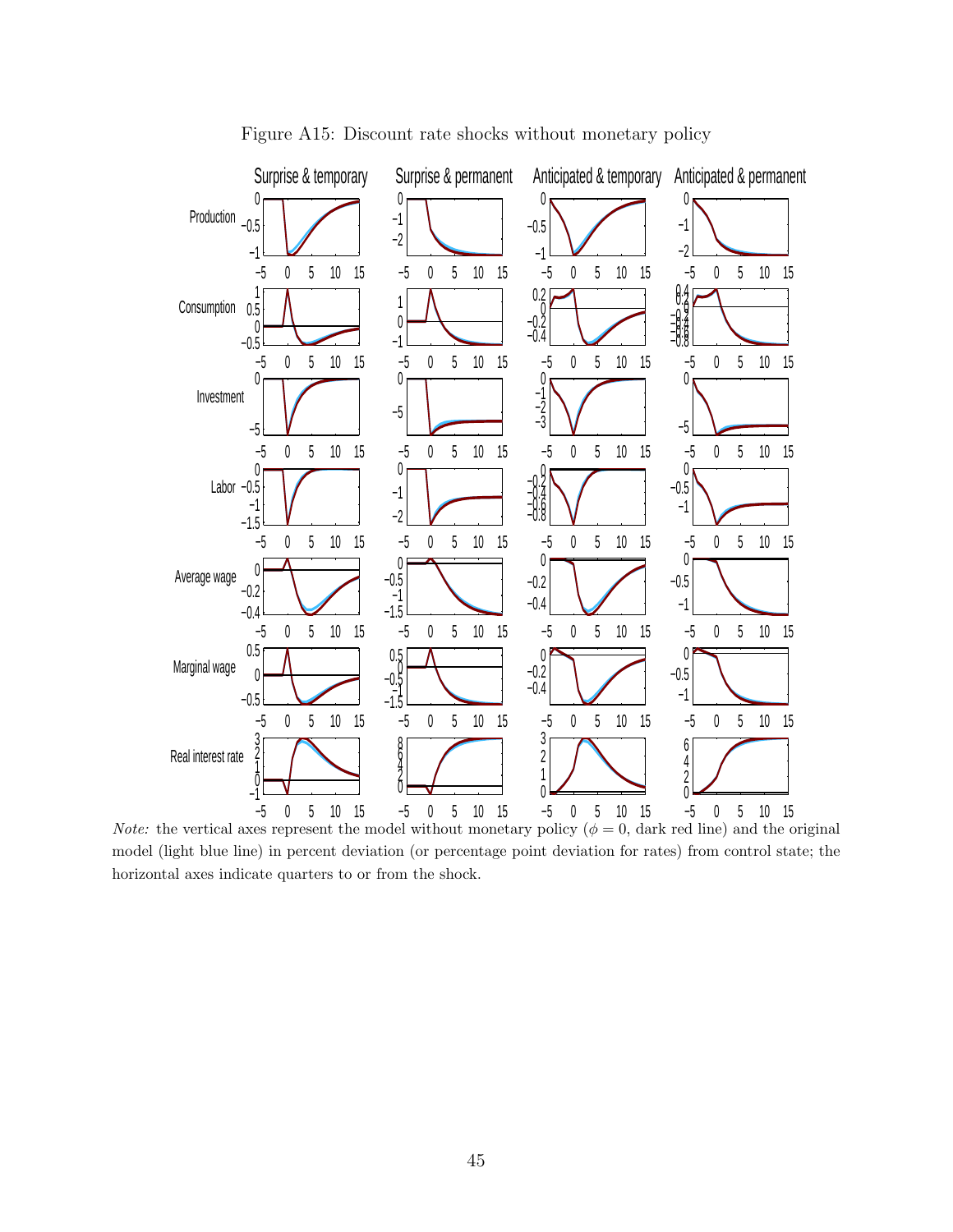

Figure A16: Productivity shocks without monetary policy

*Note:* the vertical axes represent the model with out monetary policy  $(\phi = 0)$ , dark red line) and the original model (light blue line) in percent deviation (or percentage point deviation for rates) from control state; the horizontal axes indicate quarters to or from the shock.